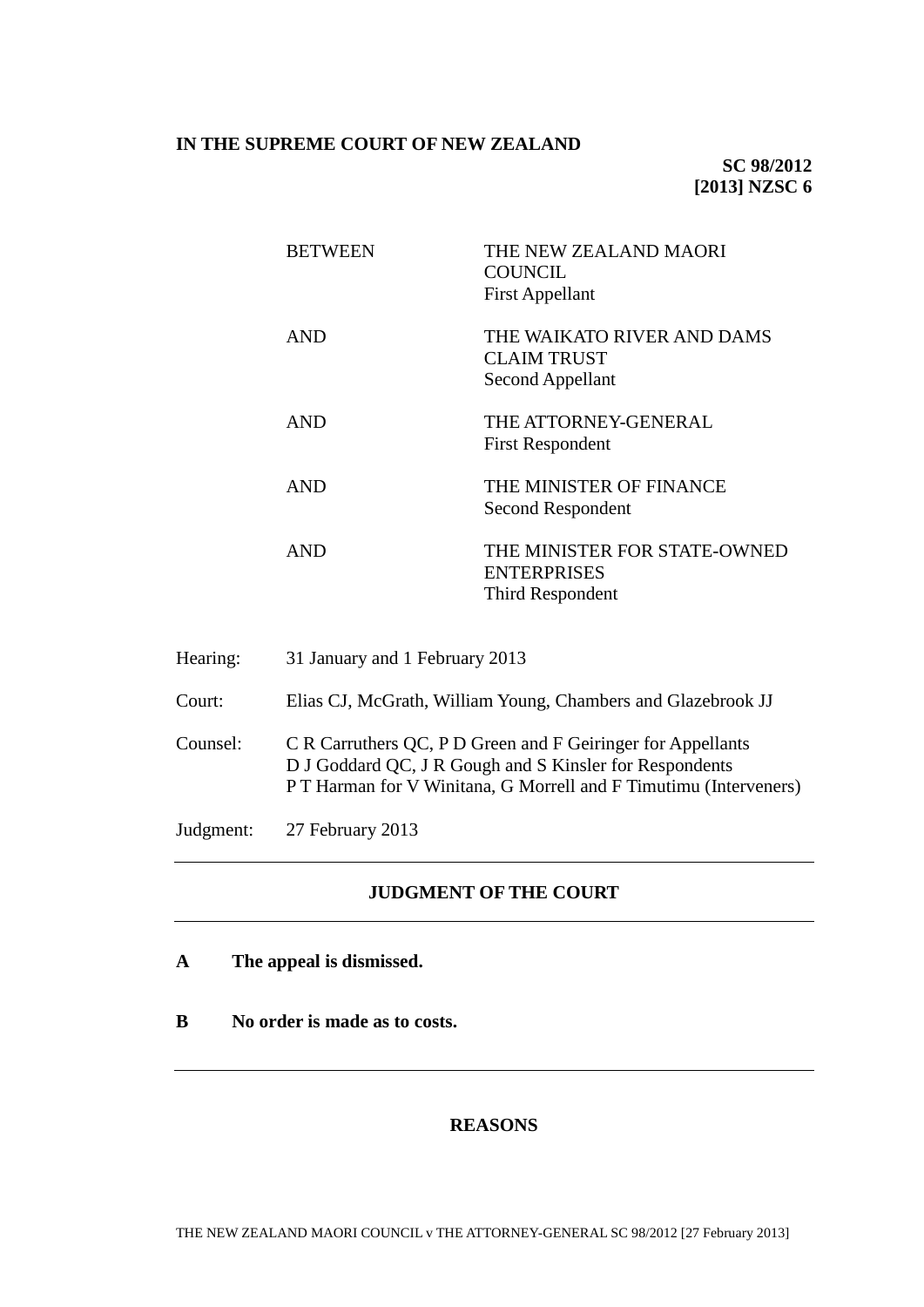# **Table of contents**

|                                                                       | Para No |
|-----------------------------------------------------------------------|---------|
| <b>Introduction</b>                                                   | $[1]$   |
| <b>Background to the litigation</b>                                   |         |
| Treaty claims to waters                                               | $[10]$  |
| The water consents held by Mighty River Power                         | $[12]$  |
| <i>The</i> SOE case                                                   | $[15]$  |
| The development of the mixed ownership company policy                 | $[19]$  |
| The freshwater claim to the Waitangi Tribunal                         | $[21]$  |
| The further consultation on "shares plus"                             | $[27]$  |
| Is the proposed sale of shares in Mighty River Power reviewable for   |         |
| consistency with the principles of the Treaty of Waitangi?            | [31]    |
| The legislative context                                               | $[32]$  |
| Principal features of the new legislation                             | $[39]$  |
| The submissions of the parties                                        | $[46]$  |
| Our evaluation                                                        | $[51]$  |
| The effect of $s$ 45Q                                                 | [60]    |
| Alternative submission: $s$ 22(3)                                     | $[65]$  |
| Is Cabinet's decision to bring into effect the State-Owned            |         |
| <b>Enterprises Amendment Act reviewable?</b>                          | [69]    |
| Submissions of the parties                                            | $[70]$  |
| Our assessment on the commencement issue                              | $[75]$  |
| Was the Crown in breach of s 64 of the Waikato-Tainui Raupatu Claims  |         |
| (Waikato River) Settlement Act 2010?                                  | $[78]$  |
| The adequacy of the consultation following the Freshwater Report      | $[83]$  |
| Is the proposed sale of shares in Mighty River Power consistent       |         |
| with the principles of the Treaty of Waitangi?                        |         |
| What is the test?                                                     | [88]    |
| The underlying claims                                                 | $[93]$  |
| Evolution of statutory regimes controlling the use of water           | $[95]$  |
| Positions of the parties as to ownership interests in water           | $[99]$  |
| An overview of the competing positions as to the extent of            |         |
| available Treaty claims                                               | $[102]$ |
| Treaty settlements involving water                                    | $[106]$ |
| Treaty principles and the SOE case                                    | [114]   |
| How the privatisation of the power-generating companies might         |         |
| impair the ability of the Crown to respond to claims $-$ the          |         |
| contentions of the parties                                            | [116]   |
| The views of the Waitangi Tribunal                                    | $[122]$ |
| The approach of Ronald Young J in the High Court                      | $[128]$ |
| Our approach – a preliminary comment                                  | [131]   |
| The effect of privatisation on direct claims against the lands of the |         |
| State enterprise power-generating companies                           | [134]   |
| The significance of privatisation in relation to the ownership and    |         |
| control of the power-generating companies                             | $[135]$ |
| The effect of privatisation on more general reform of the law         |         |
| relating to the governance and management of water                    | [142]   |
| The current social and legislative environment in relation to Treaty  |         |
| rights                                                                | $[147]$ |
| Conclusion on this issue                                              | $[149]$ |
| <b>Result</b>                                                         | [151]   |
|                                                                       |         |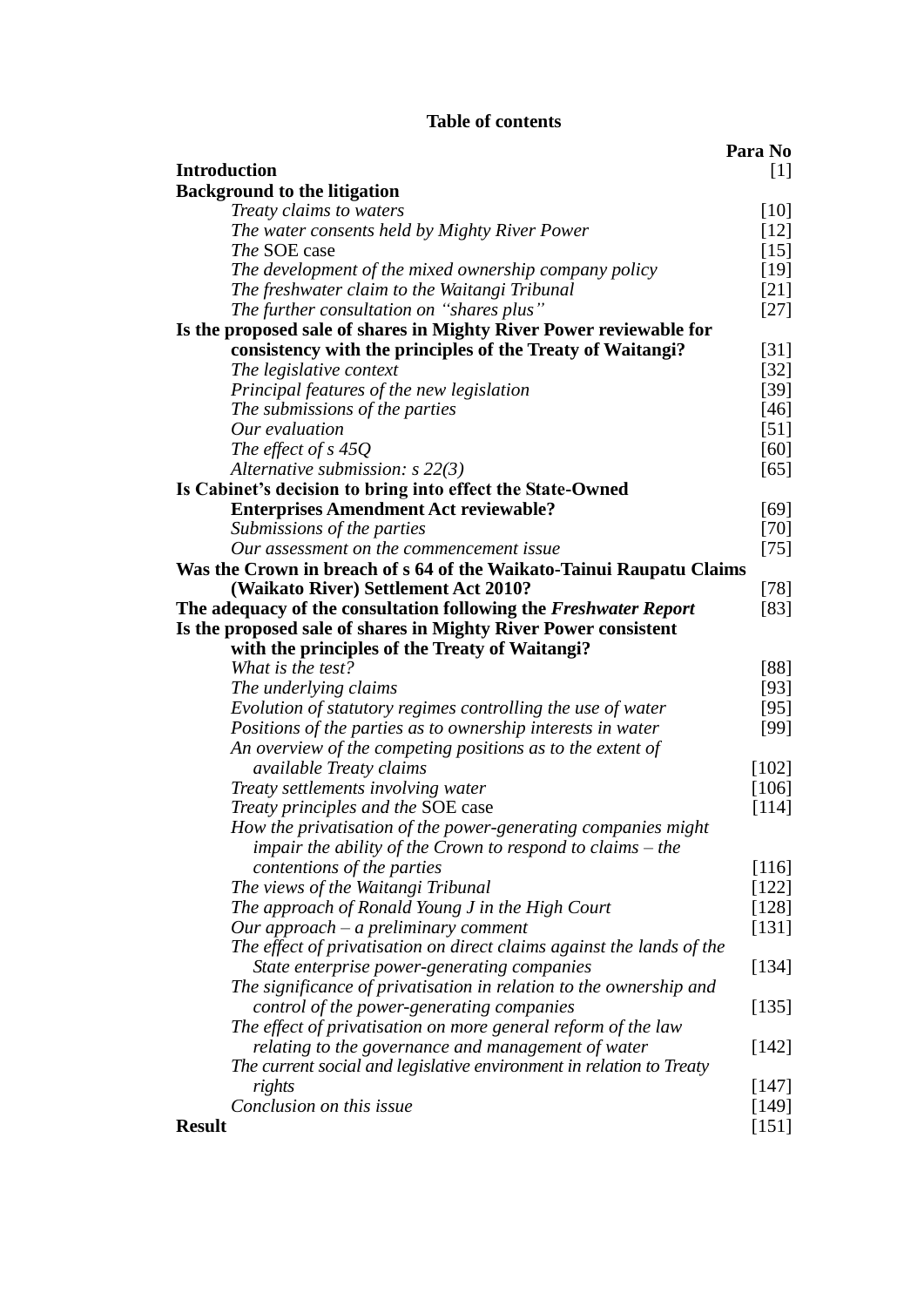### <span id="page-2-0"></span>**Introduction**

[1] The appeal concerns the restructuring of the Crown's ownership of the State enterprise, Mighty River Power Ltd. When the provisions of the State-Owned Enterprises Amendment Act 2012 are brought into effect in respect of Mighty River Power by Order in Council, the company will be reconstituted as a "mixed ownership model company" under Part 5A of the Public Finance Act 1989.<sup>1</sup> The result will be to permit the Crown to sell up to 49 per cent of the shares in the company which, as a State enterprise, is currently required by legislation to be wholly owned by the Crown. The Crown has announced its intention to bring the legislation into effect in relation to Mighty River Power and to offer 49 per cent of the shares in it by initial public offering (IPO) in the first quarter of 2013.<sup>2</sup>

[2] The New Zealand Maori Council,<sup>3</sup> the Waikato River and Dams Claim Trust<sup>4</sup> and the Pouakani Claims  $Trust<sup>5</sup>$  each applied for declarations in the High Court that the bringing into effect of the legislation removing Mighty River Power from the State-Owned Enterprises Act 1986 and the proposed sale of 49 per cent of its shares are unlawful by reason of s 9 of the State-Owned Enterprises Act and s 45Q of the Public Finance Act, both of which prevent the Crown acting inconsistently with the principles of the Treaty of Waitangi. There is an issue as to whether ss 9 and 45Q apply. But, if they do, it is common ground in the litigation that the Crown proposals will be inconsistent with the principles of the Treaty if they would materially impair the ability of the Crown to act on recommendations of the Waitangi Tribunal relating to Treaty breach. The claimed breaches in issue relate to waters used for the generation of electricity and subject to Treaty claim.

 $\frac{1}{1}$ Part 5A was inserted by s 9 of the Public Finance (Mixed Ownership Model) Amendment Act 2012 (the Mixed Ownership Amendment Act).

<sup>2</sup> Although the present litigation is concerned with Mighty River Power Ltd (since it is the only State enterprise in respect of which decisions have yet been taken) similar issues will arise in relation to the partial privatisation of Meridian Energy Ltd and Genesis Energy Ltd under the same legislation. Because of the potential consequence for their interests in Lake Waikaremoana on a future privatisation of Genesis Energy, intervener status in the present appeal was granted to Vernon Winitana, George Morrell and Frederick Timutimu who claim interests in the lake.

<sup>3</sup> A statutory body set up under the provisions of the Maori Community Development Act 1962. It has representative functions for Maori.

<sup>&</sup>lt;sup>4</sup> A trust comprising representatives of the Kiingitanga, Ngati Te Ata, Ngati Koroki-Kahukura, the Pouakani people and the Pouakani Claims Trust, Tuhourangi-Ngati Wahiao, Ngati Tahu-Whaoa and Ngati Hineure, being hapu and iwi with interests in the Waikato River and its catchment.

<sup>&</sup>lt;sup>5</sup> A trust whose representatives are the remaining trustees of the Pouakani Claims Trust. The Trust is the mandated representative of the Pouakani people recognised under the provisions of the Pouakani Claims Settlement Act 2000.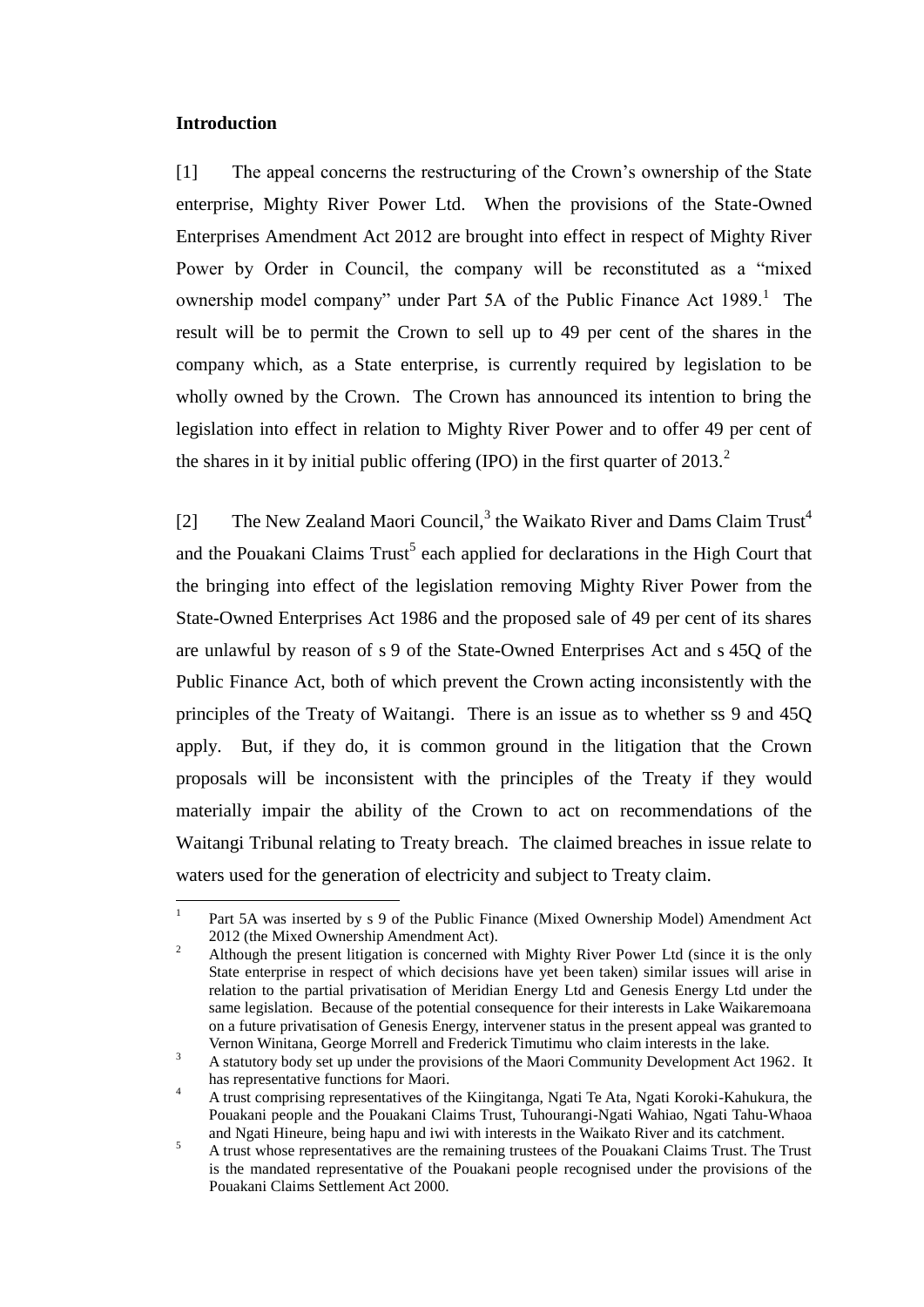<span id="page-3-0"></span>[3] The appellants were unsuccessful in the High Court.<sup>6</sup> Ronald Young J held that the change to the status of Mighty River Power which clears the way for sale of shares is achieved by primary legislation which cannot be questioned for compliance with the principles of the Treaty in the courts.<sup>7</sup> In addition, he held that the proposed actions of the Crown were not in any event inconsistent with the principles of the Treaty because the sale of 49 per cent of Mighty River Power would not materially prejudice Maori claims and interests in the water.<sup>8</sup>

[4] Whether the Judge was right in these conclusions is the principal question on the appeal. The issues raised by the appellants are:

- (a) Is the proposed sale of shares in Mighty River Power reviewable for consistency with the principles of the Treaty of Waitangi?
- (b) Is Cabinet's decision to bring into effect the State-Owned Enterprises Amendment Act reviewable?
- (c) Is the proposed sale of shares in Mighty River Power in breach of s 64 of the Waikato-Tainui Raupatu Claims (Waikato River) Settlement Act 2010 (Settlement Act)?
- (d) Was the consultation undertaken by the Crown with Maori following the recommendation of the Waitangi Tribunal inconsistent with the principles of the Treaty of Waitangi, in breach of s 45Q of the Public Finance Act?
- (e) Is the proposed sale of shares in Mighty River Power inconsistent with the principles of the Treaty of Waitangi, in breach of s 45Q of the Public Finance Act?

<sup>6</sup> <sup>6</sup> *New Zealand Maori Council v Attorney-General* [2012] NZHC 3338 [*High Court judgment*].

At  $[64]$ .

<sup>8</sup> At [219], [229], [237] and [240]–[241].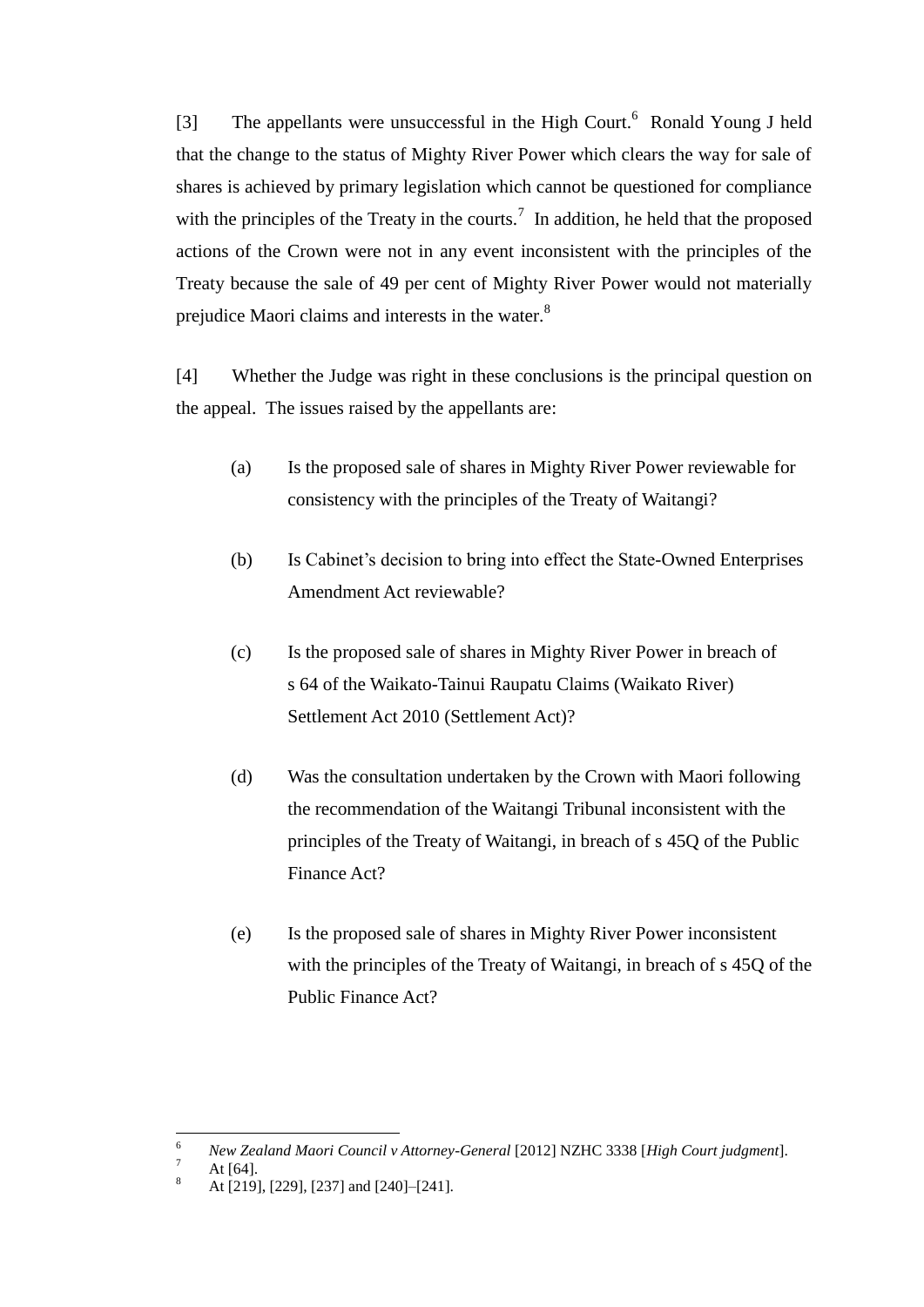[5] The appeal from the High Court is brought directly to this Court<sup>9</sup> at the request of the Crown to meet the time constraints it has in finalising the IPO and realising up to 49 per cent of the value of Mighty River Power for important government purposes. Counsel have cooperated in preparing for and fully arguing the appeal to meet a tight timetable. The Court has however been deprived of the assistance of an intermediate appellate judgment. That circumstance and the fact that some of the arguments touch on fundamental elements of the New Zealand legal order prompt caution in straying beyond matters essential to disposition of the appeal.

[6] The Court is unanimous on all questions on the appeal. Its reasons are expressed in this single opinion.

[7] For the reasons that follow, we are of the view that the proposed sale of the shares (on which the claim of material prejudice is based) is reviewable for consistency with the principles of the Treaty. We explain our reasons for that conclusion, in disagreement with the decision of Ronald Young J on the point, at paragraphs [\[51\]](#page-21-0)[–\[68\].](#page-26-2) Because of this conclusion, it is unnecessary for us to determine whether the proposed Order in Council to bring the State-Owned Enterprises Amendment Act into effect is also able to be reviewed for consistency with the principles of the Treaty.

[8] We have concluded, however, that the partial privatisation of Mighty River Power will not impair to a material extent the Crown's ability to remedy any Treaty breach in respect of Maori interests in the river, for reasons explained in paragraphs [\[131\]](#page-50-0)[–\[150\].](#page-58-2) For that reason, we decide that the appeal must be dismissed.

[9] The appeal points based on breach of s 64 of the Settlement Act and inadequacy of consultation fail for the reasons given at paragraphs [\[78\]](#page-28-1)[–\[82\]](#page-31-1) and [\[83\]](#page-31-0)[–\[87\]](#page-32-0) respectively.

 $\overline{9}$ 

<sup>9</sup> *New Zealand Maori Council v Attorney-General* [2012] NZSC 115.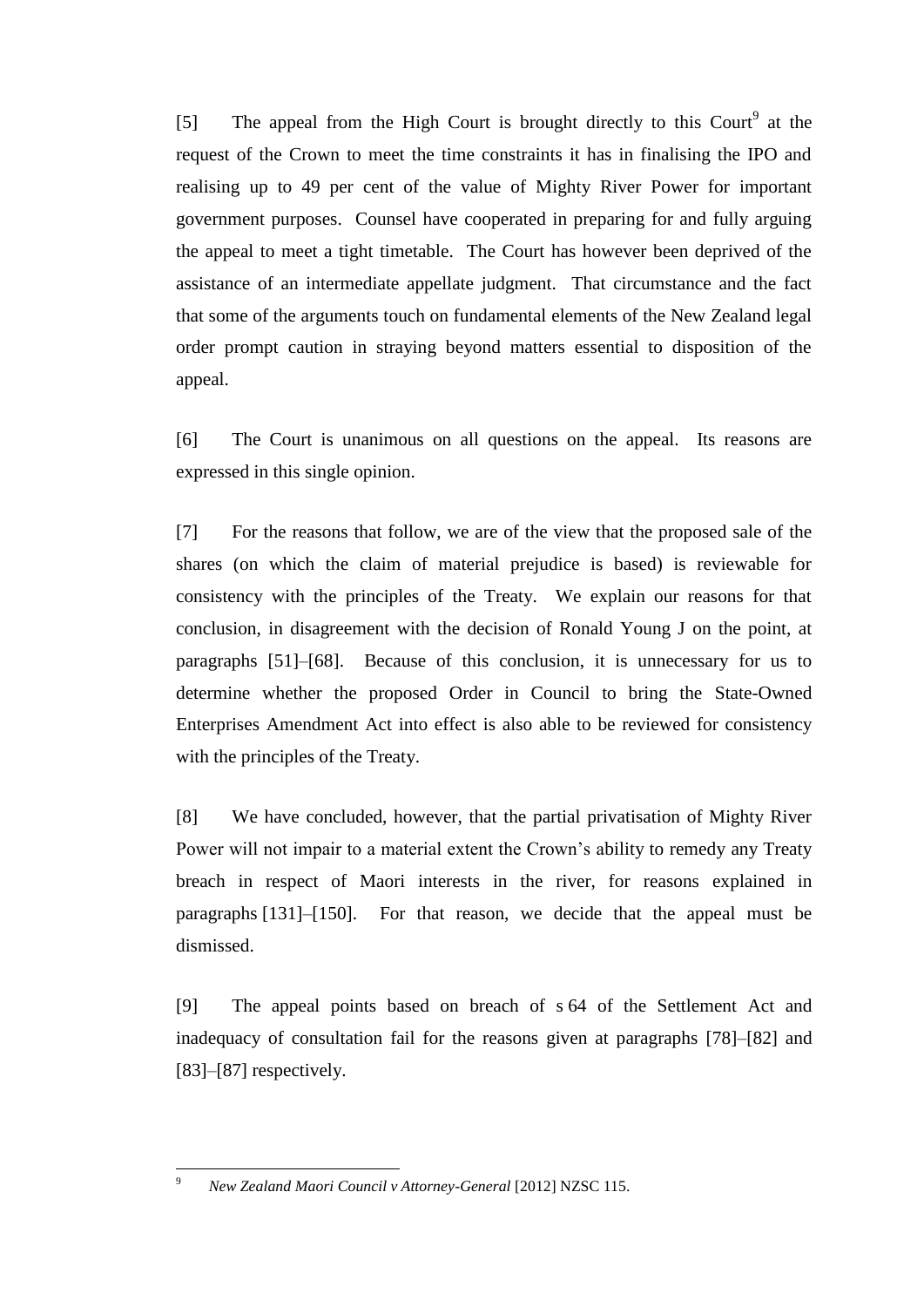#### **Background to the litigation**

#### *Treaty claims to waters*

<span id="page-5-0"></span>[10] The Waikato River and other waters in respect of which Mighty River Power has use rights are subject to long-standing claims of Treaty breach, based on Crown failures to protect Maori in their "full exclusive and undisturbed possession" or "tino rangatiratanga" of their water properties or taonga, as guaranteed by the Treaty. The claims of breach include the damming, diversion, and use of the waters for the generation of electricity by Mighty River Power and its predecessors, originally the Department of Electricity. The Waitangi Tribunal has held in a number of decisions relating to Maori claims of Treaty breach in relation to waters that the claims of Treaty breach are well-founded<sup>10</sup> and that Maori rights in relation of waters of significance, such as the Waikato River, are in the nature of ownership.<sup>11</sup> The Tribunal has rejected Crown contentions that Maori rights were limited to the exercise of kaitiakitanga. $12$  It has said that the customary rights of Maori included authority over these resources (recognised in the Treaty guarantee of rangatiratanga<sup>13</sup>) and the right to economic benefit from their use.<sup>14</sup> But it has emphasised that waters are also valued for spiritual and cultural reasons:<sup>15</sup>

<span id="page-5-2"></span><span id="page-5-1"></span>Rivers and other water bodies could be living beings or ancestors. In whakapapa, Maori had kin relationships with these water bodies. Each had its own mauri (life force), its taniwha (spirit guardians), and a central place in tribal identity. And access was jealously guarded and controlled. Travelling by waka, fishing, or other forms of use were only by permission of the tribe which held mana over those waters. The importance of these water bodies to Maori cannot be overstated. These things have long been known.

<sup>10</sup> <sup>10</sup> Waitangi Tribunal *Report of the Waitangi Tribunal on the Kaituna River Claim* (Wai 4, 1984); Waitangi Tribunal *Report of the Waitangi Tribunal on the Manukau Claim* (Wai 8, 1985); Waitangi Tribunal *Mohaka River Report 1992* (Wai 119, 1992); Waitangi Tribunal *The Whanganui River Report* (Wai 167, 1993); Waitangi Tribunal *Ngawha Geothermal Resource Report, 1993* (Wai 304, 1993); Waitangi Tribunal *Te Ika Whenua Rivers Report* (Wai 212, 1998); and Waitangi Tribunal *He Maunga Rongo: Report on Central North Island Claims* (Wai 1200, 2008).

<sup>11</sup> *Te Ika Whenua Rivers Report*, above n [10;](#page-5-1) *The Whanganui River Report*, above n [10;](#page-5-1) and *He Maunga Rongo: Report on Central North Island Claims*, above n [10.](#page-5-1) Affirmed in Waitangi Tribunal *The Stage 1 Report on the National Freshwater and Geothermal Resources Claim* (Wai 2358, 2012) [*Freshwater Report*] at [2.8.3(1)].

<sup>12</sup> *He Maunga Rongo: Report on Central North Island Claims*, above [n 11,](#page-5-2) at 1410.

 $13$  At 1410.

 $14$  At 914.

<sup>15</sup> *Freshwater Report*, above n [11,](#page-5-2) pre-publication letter of transmittal, at appendix VII.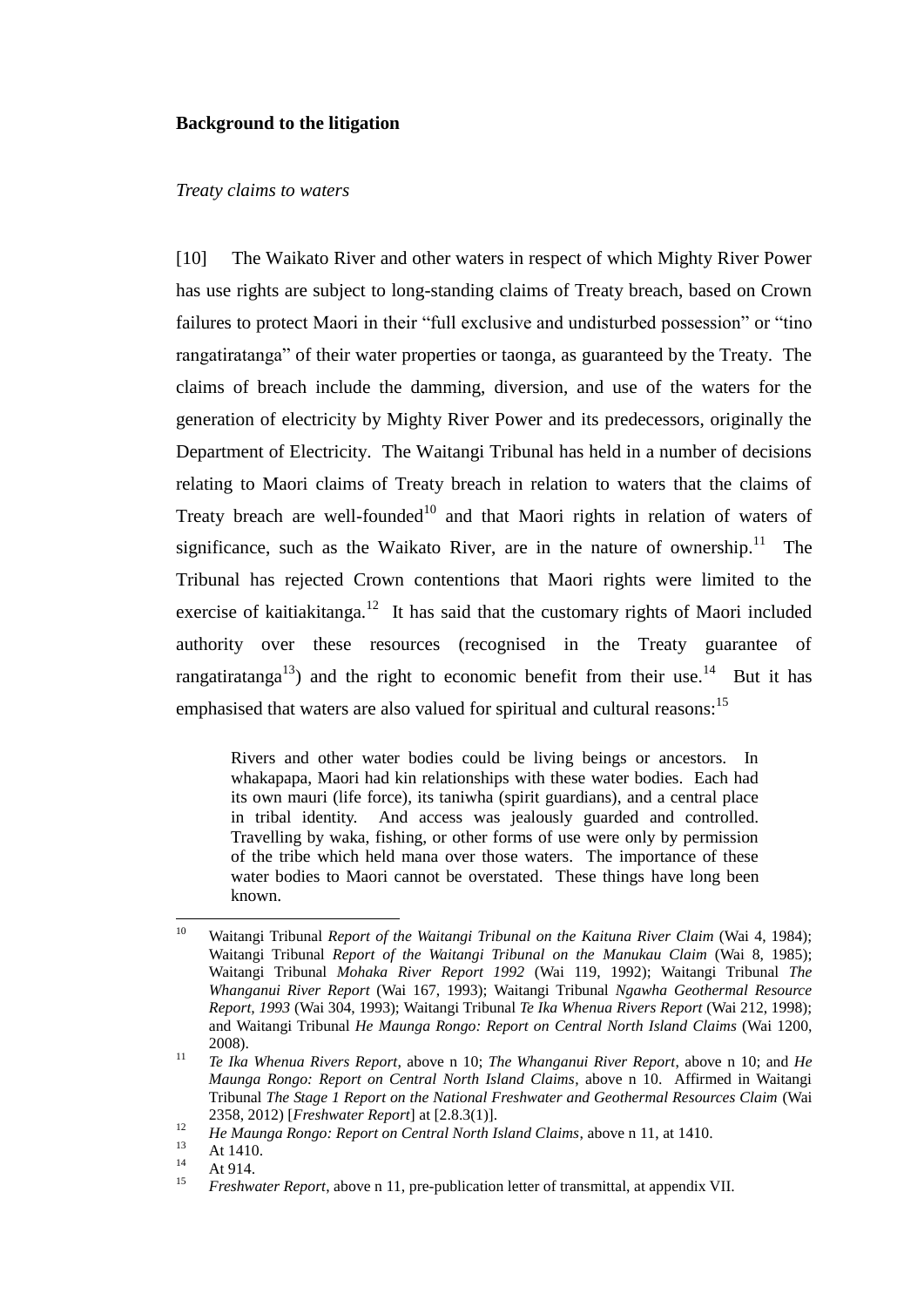[11] In its recent interim report on the *National Freshwater and Geothermal Claim* (a claim heard urgently to consider whether the proposed partial privatisation of the State enterprises would be in Treaty breach and which is more fully described at [\[21\]–](#page-11-0)[\[30\]](#page-15-2) below), the Waitangi Tribunal found that "the proprietary right guaranteed to hapu and iwi by the Treaty in 1840 was the *exclusive right to control*  access to and use of the water while it was in their rohe".<sup>16</sup> The Tribunal has recognised that the customary authority exercised in 1840 must be adapted to meet modern circumstances and the need for resources to be shared with all New Zealanders.<sup>17</sup> How the Treaty rights may be recognised in modern circumstances is to be the subject of the second stage of the *Freshwater* inquiry, which the Tribunal expects to begin hearing this year. That second stage will build on the finding the Waitangi Tribunal has made in its interim report that Maori rights in relation to water guaranteed by the Treaty are in the nature of ownership. It will inquire into whether such rights and interests are adequately recognised and provided for under existing legislative regulation and whether Crown policies (including those it is developing through its *Fresh Start for Fresh Water* review) are in breach of the Treaty.<sup>18</sup> If Treaty breach is found, the Tribunal will consider what steps should be taken to meet Treaty compliance.

#### *The water consents held by Mighty River Power*

<span id="page-6-0"></span>[12] As its name suggests, the generating business operated by Mighty River Power is principally based on the Waikato River but includes also geothermal generating facilities. The Waikato hydro system itself comprises eight dams on the river. The Waikato hydro system is operated today with three principal resource consents to dam and divert the river and a number of ancillary consents. All current permits were granted in 2006 by the Waikato Regional Council to Mighty River Power on its application under the Resource Management Act 1991.<sup>19</sup>

<sup>16</sup> <sup>16</sup> *Freshwater Report*, above n [11,](#page-5-2) at pre-publication letter of transmittal, at appendix VII (The emphasis is in the original).

<sup>&</sup>lt;sup>17</sup> *Freshwater Report*, above n [11,](#page-5-2) at [1.4.2].

The statement of issues for stage two of the inquiry is recorded in an appendix to the stage 1 report. See *Freshwater Report*, above n [11,](#page-5-2) at appendix 1.

<sup>&</sup>lt;sup>19</sup> The resource consents were granted following a decision of Environment Waikato. See Waikato Regional Council Hearing Committee *Mighty River Power Taupo-Waikato Consents Decision Report* (Environment Waikato, 29 August 2003).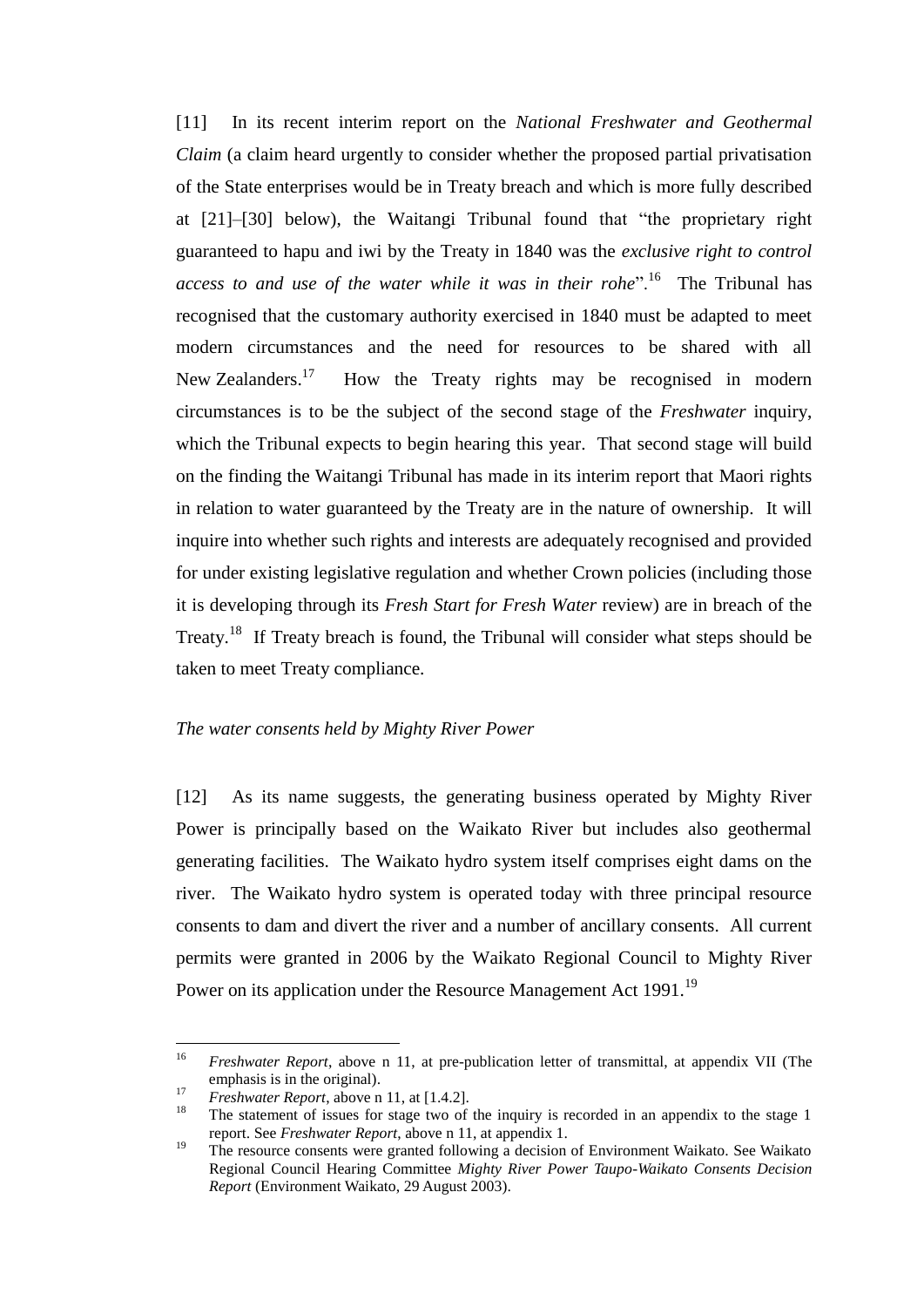[13] The 2006 permits held by Mighty River Power replaced perpetual rights obtained by the Crown under a number of statutes and powers when the hydroelectricity developments were first undertaken. The first generating capacity was set up in 1918 on the river, but the principal developments occurred from the late 1950s. When the water rights were transferred as part of the assets which passed to the State enterprise Electricity Corporation of New Zealand in April 1988, it was on the basis that the State enterprise would apply for water consents limited to a maximum term of 35 years.<sup>20</sup> Mighty River Power (to which the Waikato hydro system was transferred in 1998<sup>21</sup>) applied in 2001 for the consents granted in 2006 under the Resource Management Act.

<span id="page-7-0"></span>[14] The present primary permits are for a term of 35 years (the maximum permissible under the Resource Management  $Act^{22}$ , expiring on 6 May 2041. Since the rights applied for were for controlled use activities under the Proposed Regional Plan (reflecting the existing use for the damming of water<sup>23</sup>), consent could not be declined.<sup>24</sup> although the term of the permits and the conditions to be attached to them were the subject of a contested hearing in which Maori affected participated. The terms of the primary permits held by Mighty River Power provide for review of conditions on the occurrence of certain events. One such event includes any change to the conditions of consent granted to the operators of the Tongariro Power Development Scheme (which has been the subject of Treaty claims). Another provides:

Within 12 months of the Crown settling any claim made under the provisions of the Treaty of Waitangi Act (1975) the Waikato Regional Council may, following service of notice on the consent holder, commence a review of the conditions of this consent pursuant to s 128(1) of the RMA for the purpose of ensuring that this consent is in alignment with the provision of any such settled claim.

<sup>&</sup>lt;sup>20</sup> It was provided in the sale deed with Electricity Corporation of New Zealand that the rights obtained could be reduced to a term of 35 years without breach of the deed.

<sup>&</sup>lt;sup>21</sup> Mighty River Power was at this time named "Waikato SOE Limited".<br> **Proposement Act 1001** a 122(d)

<sup>&</sup>lt;sup>22</sup> Resource Management Act 1991, s 123(d).<br><sup>23</sup> Weilate Presearch Besienal Plan n  $2,6,4,16$ 

<sup>&</sup>lt;sup>23</sup> Waikato Proposed Regional Plan, r 3.6.4.10.<br><sup>24</sup> At the time the decision was made a  $77R$  of

At the time the decision was made, s 77B of the Resource Management Act provided that, where a resource consent was required for a controlled activity, the consent authority had no power to decline the resource consent. Section  $105(1)(a)$  was to the same effect. The equivalent provision today is s 87A(2).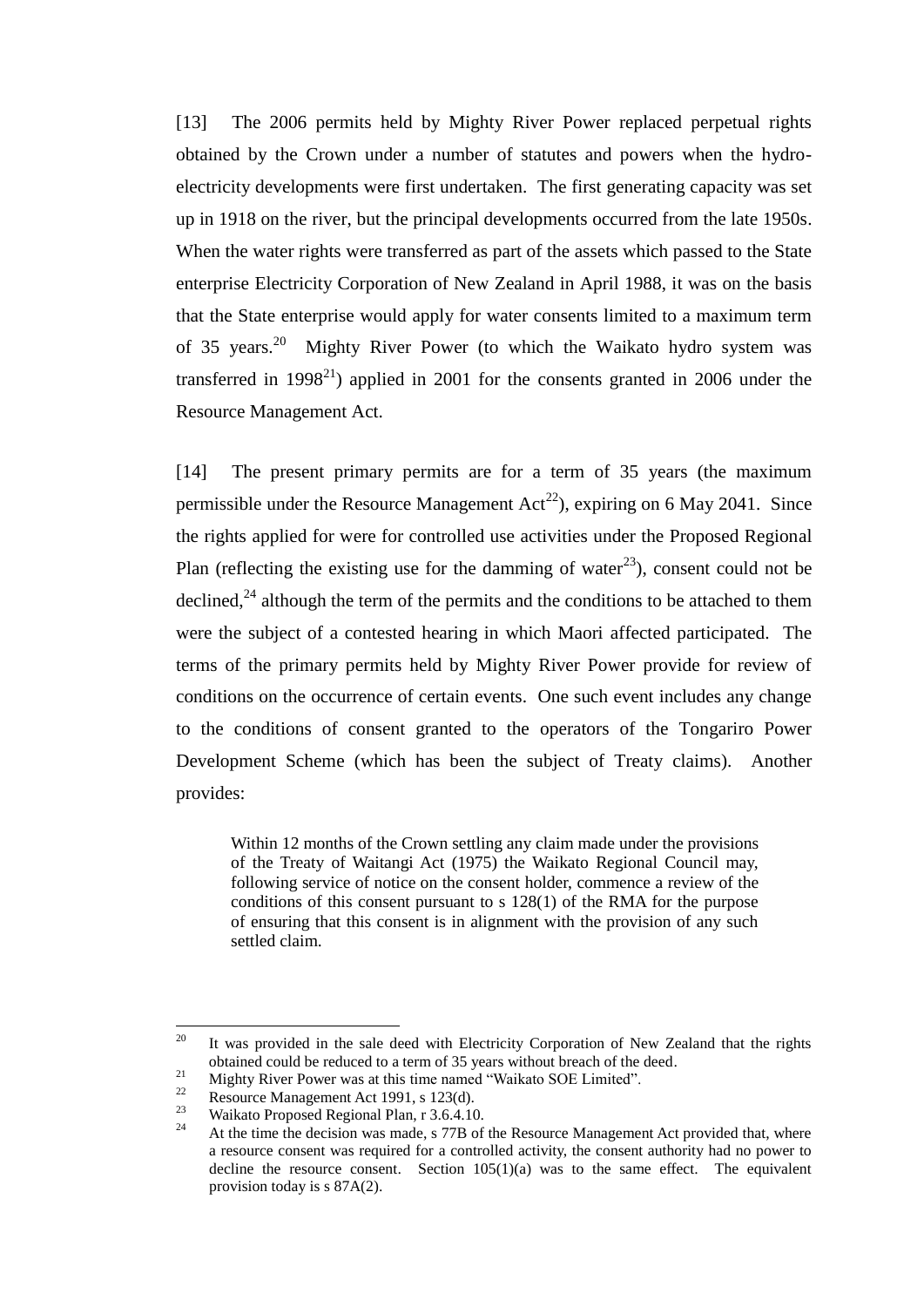As this condition suggests, it was known at the time the consent was granted that the Waikato River was the subject of claims to the Waitangi Tribunal. The condition ensures that, even within the term of the consent, adjustment may be provided to reflect the terms of any settlement of the claims.

#### *The* SOE case

<span id="page-8-1"></span><span id="page-8-0"></span>[15] The relinquishment of perpetual rights to use water in the transfer to the State enterprises and the 35 maximum year term later imposed under the Resource Management Act reflect the settlement reached in *New Zealand Maori Council v Attorney-General* (*SOE case*). <sup>25</sup> The background to that case was the major governmental restructuring by which the trading operations of the Crown were reorganised as State enterprise companies under the State-Owned Enterprises Act in order to promote the efficient management of the activities transferred.<sup>26</sup> It is necessary to refer to the reasons given in the Court of Appeal in the *SOE case* in some detail when considering the meaning and scope of  $s 45Q$ <sup>27</sup> For present purposes it is sufficient to indicate what the litigation was about and how it was resolved.

[16] In the *SOE case*, the Court of Appeal granted declaratory relief. It declared that the proposed transfer from the Crown to State enterprises of assets from which reparation for Treaty breaches might foreseeably be made on recommendation of the Waitangi Tribunal was inconsistent with the principles of the Treaty. It held that assets could not be transferred until a scheme of safeguards was put in place giving reasonable assurance that lands or waters will not be transferred in such a way as to prejudice Maori claims. That relief was given despite the State enterprises being wholly owned by the Crown. And it was made despite acknowledgement by the Court that the Solicitor-General had a "solid basis" for the submission that "the

<sup>25</sup> <sup>25</sup> *New Zealand Maori Council v Attorney-General* [1987] 1 NZLR 641 (HC & CA) [*SOE case*]. This case is frequently called the *Lands case*; we shall refer to it in this judgment as the *SOE case*, because, as we shall explain, what was in issue in that case was not only land but also water.

<sup>&</sup>lt;sup>26</sup> The purpose of the changes was described at the time by the then Deputy Chairman of the State Services Commission in evidence set out in the judgment of the Court of Appeal at 651.

 $27$  See below at [\[52\]–](#page-21-1)[\[59\].](#page-23-0)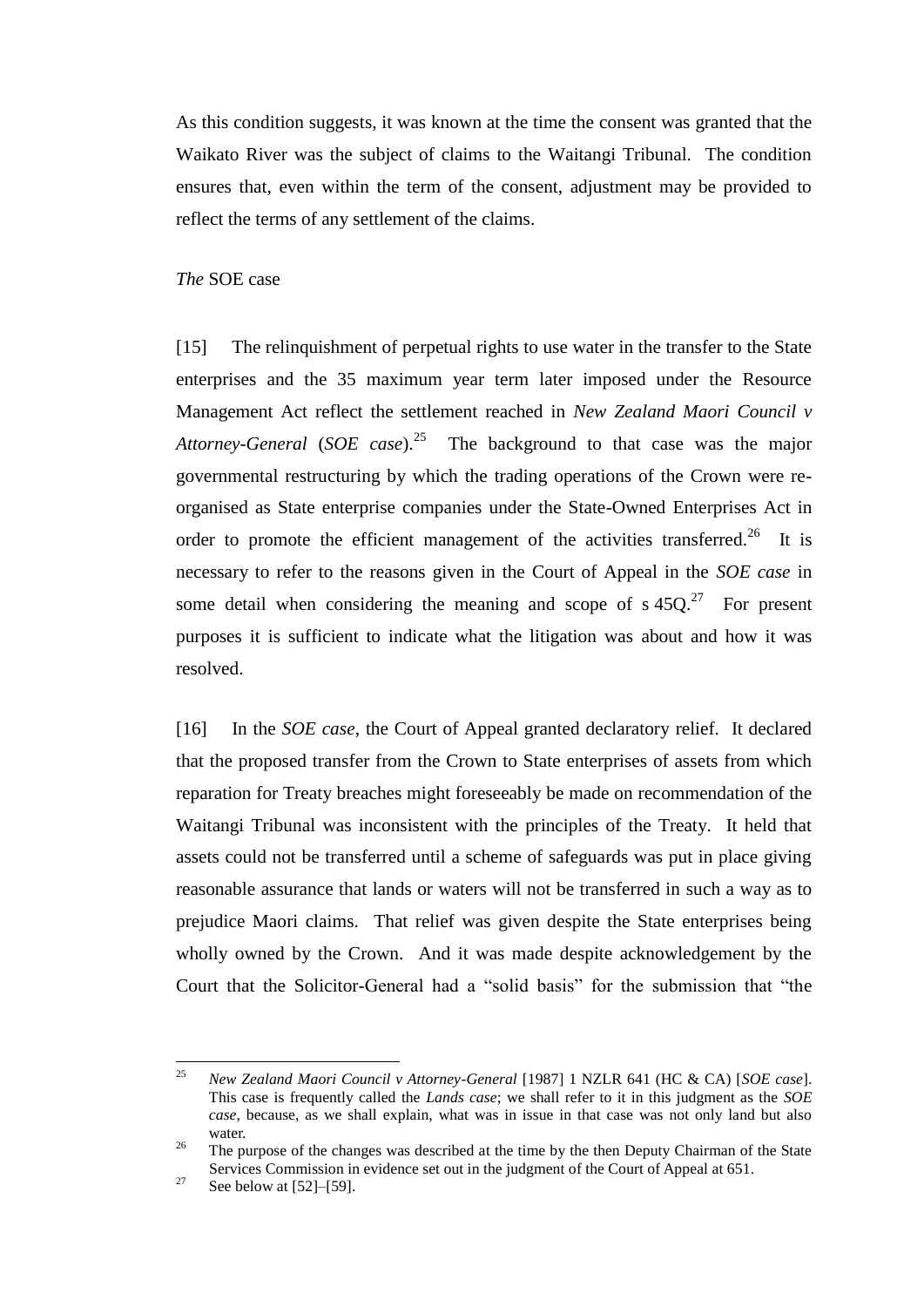momentum evidently expected by Parliament would be largely lost" and that the Act as a whole "would be put in limbo for an unpredictable time".<sup>28</sup>

[17] As the declarations made in the Court of Appeal in the *SOE case* indicate, actual and foreseeable claims to the Waitangi Tribunal were concerned with Treaty breach in relation to water as well as land.<sup>29</sup> The two risks identified in the case of transfer of assets without a system of protection for land and waters were that the Crown might be unwilling or unable to negotiate a purchase back from the State enterprise at a full price and that the State enterprise might, in the meantime, have disposed of land to third parties in the course of its ordinary business activities. Disposal to third parties of water rights was not in prospect because the water rights were integral to the businesses of the generating State enterprise. In respect of land, however, there was nothing to prevent a State enterprise from disposing of land surplus to its operations. The Court considered that the existing legislative protection for Treaty claims under s 27 (limited to land already under claim to the Waitangi Tribunal) was inadequate to protect foreseeable claims. It rejected the contention of the Crown that s 27 was a code representing a legislative judgment that transfers of other land complied with the principles of the Treaty.<sup>30</sup> The Court of Appeal directed the Crown to prepare a scheme of safeguards for approval, if necessary, by the Court before the assets could be transferred.<sup>31</sup>

<span id="page-9-0"></span>[18] The *SOE* litigation was resolved by agreement, allowing the declarations to be discharged and permitting transfer of the Crown assets, including water rights, to the State enterprises.<sup>32</sup> The basis of settlement included new legislative protections for land transferred to the State enterprises which required memorials on the title, with provision for resumption and return of such land should the Waitangi Tribunal recommend that course.<sup>33</sup> It also contained a protection for claims to water which required the use rights transferred to be limited to 35 year terms, instead of being

<sup>28</sup>  $\frac{28}{29}$  At 657–658.

 $\frac{29}{30}$  At 666.

<sup>&</sup>lt;sup>30</sup> Per Cooke P at 658, Richardson J at 679, Somers J at 696, Casey J at 701, and Bisson J at 716.

 $\frac{31}{32}$  At 666.

 $\frac{32}{33}$  At 719.

Sections 27A–27D.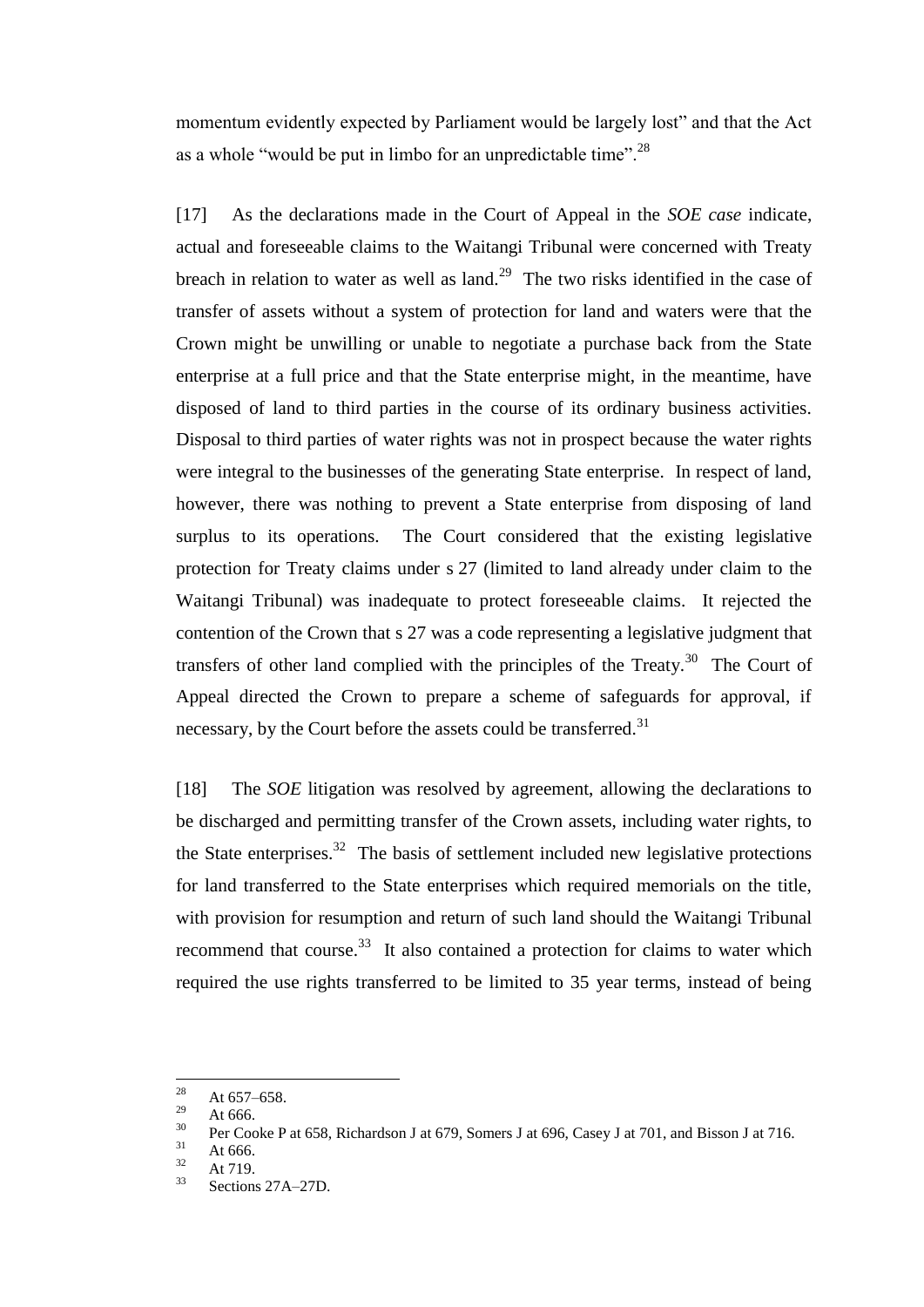perpetual.<sup>34</sup> The letter recording the settlement, dated and produced to the Court of Appeal, provided:

The Government agrees that it will not transfer to any State Owned Enterprise water rights that have been issued in perpetuity. The Government will seek a variation of such water rights so as to ensure that they are for periods no longer than 35 years.

#### *The development of the mixed ownership company policy*

<span id="page-10-0"></span>[19] Decisions to proceed in principle with bringing the three electricity generating State enterprises within a new mixed ownership model were taken by Cabinet in December 2011. Because it was appreciated that Maori might wish to seek clarification about how the proposals would affect claims to natural resources (including water), informal consultation with iwi leaders had already been initiated with a forum held in August 2011. The Deputy Prime Minister, Mr English, described in evidence to the High Court the further discussions held with iwi representatives and the New Zealand Maori Council between August 2011 and the introduction of the Bill into the House in March 2012. He and other Ministers explained during the consultation that ss 27A–27D of the State-Owned Enterprises Act would be reproduced in the legislation dealing with the mixed ownership companies, thus preserving the land resumption provisions adopted in 1987 in the *SOE* settlement. They raised with iwi leaders the opportunities the IPO provided for Maori to take up shareholding in the companies, if they wished to do so. There was discussion about advancing settlement moneys for that purpose to those iwi who had not yet entered into Treaty settlements.

[20] The consultation provided Government with the message that many Maori considered that it was necessary to carry s 9 of the State-Owned Enterprises Act into the new legislation so that the Crown would remain bound to observe the principles of the Treaty in its dealings with the mixed ownership company. As a result, Cabinet agreed to the inclusion of an equivalent provision which would apply to the Crown in relation to its actions under the mixed ownership model legislation. The provision discussed became s 45Q of Part 5A of the Public Finance Act. The

 $34$ Resource Management Act 1991, s 386(2).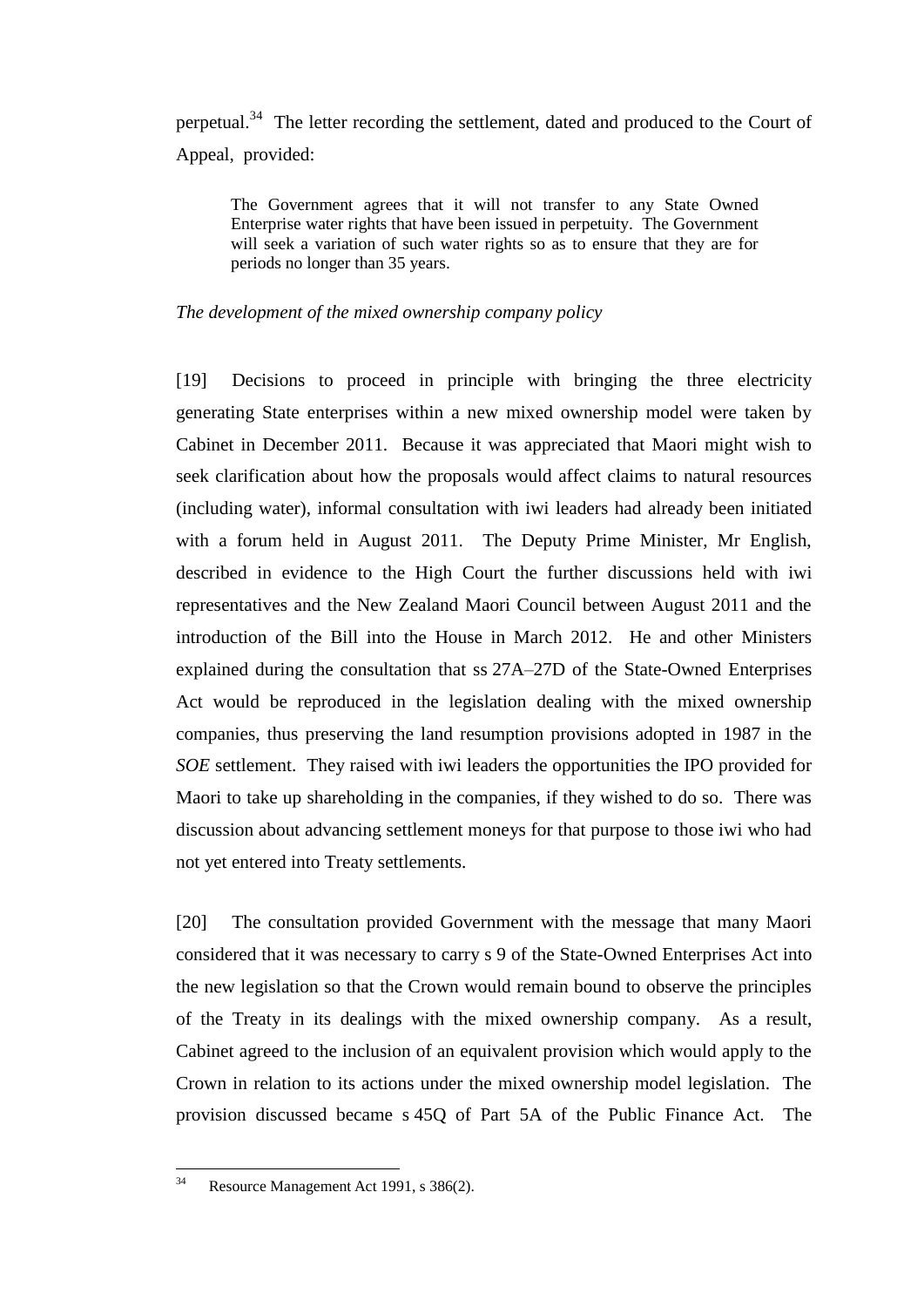consultation also led to the setting up of a working party between senior Ministers and iwi leaders to advance direct Treaty settlement negotiations and the development of policy through the *Fresh Start for Fresh Water* process (which began work in 2009), which includes consideration of Maori interests in water. The protocol under which the engagement between iwi leaders and Ministers is conducted makes it clear that it does not supplant the need for wider engagement in the development of freshwater policy with iwi not represented by the iwi leaders included in the forum.

### *The freshwater claim to the Waitangi Tribunal*

<span id="page-11-0"></span>[21] In an urgent claim to the Waitangi Tribunal filed in February 2012, the New Zealand Maori Council sought a recommendation that the Crown should not proceed with the partial privatisation of the three State enterprises which generate hydro-electricity. The Waitangi Tribunal divided the hearing. It considered that it was not reasonable to hold up the privatisation while a full review of how Maori interests in water can be recognised was undertaken. That review was deferred to a second stage of the hearing, which the Tribunal proposed would be heard in 2013.

[22] The Tribunal did however grant urgency to the claim that the sale of shares in the State enterprises would be in breach of the principles of the Treaty. As has been indicated, in its interim report on that urgent inquiry the Tribunal found that Maori interests in waters used by the State enterprises were in the nature of ownership:<sup>35</sup>

Our generic finding is that Maori had rights and interests in their water bodies for which the closest English equivalent in 1840 was ownership rights, and that such rights were confirmed, guaranteed, and protected by the Treaty of Waitangi, save to the extent that there was an expectation in the Treaty that the waters would be shared with the incoming settlers. In agreement with the *Te Ika Whenua Rivers Report*, *The Whanganui River Report*, and *He Maunga Rongo*, we say that the nature and extent of the proprietary right was the exclusive right to control access to and use of the water while it was in their rohe.

[23] As is described in more detail below, the Waitangi Tribunal accepted that there was a nexus between the Treaty claims to water and the shareholding in the State enterprises which use the waters under claim for generating purposes. Such connection reflected the fact that the water used "underpins what gives the shares in

<sup>35</sup> <sup>35</sup> *Freshwater Report*, above n [11,](#page-5-2) at [2.8.3(3)].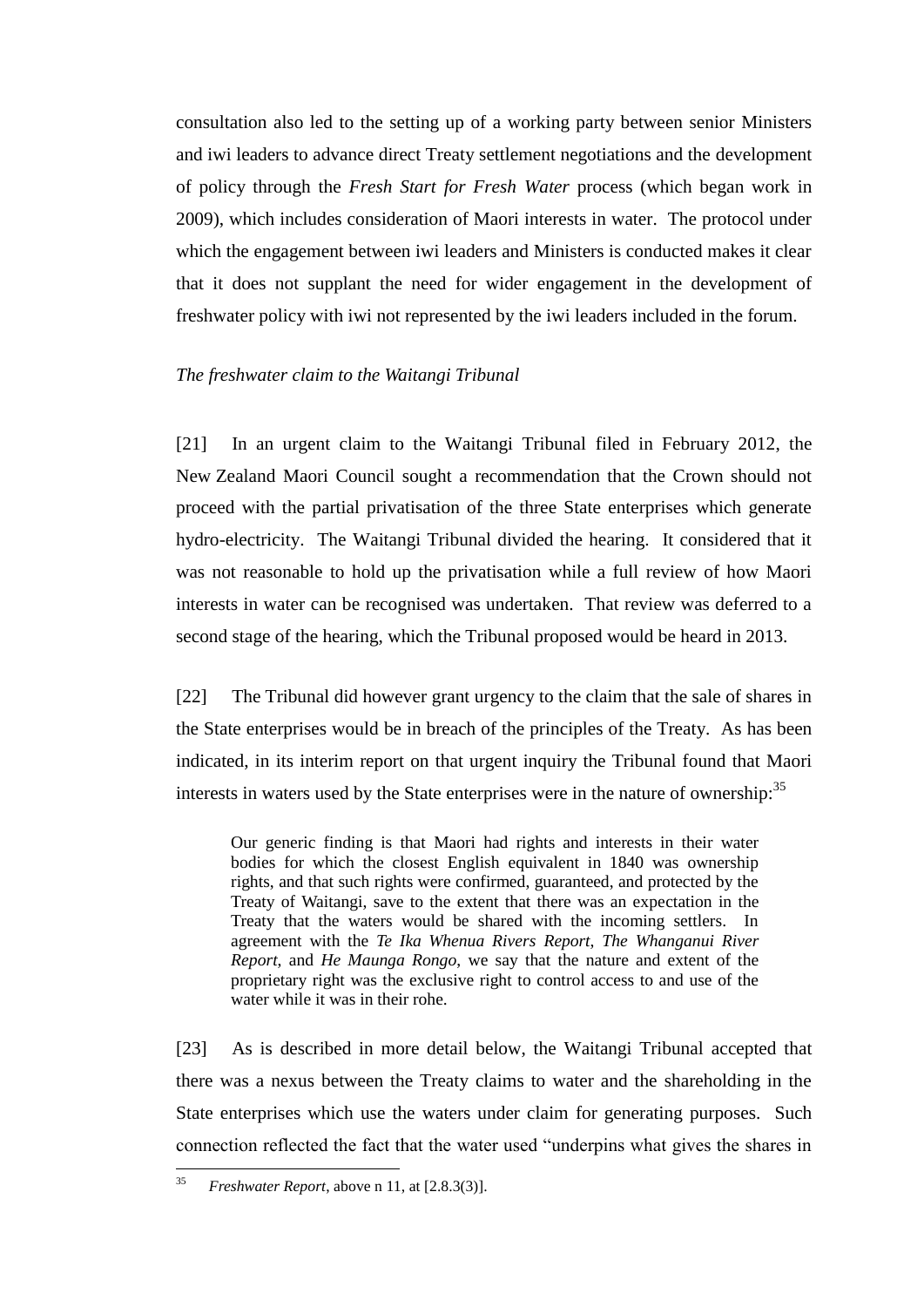those companies their value".<sup>36</sup> The Tribunal accepted however the submission of the Crown and the assurance of the Prime Minister that Maori participation through ownership of shares in the company (if that is what Maori want) was not precluded after the IPO. $37$  If that form of reparation for Treaty breach proved appropriate, it considered that shares could be purchased either at the time of the IPO (the Crown having indicated that those iwi which had not received settlements could be financed into their purchases by advances to be deducted from future settlements with them) or later, by purchases on the market.

<span id="page-12-0"></span>[24] What the Tribunal thought would, however, be precluded by the partial privatisation was reparation which provided Maori with more authority in relation to the company than went with minority ownership of ordinary shares. Such additional authority was thought necessary to reflect the Treaty guarantee of rangatiratanga and the ownership interest in the waters themselves. On this view, the shares would not be adequate reparation if they were "solely ... an investment opportunity for the purpose of acquiring dividends or selling the shares later at a profit".<sup>38</sup> Once the IPO had admitted private shareholders in the company, the Tribunal considered that securing special standing for Maori shareholders within the shareholding structure, such as through provision in the company constitution or through a class of special shares to protect their interests, would no longer be available:  $39$ 

<span id="page-12-1"></span>As a result, the very asset being transferred by the Crown, and which is sought by Maori in partial remedy for this claim, will in practical terms be put beyond the Crown's ability to recover or provide after the sale. Since it cannot be stated with certainty that any other commercial rights recognition will actually come to pass, and given the opportunity exists here and now, and that opportunity is about to be removed beyond the Crown's practical ability to provide, we consider that the sale must be delayed while an accommodation is reached with Maori.

[25] Because of the inability to provide what it described as "shares plus", the Waitangi Tribunal recommended in its urgent interim report that the plans for privatisation should not proceed until there had been consultation with Maori through a national hui "to determine a way forward".  $40^{\circ}$ Since the Tribunal

<sup>36</sup>  $\frac{36}{37}$  At [3.7.2].

 $\frac{37}{38}$  At [3.9.2].

 $\frac{38}{39}$  At [3.7.2].

 $39$  See the pre-publication letter of transmittal, at appendix VII.

At  $[3.9.4]$ .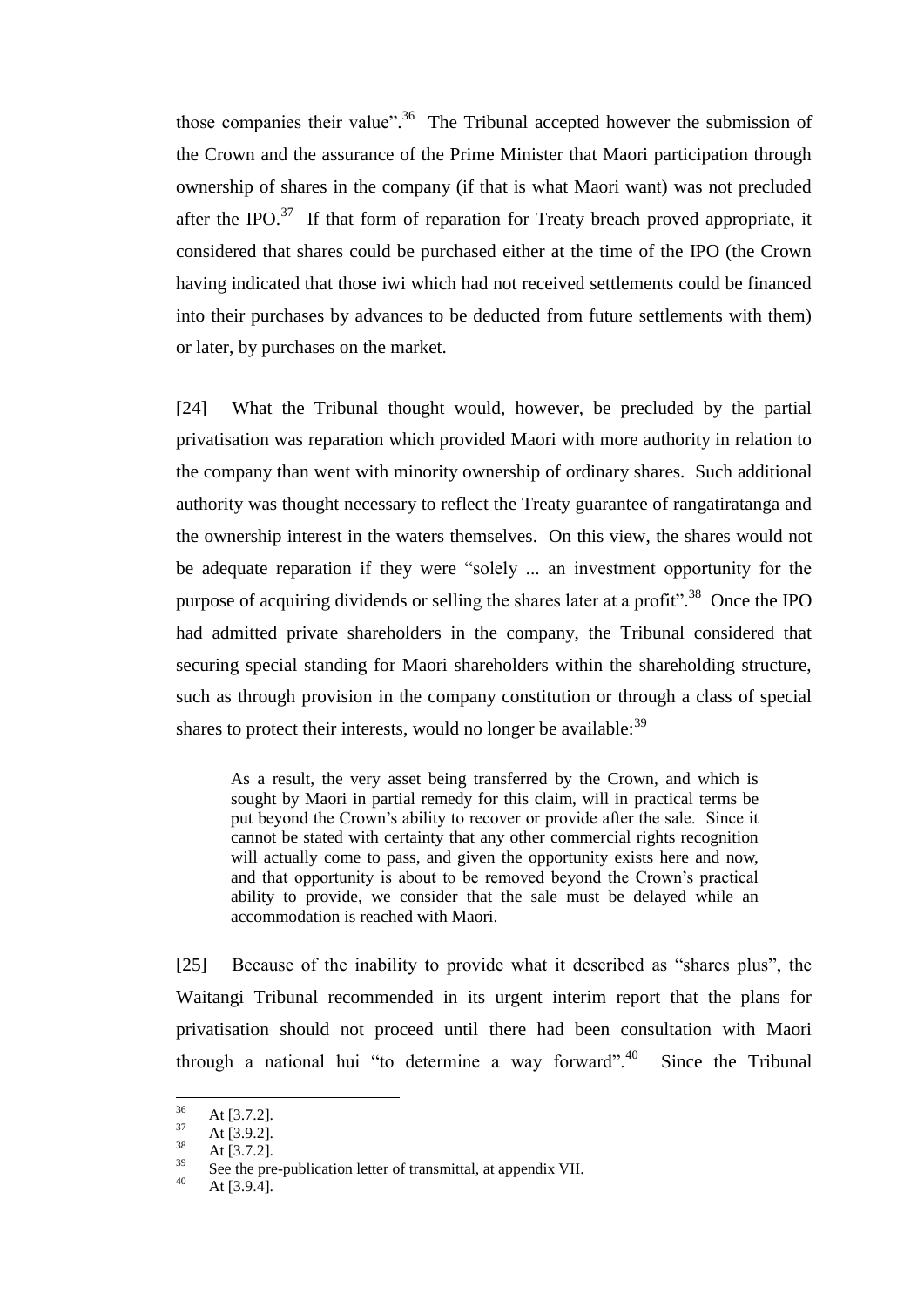considered there was a nexus established between the asset ("shares enhanced by shareholders' agreements and revamped company constitutions<sup> $241$ </sup>) and Maori rights in the waters used, the Crown would be in Treaty breach if it proceeded with the sale without "first preserving its ability to recognise Maori rights or remedy their breach".<sup>42</sup> Accordingly, it recommended "that the sale be delayed while the Treaty partners negotiate a solution to this dilemma".<sup>43</sup> The Tribunal recognised that the negotiations would need to be limited because of urgency and that it "would not be possible to devise a comprehensive scheme for the recognition of Maori rights in water in the time available": <sup>44</sup>

But it should be possible, with good faith endeavours on both sides, to negotiate with all due speed an appropriate scheme in respect of these three power-generating companies. In the narrowest view, the subject for discussion is shares and shareholders' agreements in Mighty River Power. That could include discussion of the use of shares for a number of settlement or rights recognition purposes, where there is not a nexus to rivers utilised by Mighty River Power, such as was raised by Ngati Haka Patuheuheu. As we see it, it would be preferable to take a broader approach in this way and also to consider other commercial options such as royalties at the same time, and perhaps the opportunity to write such matters into the company constitutions; but all that is for the parties to decide. Undertakings could perhaps be negotiated about future forms of rights recognition. We would not want to be prescriptive about these matters.

<span id="page-13-0"></span>[26] The Waitangi Tribunal therefore recommended a process of consultation which should be followed before the privatisation continued. It did not identify a solution, indicating that how Maori interests should be recognised and provided for in modern circumstances would be addressed in its final report after further hearings. Rather, it left it to the Crown and Maori to explore ways in which the ownership claim could be protected. The letter transmitting the report suggested that such consultation could be conducted on the "narrowest view" of "shares and shareholders' agreements in Mighty River Power". It could, alternatively, include "discussion of the use of shares for a number of settlement or rights recognition purposes, where there is not a nexus to rivers utilised by Mighty River Power". And, if a "broader approach" in this way were adopted (as the Waitangi Tribunal suggested would be preferable), there should also be consideration of "other

 $41$ <sup>41</sup> As described in the pre-publication letter of transmittal, at appendix VII.<br> $42 \Delta t$  [3.0.4]

<sup>&</sup>lt;sup>42</sup> At [3.9.4].

 $43$  At [3.9.4].

At  $[3.9.4]$ .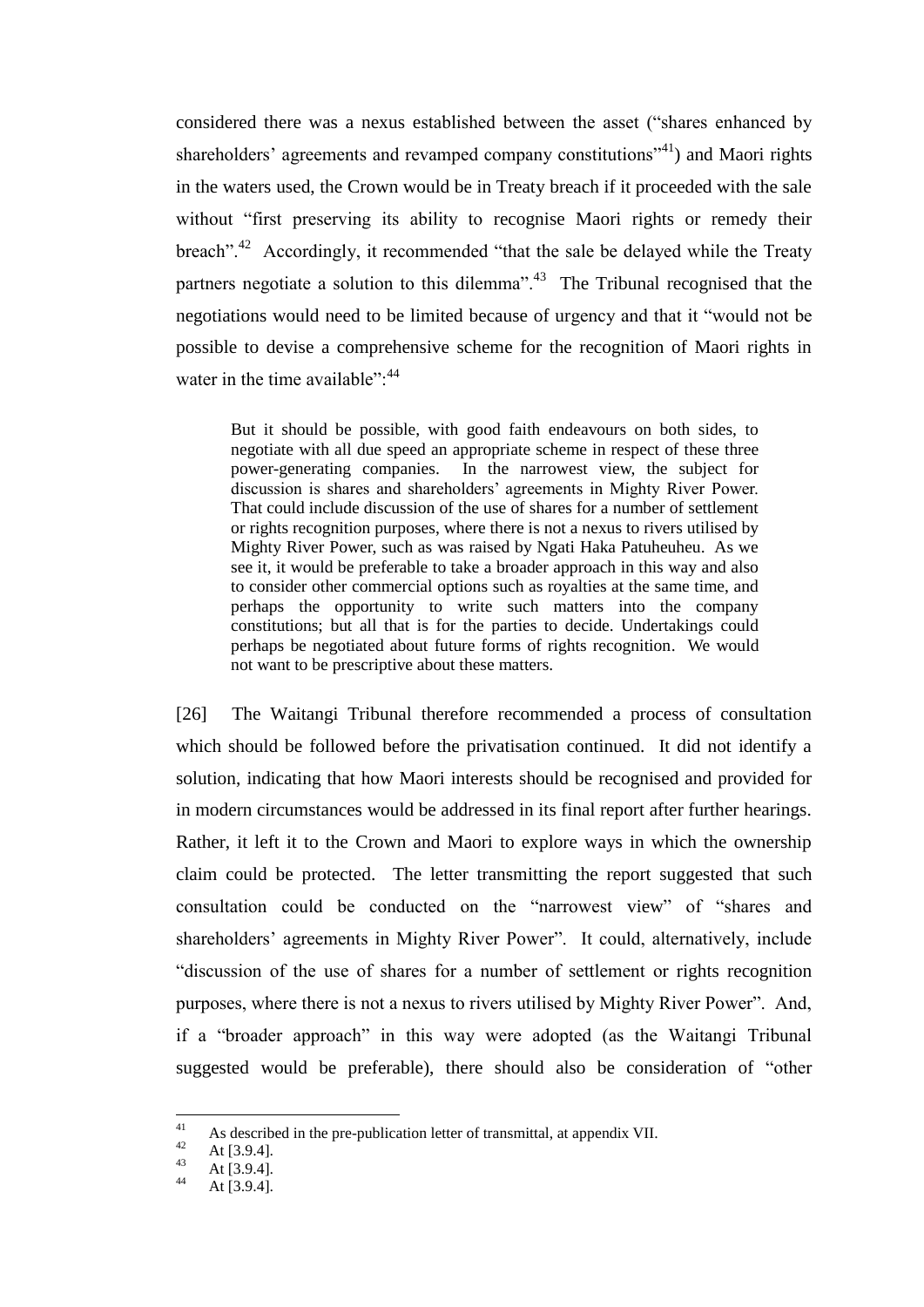commercial options" (including royalties, arrangements in the company constitutions and undertakings about "future forms of rights recognition").<sup>45</sup>

# *The further consultation on "shares plus"*

<span id="page-14-0"></span>[27] The Crown accepted the recommendation that it investigate the "shares plus" option. It undertook consultation with Maori on the suggestion. Although the Tribunal had recommended a national hui (in apparent response to the urgency from the Crown perspective in meeting the privatisation timetable), the Crown decided, on the basis of the Tribunal's finding that interests in water were localised and specific, that it would be more appropriate to consult groups with direct interest in particular water resources. It wrote to all affected groups setting out the Government's preliminary view that shares with amplified authority would not be appropriate and inviting submissions. Between 18 and 27 September 2012, the Crown held a series of hui at Hamilton, Taupo, Te Kuiti, Whanganui, Tuai and Christchurch. The Deputy Prime Minister led the Crown team. The Crown's presentations explained the view that, although "shares plus" could be one way of providing redress, there were other equally effective ways to provide redress after the proposed sale. Participants were invited to express views as to whether the Government should preserve the "shares plus" option before proceeding with the sale.

[28] Many of those consulted were disappointed that only the idea of "shares plus" was under consideration at the meetings. They did not consider that such an arrangement met their Treaty claims. In his evidence, the Deputy Prime Minister reported that the response from Maori at the hui to the "shares plus" suggestion of the Tribunal was "lukewarm". Most wanted the Crown to retain full ownership of Mighty River Power until Maori interests in freshwater had been identified and addressed. That was, however, not something the Tribunal had considered it was reasonable to recommend.

[29] Ultimately, after considering the submissions and discussion at the hui and after receiving advice from officials, Ministers concluded that the Crown's capacity to recognise rights and to provide redress would not be impaired by the proposed

 $45$ At  $[3.9.4]$ .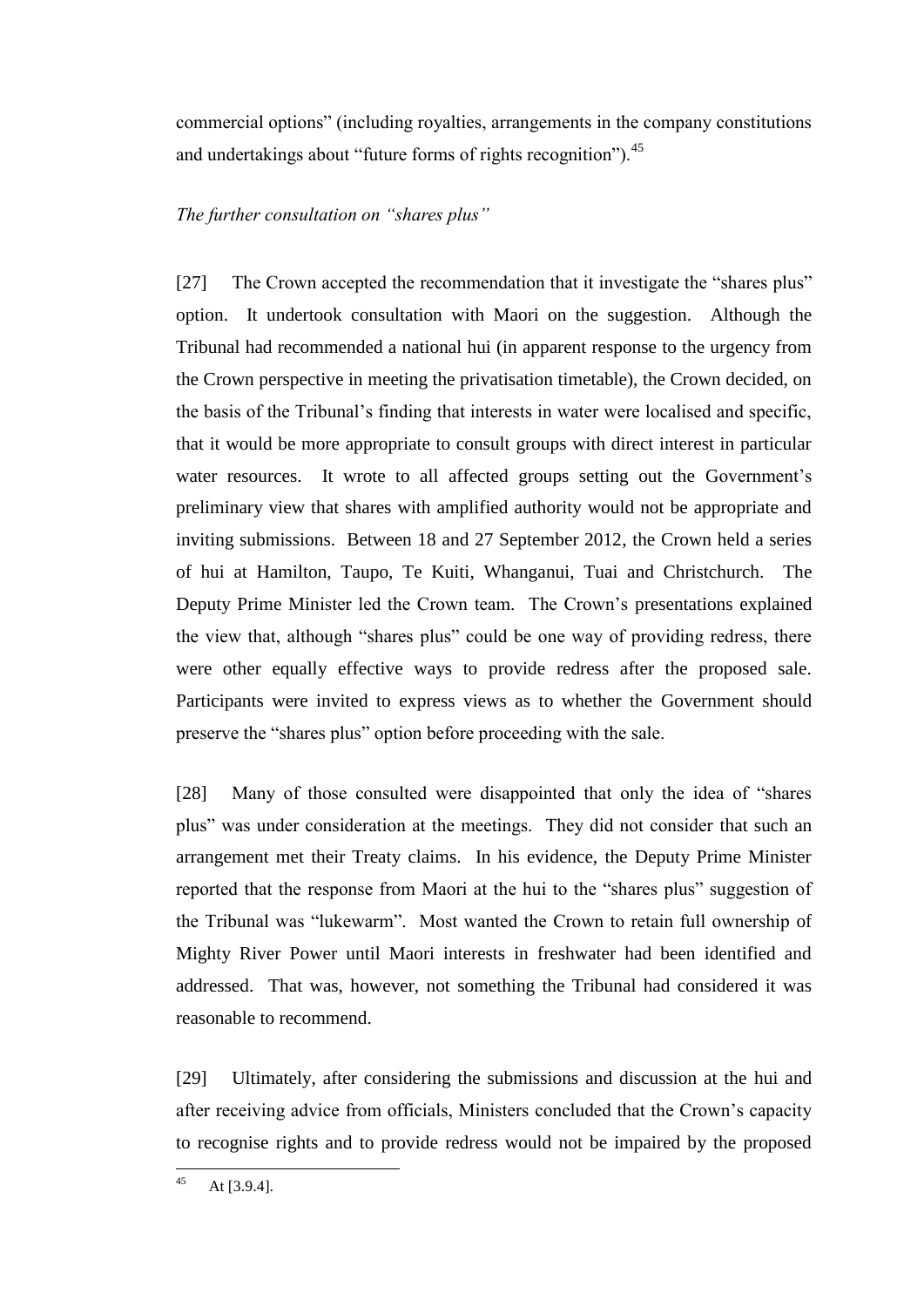share sale. On the other hand, it appeared to the Crown that the Waitangi Tribunal's suggestion would significantly erode value in the IPO. For these reasons, the Crown announced on 15 October 2012 that it had decided to go ahead with the IPO without adapting the shareholder structure.

<span id="page-15-2"></span>[30] The New Zealand Maori Council filed its application for judicial review in the High Court on 19 October 2012. The claims by Pouakani and the Waikato River Trust were made on 2 November 2012 and 6 November 2012 respectively.

# **Is the proposed sale of shares in Mighty River Power reviewable for consistency with the principles of the Treaty of Waitangi?**

<span id="page-15-0"></span>[31] In order to understand the appellants' challenge, it is necessary to put s 45Q and the 2012 legislation creating mixed ownership companies into its legislative context. The starting point is the State-Owned Enterprises Act.

### *The legislative context*

<span id="page-15-1"></span>[32] In 1986 Parliament established a regime of State enterprises, under which companies were to be formed to acquire State trading undertakings. The long title to the State-Owned Enterprises Act stated that its object was "to promote improved performance in respect of Government trading activities" and, to that end, "specify principles governing the operation of State enterprises".

<span id="page-15-3"></span>[33] Part 1 of the State-Owned Enterprises Act is headed "Principles". Section 4 provides that "[t]he principal objective of every State enterprise shall be to operate as a successful business" and, to that end, be as profitable and efficient as comparable businesses not owned by the Crown, be a good employer, and exhibit a sense of social responsibility. Section 5 provides for operational decisions to be made by the directors of each State enterprise in accordance with its statement of corporate intent, which, under s  $14(2)(a)$  and (b), must specify the objectives of the State enterprise and the nature and scope of its activities. Under s 13, Ministers may give the board of a State enterprise directions, with which the board is required to comply, as to the objectives and nature and scope of its activities which should be set out in the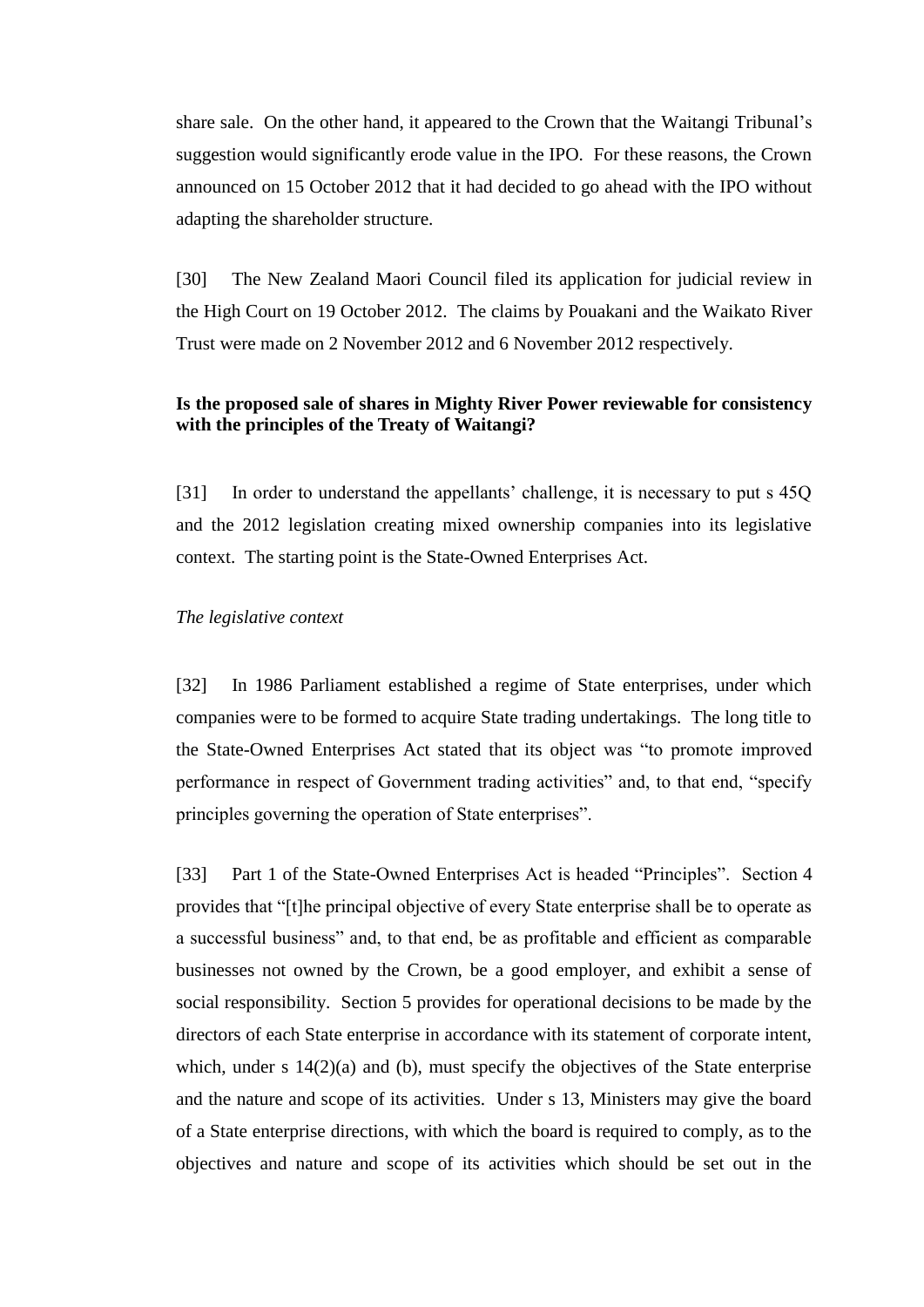<span id="page-16-0"></span>statement of corporate intent.<sup>46</sup> Under s  $5(3)$ , the board of the State enterprise is accountable to shareholding Ministers. Section 6 provides that shareholding Ministers are responsible to the House of Representatives.

[34] Part 1 concludes with s 9:

### **9 Treaty of Waitangi**

Nothing in this Act shall permit the Crown to act in a manner that is inconsistent with the principles of the Treaty of Waitangi.

[35] Section 9 has been the subject of definitive judicial interpretation, particularly in the *SOE case*. We shall be returning to that case shortly.

<span id="page-16-1"></span>[36] In Part 2 of the Act, s 10 states that shareholding Ministers may subscribe for and hold the shares in State enterprise companies and s 11(1) prohibits a Minister from disposing of or selling any shares. In Part 4, s 22(3) states that shareholding Ministers "may exercise all the rights and powers attaching to the shares in a State enterprise". Section 23 empowers transfer of Crown assets and liabilities to the State enterprises. When assets or liabilities are transferred to a State enterprise, the transfer does not entitle any person to terminate, alter or in any way affect the rights or liabilities of the Crown in the State enterprise under any Act or agreement. On transferring assets under s 23, the Crown can impose conditions on the State enterprise.<sup>47</sup> Section 28 provides for transfer of assets to be effected by Orders in Council.

[37] Sections 27 and 27A–27D deal with Maori land claims and provide for resumption of land transferred to State enterprises on the recommendation of the Waitangi Tribunal and for memorials to be entered on titles to land subject to claims. Sections 27A–27D were added to the State-Owned Enterprises Act by the Treaty of Waitangi (State Enterprises) Act 1988, to give effect to the compromise reached between the Government and the New Zealand Maori Council following the judgment of the Court of Appeal in the *SOE case*.

<sup>46</sup> <sup>46</sup> See *New Zealand Maori Council v Attorney-General* [1994] 1 NZLR 513 (PC) [*Broadcasting Assets case* (PC)] at 520.

 $47$  At 520.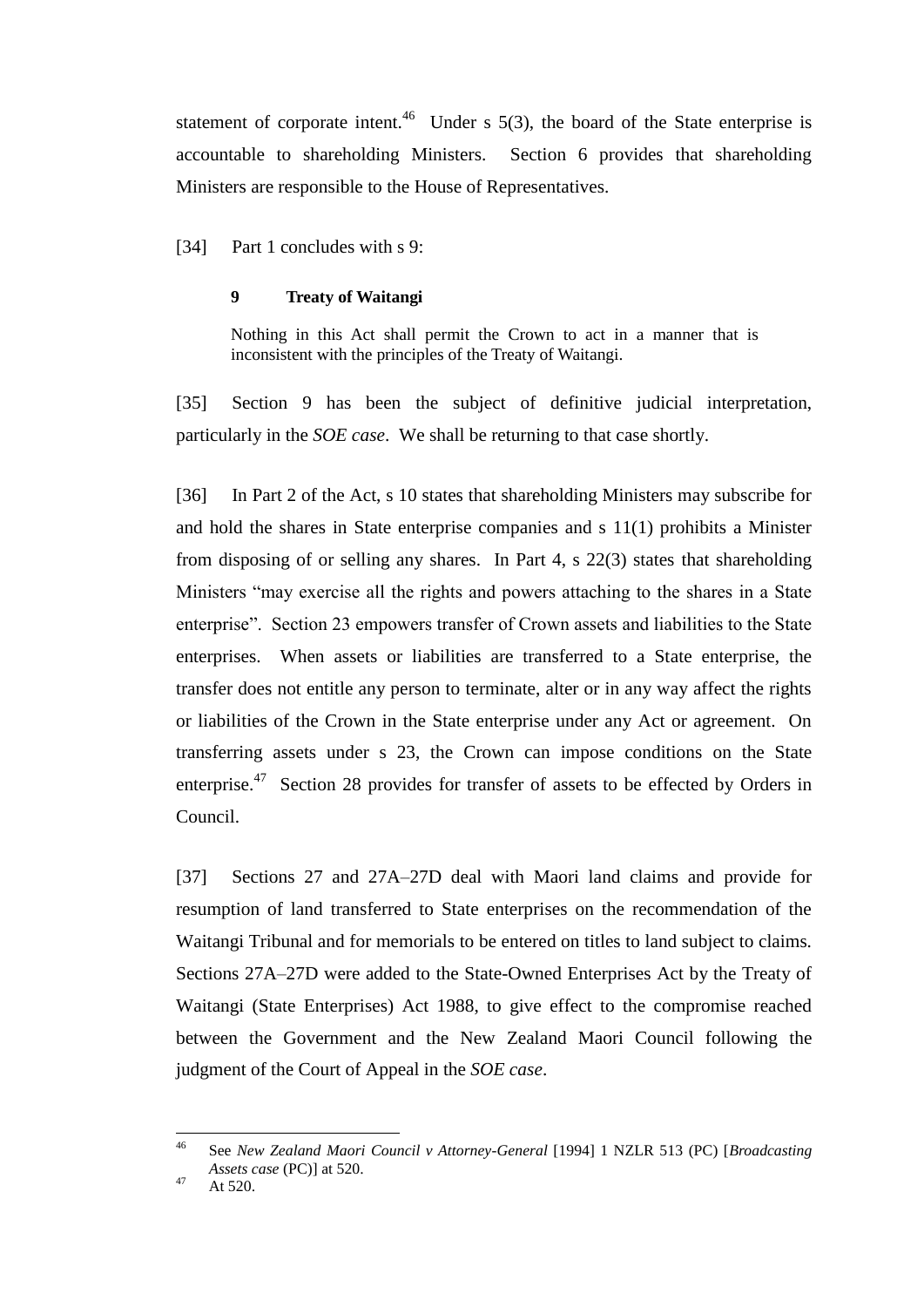[38] A policy of the National Party in the 2011 general election was the partial sale of four State enterprises: Mighty River Power, Genesis Energy, Meridian Energy and Solid Energy. In implementing decisions in principle taken by Cabinet in December 2011,  $48$  Ministers settled on a scheme of legislative reform to be given effect in two steps by separate statutes. First, the Public Finance Act, which governs the use of public financial resources, would be amended to include provisions for a new "mixed ownership" model of company in which Ministers would hold not less than 51 per cent of the shares, with up to 49 per cent being held by persons other than the Crown. In the second step, the status of the above-named companies would be changed, so that they would cease to be State enterprises. The companies would become mixed ownership companies and the sale of shares up to the set limits would then be permitted.

### *Principal features of the new legislation*

<span id="page-17-0"></span>[39] We now refer to the principal features of the new legislation. We begin with the Mixed Ownership Amendment Act.

[40] The Mixed Ownership Amendment Act introduced a new Part 5A into the Public Finance Act headed "Mixed ownership model companies" and comprising ss 45P–45W. Section 4 of the Amendment Act added to the Public Finance Act the new purpose of placing limits on ownership of the companies named in sch 5, being the listed mixed ownership companies.<sup>49</sup> Section 45Q in Part 5A is expressed in identical terms to s 9 of the State-Owned Enterprises Act with an additional subsection:

#### **45Q Treaty of Waitangi (Te Tiriti o Waitangi)**

- (1) Nothing in this Part shall permit the Crown to act in a manner that is inconsistent with the principles of the Treaty of Waitangi (Te Tiriti o Waitangi).
- (2) For the avoidance of doubt, subsection (1) does not apply to persons other than the Crown.

<sup>48</sup>  $rac{48}{49}$  See at [\[19\]](#page-10-0) above.

Section 4 inserted s  $1A(2)(ea)$  into the Public Finance Act 1989.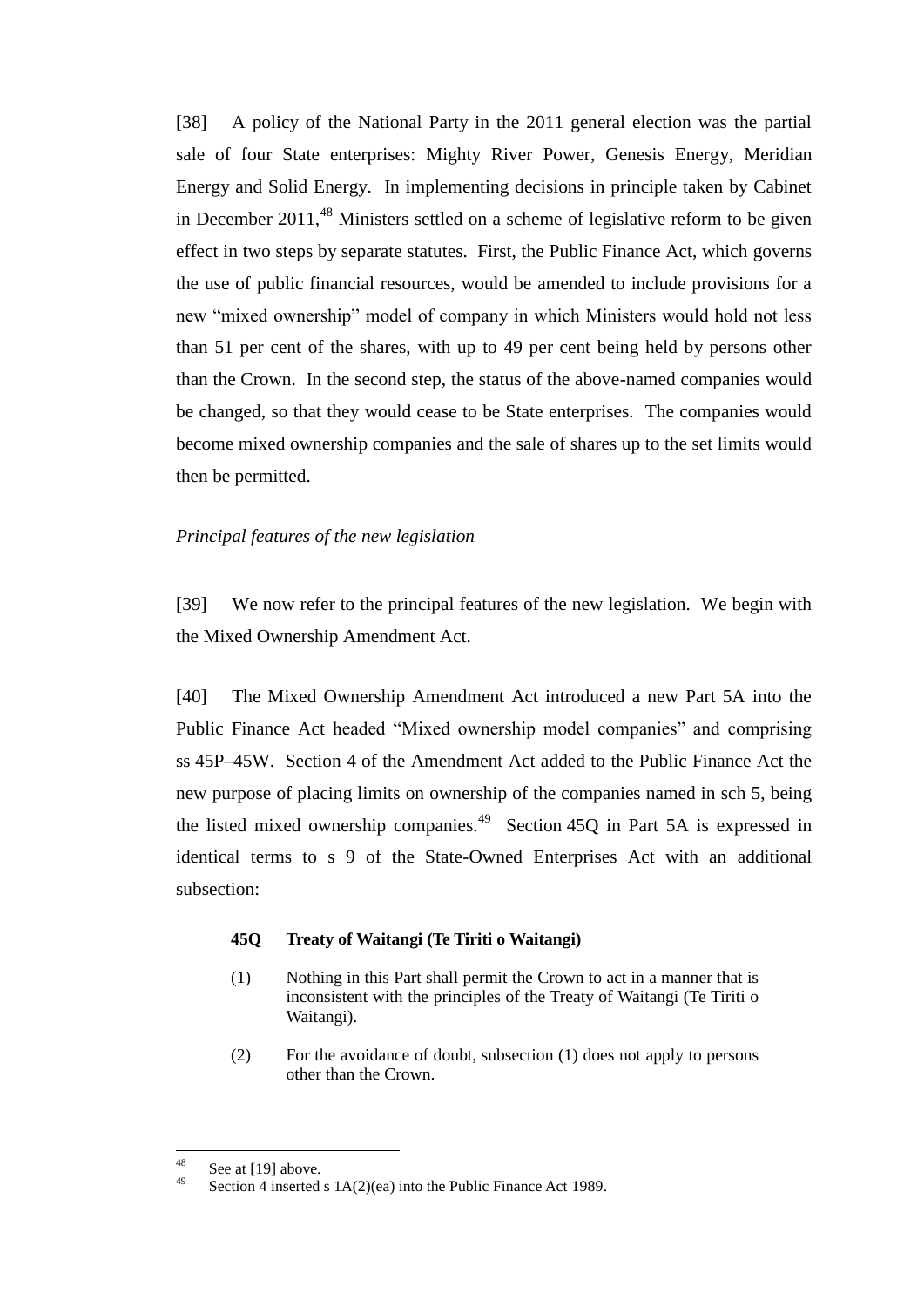[41] Subsection (2) makes clear that only Crown action must be Treaty-compliant. Subsection (1) does not apply to the mixed ownership companies or to the directors of those companies.

[42] Section 45R prohibits Ministers from selling or disposing of shares, or taking other specified action, if that would result in the Crown having less than 51 per cent control of a mixed ownership company.<sup>50</sup> Section 45S sets a 10 per cent limit on the holding of shares or voting securities by persons other than the Crown. Section 45W states that certain provisions in the State-Owned Enterprises Act, including ss 22 and 23 along with some definitions, will continue to apply to mixed ownership companies as if they were State enterprises. The protective scheme in ss 27A–27D of the State-Owned Enterprises Act and provisions in the Treaty of Waitangi Act 1975 concerning resumption<sup>51</sup> are also incorporated into Part 5A. The Mixed Ownership Amendment Act received the Royal assent on 29 June 2012 and came into force the following day.

[43] We now turn to the second step in the legislative scheme, effected by the State-Owned Enterprises Amendment Act. This Act has not yet been brought into force.

[44] The State-Owned Enterprises Amendment Act would amend the State-Owned Enterprises Act by reconstituting four State enterprises as mixed ownership companies. Sections 4 and 5 repeal reference to four companies, including Mighty River Power, in the list of State enterprises in the first and second schedules of the State-Owned Enterprises Act. Section 8 amends the Public Finance Act by providing for the names of the companies to be inserted in sch 5. The effect is to bring the companies under the Part 5A regime when the provisions of the State-Owned Enterprises Amendment Act are brought into force in relation to each company. Section 2 of the State-Owned Enterprises Amendment Act provides for the amendment to be brought into force by Order in Council. Different provisions may be brought into force on different dates.

<sup>50</sup> The requirement of a minimum 51 per cent Crown ownership applies to every class of share: s 45R(4).

<sup>&</sup>lt;sup>51</sup> Treaty of Waitangi Act 1975, ss 8A–8H.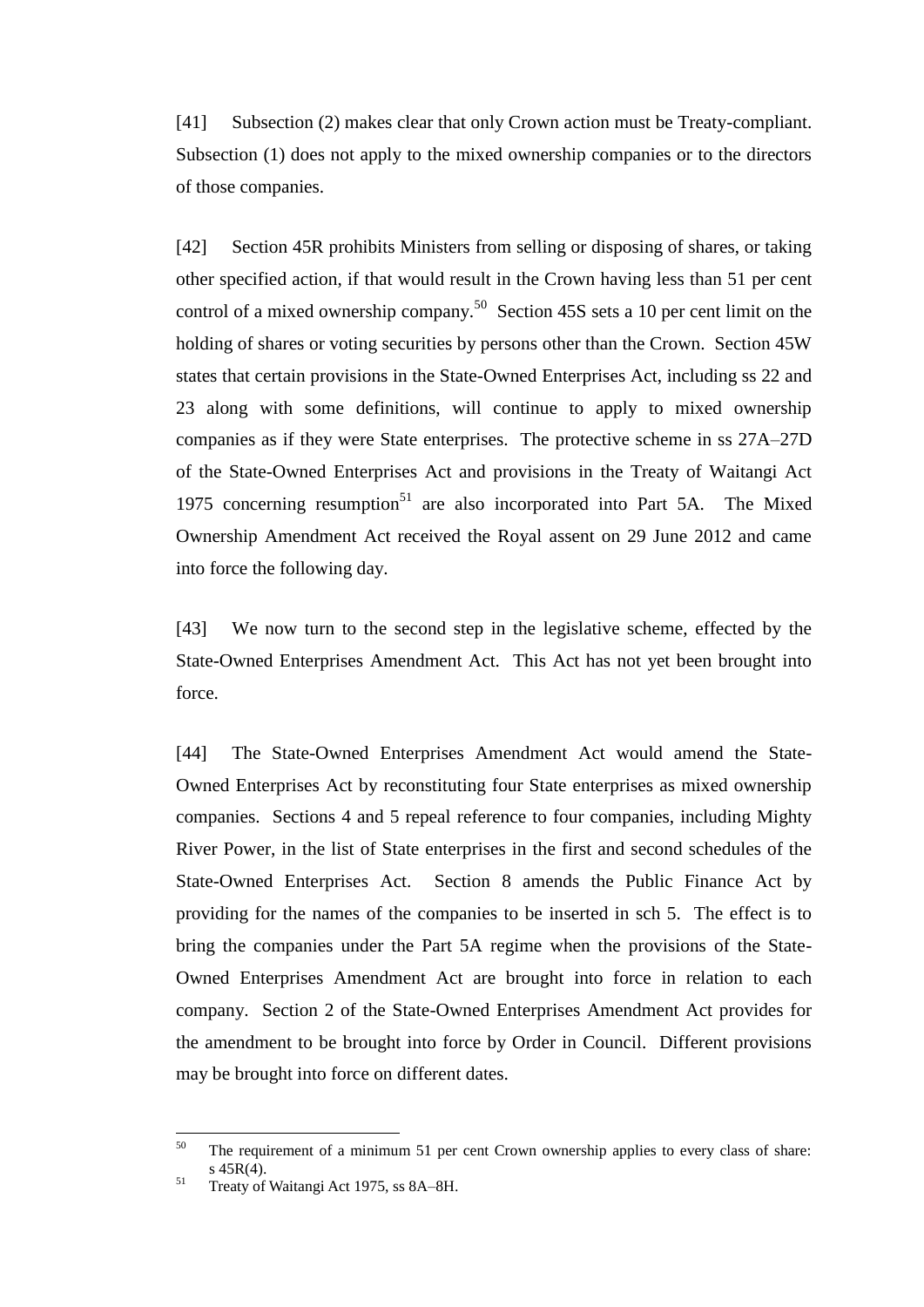[45] It is the present intention of the Government that the State-Owned Enterprises Amendment Act will initially be brought into effect only in respect of Mighty River Power, which is the first company scheduled for partial privatisation as a mixed ownership company. It is intended that the Order in Council will be promulgated shortly before the sale transactions take place. Once the legislation is commenced, bringing a company within the mixed ownership model regime, it remains possible, under s 3C of the Public Finance Act, to reverse the process by Order in Council and remove the company from sch 5 of the Act, but only if shareholding Ministers hold 100 per cent of the shares in the company.<sup>52</sup>

#### *The submissions of the parties*

<span id="page-19-0"></span>[46] This appeal raises the issue of whether a sale of shares under the statutory scheme will be in breach of the Crown's obligations under the Treaty principles protection provisions. It has been necessary to set out the main provisions of the current and previous applicable legislation in some detail, as the arguments of both parties to the appeal were based on the statutory text and context.

[47] On the legal analysis of the appellants, infringement of the principles of the Treaty will occur when the State-Owned Enterprises Amendment Act is brought into effect by Order in Council, and on subsequent sale of up to 49 per cent of the shares in Mighty River Power, unless proper protective measures are first put in place to preserve Crown capacity to meet its Treaty obligations. This result is argued to be contrary to both s 9 of the State-Owned Enterprises Act and s 45Q of the Public Finance Act. The submission for the appellants was that the prospective sale of shares would be an exercise by the Crown of powers under Part 5A, generally, or the rights of shareholding Ministers under s 22(3) of the State-Owned Enterprises Act, itself preserved by s 45W of the Public Finance Act, to which s 45Q applied. It was therefore subject to the requirements of consistency with Treaty principles.

[48] Mr Goddard responded directly to the argument that the prospective sale would be an exercise of statutory powers under Part 5A generally or s 22(3) in particular. He submitted that the purpose of Parliament in enacting the 2012

<sup>52</sup> Public Finance Act 1989, s 3C(3).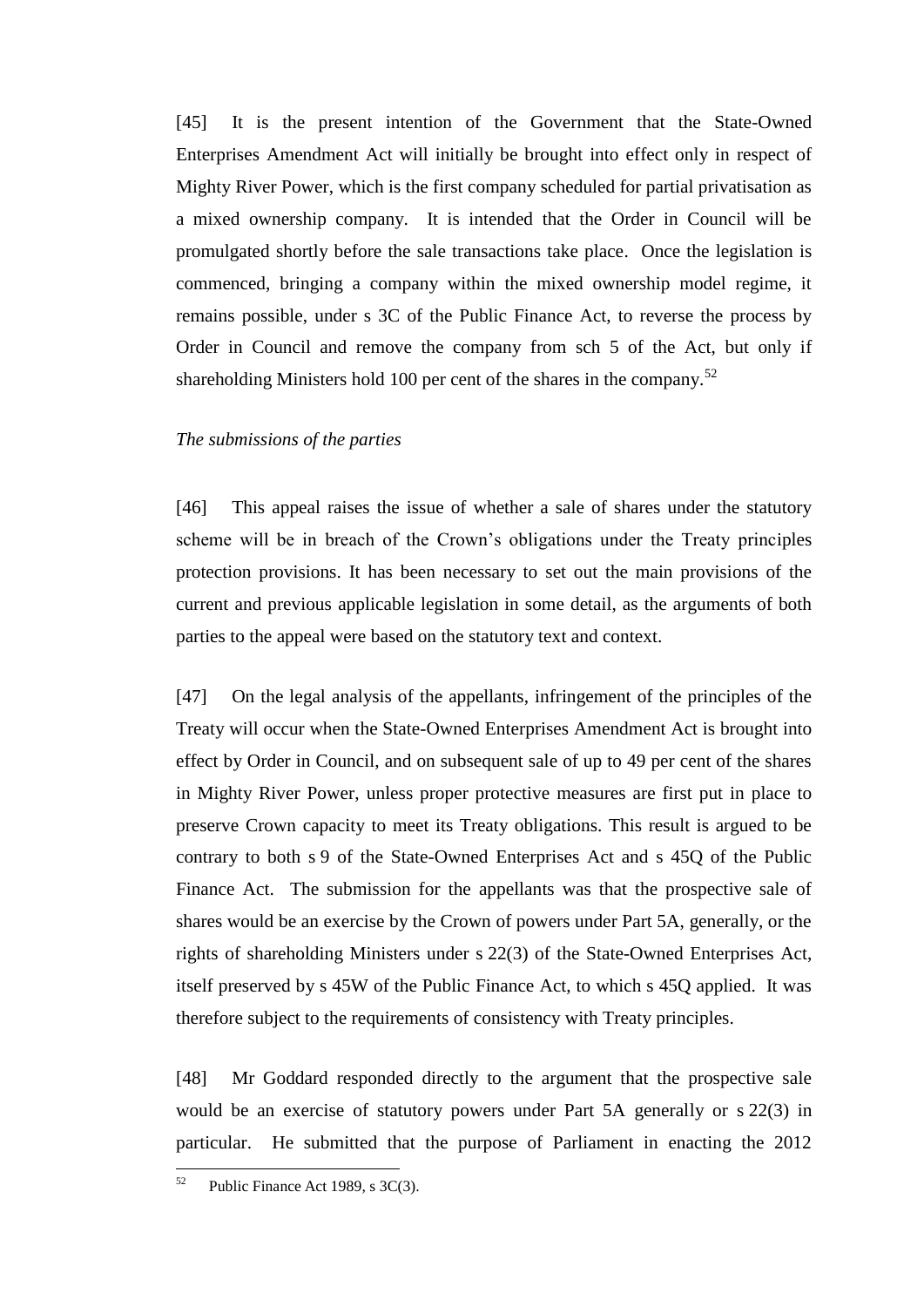legislation was to enable the Government to sell up to 49 per cent of the shares in the company. It was not part of Parliament's intention that the Crown first determine whether that step was consistent with the principles of the Treaty. Those principles were to be protected by preserving the application of the protective provisions of the memorial regime of the State-Owned Enterprises Act. As well, s 45Q would protect Treaty principles in respect of actions taken under Part 5A, but those actions did not include the sale of the shares. The power of the Crown to sell shares was an incident of their ownership and shareholder powers under the common law and the Companies Act 1993. It was not derived from s 22(3), nor any other provision in Part 5A. Mr Goddard's argument was that the provisions of Part 5A restrict rather than "permit" the power to sell shares – for example by limiting sale to only 49 per cent of shares. As the sale of shares does not involve an act under Part 5A, the Crown argued that s 45Q does not apply to the act of selling shares.

<span id="page-20-0"></span>[49] The Crown said that its argument that s 45Q has no application to a sale of shares, and that therefore a decision to sell is not reviewable for consistency with Treaty principles, finds support in observations of the Court of Appeal in *New Zealand Maori Council v Attorney-General* (*Commercial Radio Assets case*).<sup>53</sup> In 1995, two statutes were passed to enable full privatisation of Radio New Zealand. The Radio New Zealand Act 1995 was brought into force by Order in Council soon after receiving the Royal assent. It transferred public radio assets from Radio New Zealand to a newly-formed Crown entity. The result was that Radio New Zealand, a State enterprise, was left holding only commercial radio assets. The Radio New Zealand Act (No 2) 1995 was passed on the same day as the first Act, and it, too, was to come into force on a day appointed by Order in Council. At the time of the proceedings, the second Act had not been brought into force. Once the second Act was commenced, its provisions would have removed Radio New Zealand and the shareholding Ministers from the application of the State-Owned Enterprises Act. Both the prohibition on sale of shares and s 9 of the State-Owned Enterprises Act would cease to apply to the company. In that legislative context, the Court of Appeal said: $54$ 

<sup>53</sup> <sup>53</sup> *New Zealand Maori Council v Attorney-General* [1996] 3 NZLR 140 (CA) [*Commercial Radio Assets case*].

 $54$  At 166.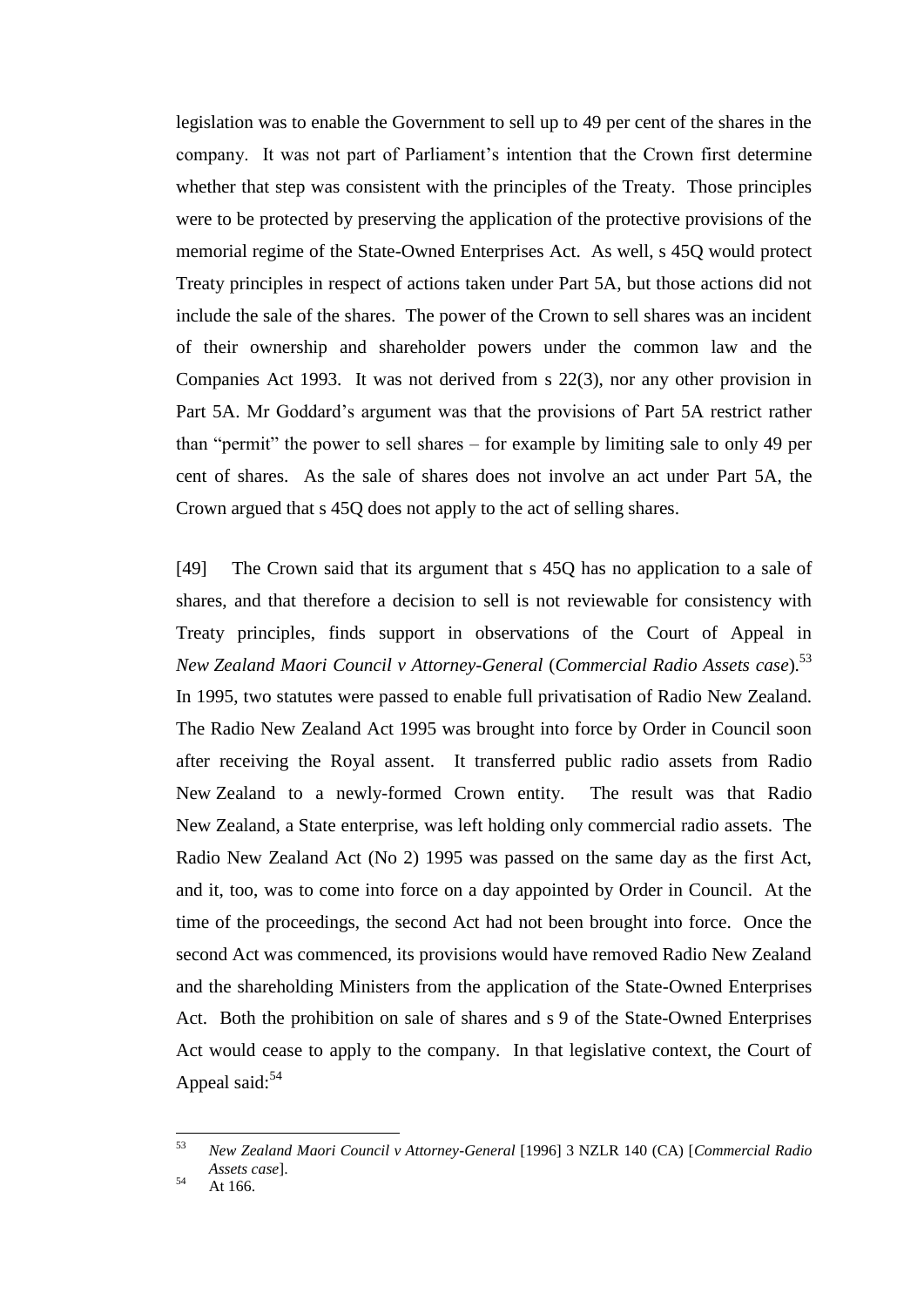In selling the shares after the (No 2) Act is in force the Crown will not be exercising any statutory power. The (No 2) Act does not expressly authorise sale of the shares though its effect will be to remove the prohibition on the sale of these shares in s 11 of the State-Owned Enterprises Act. The sale would be effected simply by exercise of the Crown's common law right as owner to dispose of the shares.

[50] The Crown said that this passage supported its submission that in selling the shares in Mighty River Power the Crown would not be exercising any power under Part 5A, so that s 45Q did not require that the Crown act consistently with Treaty principles. That section would apply to a transfer of assets to the mixed ownership company under s 23 of the State-Owned Enterprises Act. Section 9 had no application as shareholding Ministers were no longer bound by the State-Owned Enterprises Act.

#### *Our evaluation*

<span id="page-21-0"></span>[51] It is true that the statutory scheme of the 2012 legislation has common features with that examined in the *Commercial Radio Assets case*, in that under the latter the proposed sale was also to proceed only when separate legislation removing the prohibition on sale of the shares was brought into effect. But there is a crucial difference. In the present circumstances, unlike in the *Commercial Radio Assets case*, the legislation clearing the way for sale provides for the Crown to remain under a continuing obligation to comply with Treaty principles when acting under the statutory provisions governing the mixed ownership companies regime. Furthermore, the move from the application of s 9 to that of s 45Q is seamless. There was no such continuing restraint under the legislation authorising sale of the shares in Radio New Zealand, once it had ceased to be a State enterprise. In the present case, the continuing statutory restraint upon the Crown when acting in respect of a mixed ownership company must be ascertained in light of the continuation of the Treaty protection provision in s 45Q .

<span id="page-21-1"></span>[52] At this point it is helpful to consider how s 9 of the State-Owned Enterprises Act was interpreted and applied by the Court of Appeal in its judgment the *SOE*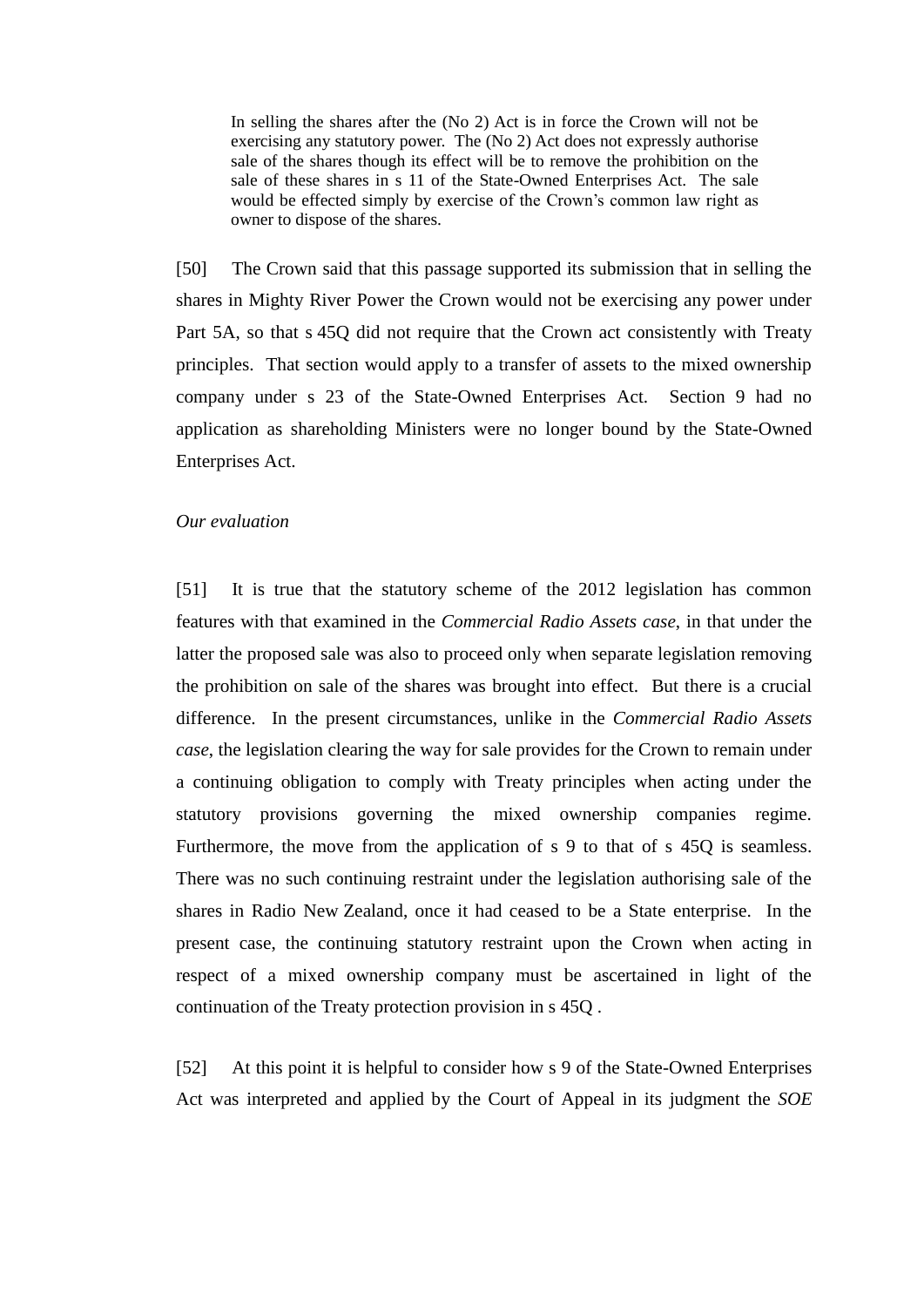*case*, a decision already discussed<sup>55</sup> and of great authority and importance to the law concerning the relationship between the Crown and Maori.

[53] The *SOE case* was concerned with the Crown's power under s 23 to transfer the operating assets of its trading undertakings, in particular land, to the new State enterprises. Permitted methods included, but were not confined to, outright transfer of such land. Section 27 set out particular safeguards for land transferred to State enterprises, in respect of claims already lodged with or determined by the Waitangi Tribunal, but did not provide for claims lodged after the State-Owned Enterprises Act came into effect. In such cases the land would not be available for settlement of claims which the Tribunal held were deserving of a remedy.

[54] The Court of Appeal considered submissions of the Crown which sought a narrow meaning for s 9, because a broad reading of its text would not align with the policy decisions of Parliament concerning the effective operation of State enterprises. Further protections than those expressly provided for in the Act would have "inconvenient practical consequences" for the statutory policy.<sup>56</sup> Parliament could not have intended that the transfer of assets under the Act should be delayed as the appellants sought, as that would put the whole State enterprise scheme "in limbo".<sup>57</sup> The Crown submitted that s 9 should accordingly not be read as fettering transfer of land to State enterprises and s 27 should be seen as an exclusive code for protection of Maori claims to land in accordance with the principles of the Treaty.<sup>58</sup>

[55] The Court of Appeal firmly rejected that narrow approach to the meaning of s 9. It held that s 9 was a provision expressing a broad constitutional principle while s 27 merely gave that principle practical effect in the particular case of land subject to claims at the time of the enactment. Cooke P said of  $s$  9 that:<sup>59</sup>

... the firm declaration by Parliament that nothing in the Act shall permit the Crown to act inconsistently with the principles of the Treaty must be held to mean what it says. Cases will arise when the machinery provisions made for meeting Maori land claims by s 27 will not be enough ...

<sup>55</sup>  $^{55}$  At [\[15\]–](#page-8-0)[\[18\]](#page-9-0) above.

 $^{56}$  *SOE case*, above n [25,](#page-8-1) at 657 per Cooke P.

 $58$  At 657.

 $58$  At 658.

At 660–661.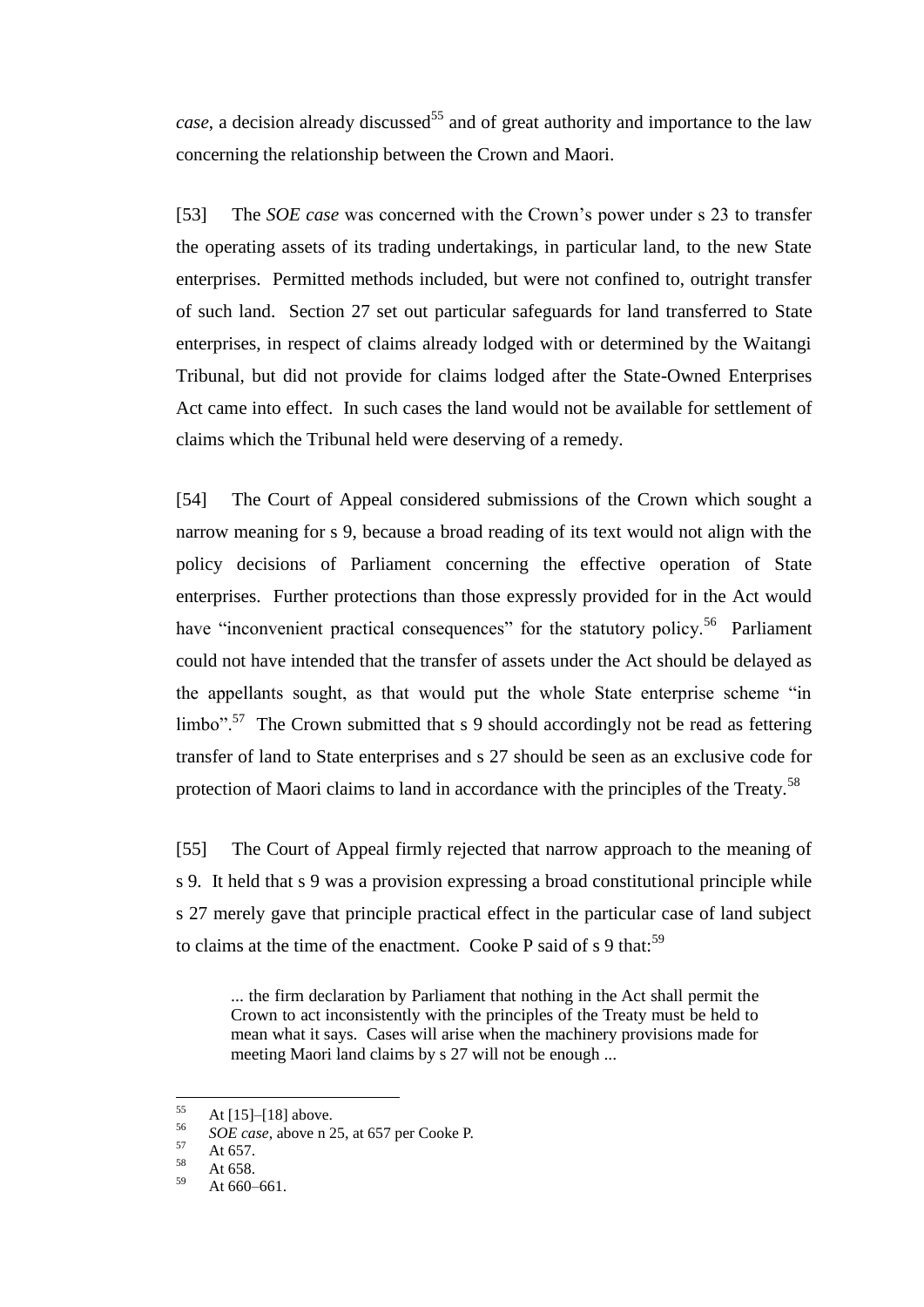… what is now our responsibility is to say clearly that the Act of Parliament restricts the Crown to acting under it in accordance with the principles of the Treaty. It becomes the duty of the Court to check, when called upon to do so in any case that arises, whether that restriction has been observed and, if not, to grant a remedy. Any other answer to the question of interpretation would go close to treating the declaration made by Parliament about the Treaty as a dead letter ...

[56] Richardson J identified further reasons why s 9 had to be given full effect: $60$ 

... the importance the legislature attached to compliance with the principles of the Treaty is reflected in the enactment of s 9 as a governing principle of the legislation. ...

and

... rather than viewing s 9 as a provision outwardly raising expectations then dashing them by a process of inference from other provisions, its true function in the Act should be recognised as constituting a general proscription of any conduct in breach of the principles of the Treaty and as such being a governing consideration in the exercise of the powers under s 23, with s 27 then being seen as specific machinery for dealing in due time with such land held by State-owned enterprises.

[57] Other members of the Court made similar observations concerning s 9. Somers J described it as a "paramount provision" and referred to the "apparent predominance of its provisions".<sup>61</sup> Casey J referred to its "strong and unambiguous language" having an "overriding result on the rest of the Act".<sup>62</sup> Bisson J said that s 9 introduced to the State-Owned Enterprises Act "a safeguard" so that the "dramatic legislative change" would not frustrate applications of Maori to the Waitangi Tribunal concerning their Treaty claims.<sup>63</sup>

[58] We observe in passing that, if the Crown had thought the Court of Appeal had approached s 9 wrongly, it could have appealed to the Privy Council. It did not. Nor did it challenge the *SOE case* in this appeal.

<span id="page-23-0"></span>[59] The Court of Appeal's recognition that s 9 stated a fundamental principle guiding the interpretation of legislation which addressed issues involving the relationship of Maori with the Crown, must accordingly form the basis of the

<sup>60</sup>  $\frac{60}{61}$  At 680.

 $\frac{61}{62}$  At 696.

 $\frac{62}{63}$  At 701.

At  $710.$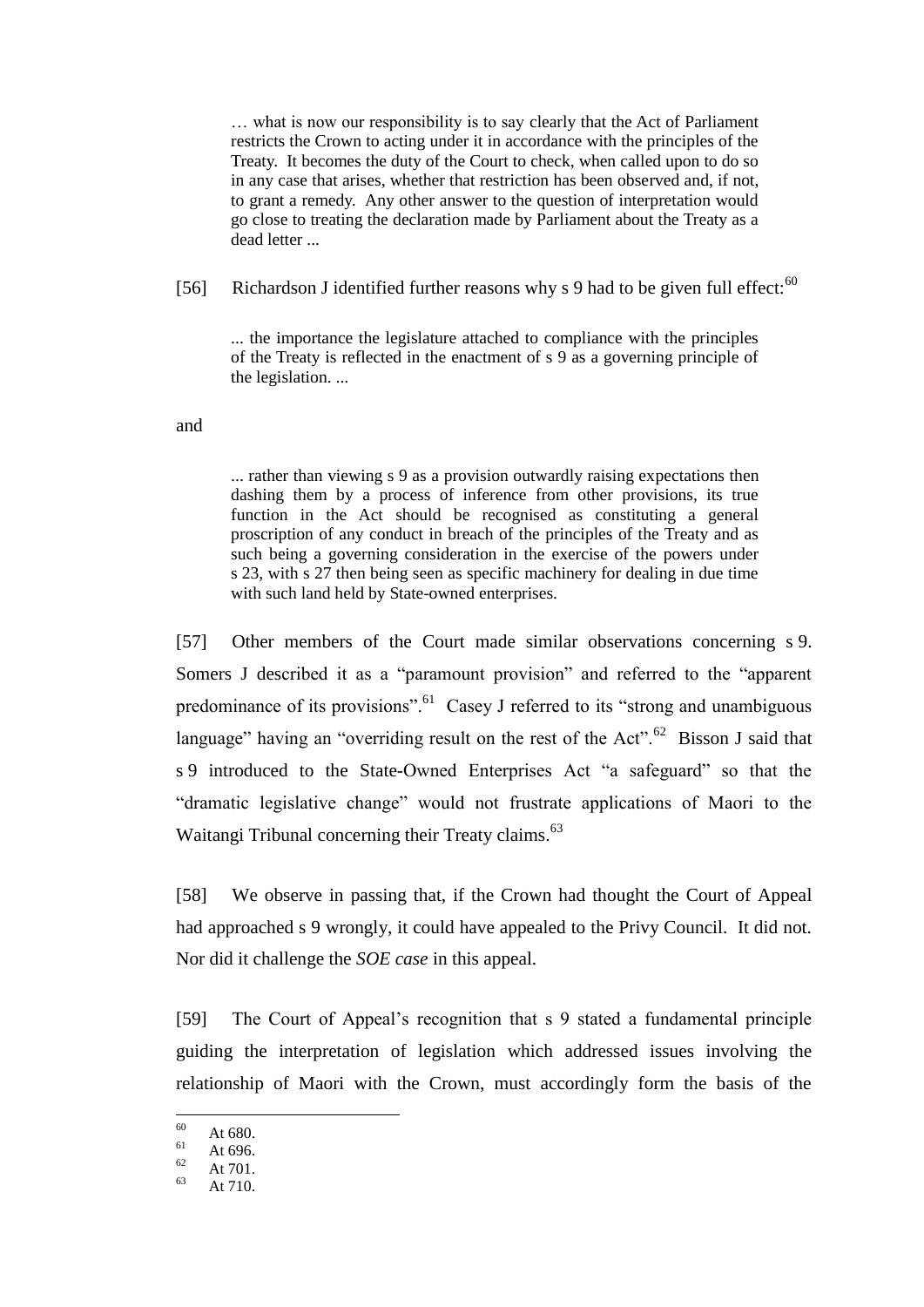approach of New Zealand courts to any subsequent legislation requiring that the Crown act consistently with Treaty principles. The judgment gives no support to narrow approaches to the meaning of such clauses. In re-enacting the identical provision to act consistently with Treaty principles, in the mixed ownership companies legislation, Parliament's purpose is that the Treaty provisions in Part 5A carry the broad meaning, and be given the broad application reflected in the judgments of the Court of Appeal concerning s 9 in the *SOE case*. The Parliamentary purpose is clear: s 45Q must receive the same interpretation as s 9 of the State-Owned Enterprises Act has received, particularly from the Court of Appeal in the *SOE case*, and also from the Privy Council in *New Zealand Maori Council v*  Attorney-General (*Broadcasting Assets case*).<sup>64</sup> Section 45Q brings with it the heritage of s 9 and this Court, reflecting what is the purpose of Parliament, must invest it with equivalent significance. It is on that basis that we address the arguments of counsel concerning the legislation.

### *The effect of s 45Q*

<span id="page-24-0"></span>[60] Once a company is in the mixed ownership companies regime, s 45Q of the Public Finance Act provides, as we have said, that nothing in Part 5A permits the Crown to act in a manner that is inconsistent with the principles of the Treaty. It is very significant that Parliament has used in Part 5A the identical Treaty provision contained in s 9 of the State-Owned Enterprises Act.

[61] Parliament's enactment of s 45Q demonstrates a concern that there is potential Crown action under Part 5A which might, but for the restraint imposed by s 45Q, be inconsistent with the principles of the Treaty. The part effectively deals with only one matter: the setting up and ownership of mixed ownership companies. Parliament must have intended that all acts of the Crown in relation to share ownership be exercised in a Treaty-consistent manner. Mr Goddard submitted s 45Q could not bite on the act of selling shares because the Crown could do that in any event as owner of them. We cannot accept that submission. While State enterprises are and mixed ownership companies will be like ordinary companies in most

<sup>64</sup> <sup>64</sup> *Broadcasting Assets case* (PC), above n [46.](#page-16-0)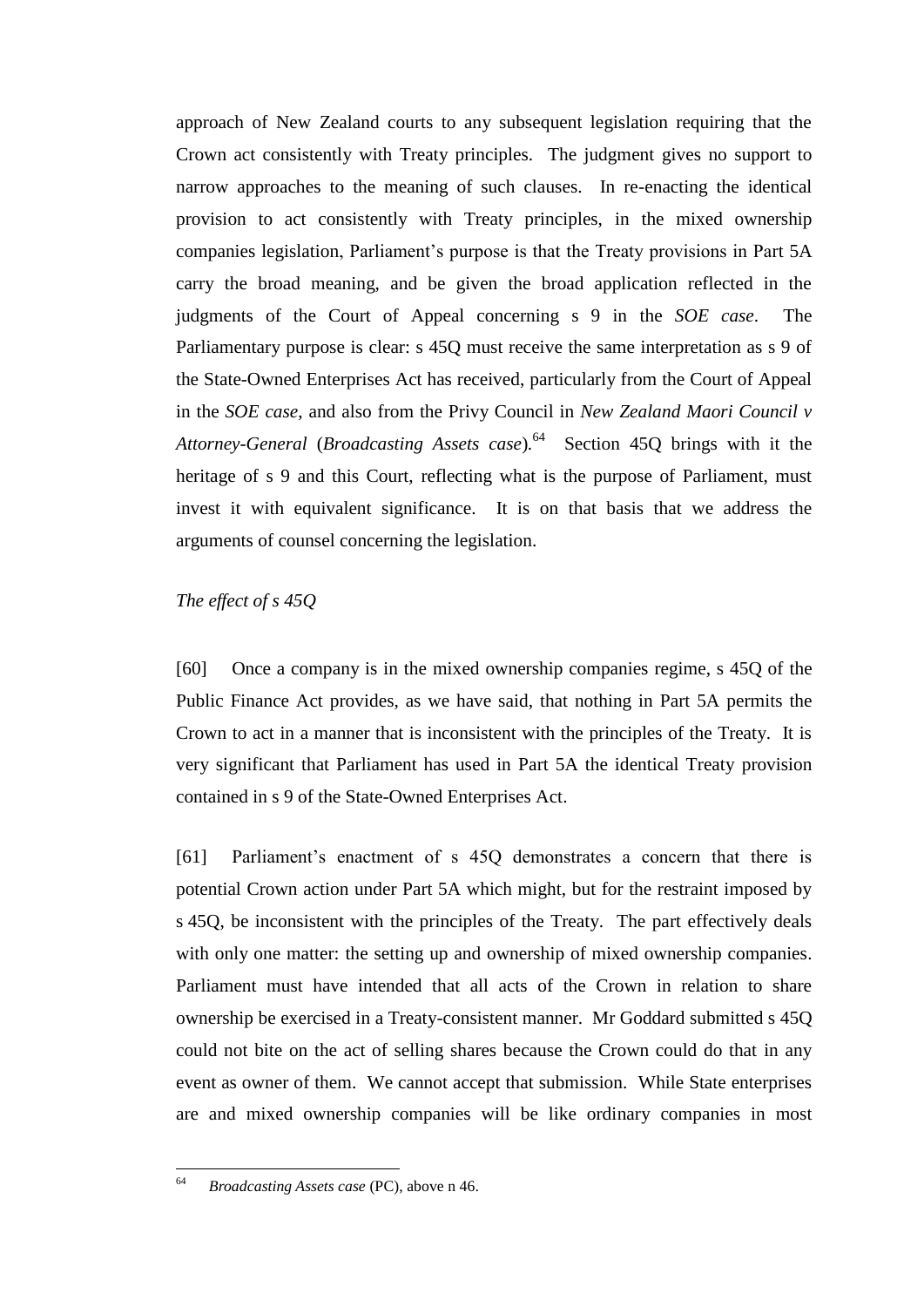respects, the Crown's status as shareholders is constrained by the relevant legislation. Under the State-Owned Enterprises Act, the Crown cannot sell shares. Under Part 5A, the Crown's ability to exercise its ownership will remain constrained.

[62] Further, Mr Goddard's submission reduces s 45Q to mere window-dressing, something quite inconsistent with curial treatment of the same provision in the State-Owned Enterprises Act. As Mr Goddard emphasised in the balance of his submissions, the Government's mixed ownership model policy is very limited. It does not envisage the transfer of more Crown assets to mixed ownership companies. All it involves is the sale of some of the shares in particular State enterprises to the public. Nothing else changes so far as Crown assets are concerned.

<span id="page-25-1"></span>[63] Giving effect to s 45Q in a manner that does justice to the provision's heritage in the *SOE case* requires rejection of Mr Goddard's technical arguments that when selling shares the Crown is not acting pursuant to Part 5A, so that s 45Q does not apply. Giving meaningful effect to s 45Q requires a realistic approach to the legislative scheme that governs the sale of shares in mixed ownership companies. Part 5A effectively permits the Crown to do something with the shares which currently is prohibited. As an action permitted to that extent by Part 5A, a sale of shares must be conducted in accordance with s 45Q.

<span id="page-25-2"></span>[64] We therefore hold that s 45Q does render reviewable the proposed sale of shares in Mighty River Power by the Crown, for compliance with the principles of the Treaty.

#### *Alternative submission: s 22(3)*

<span id="page-25-0"></span>[65] We mention for the sake of completeness an alternative submission advanced by Mr Carruthers, based on s 45Q and s 22(3) of the State-Owned Enterprises Act, a provision incorporated into Part 5A by s 45W(1). Section 22(3) reads as follows, when modified as required by  $s$  45W(1):

Each shareholding Minister may exercise all the rights and powers attaching to the shares in a [mixed ownership company] held by that Minister.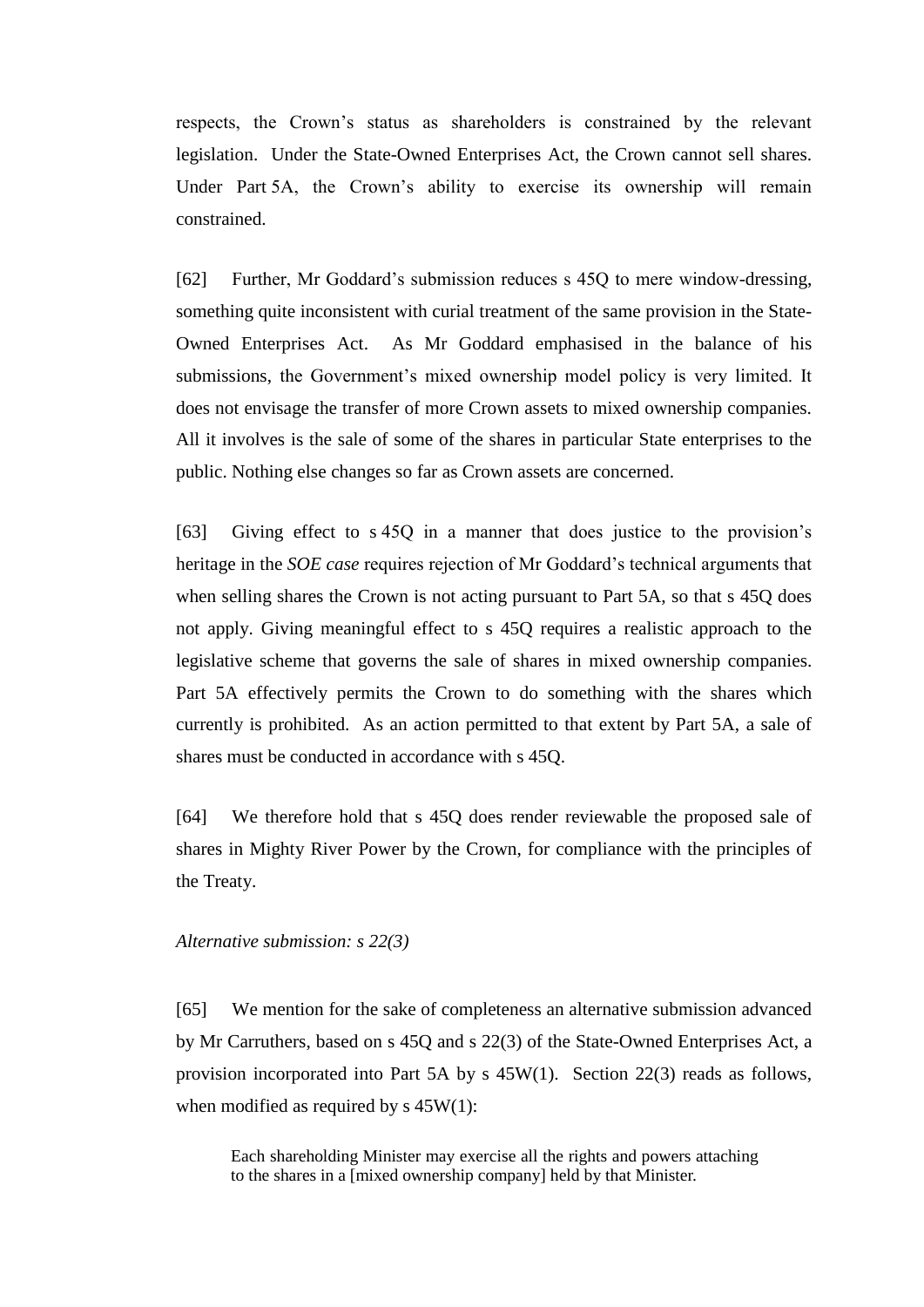[66] Mr Carruthers submitted that one of the powers attaching to the shares in Mighty River Power was the power to sell them. Section 45Q would therefore operate to prevent that act if the proposed exercise of the power was inconsistent with the principles of the Treaty.

[67] Mr Goddard submitted the appellants' argument misunderstood the purpose and effect of s 22 of the State-Owned Enterprises Act. That section, he submitted, did not confer any powers in relation to shares on any person. The function of s 22 was to identify *who* held the shares in a State enterprise and *who* can exercise the rights and powers conferred on the holder of the shares by the Companies Act 1993.

<span id="page-26-2"></span>[68] We do not need to rule on that alternative submission as we are satisfied the appellants' principal submission as to the effect of s 45Q is correct.

# **Is Cabinet's decision to bring into effect the State-Owned Enterprises Amendment Act reviewable?**

<span id="page-26-0"></span>[69] We have explained above why Parliament, while providing for the immediate commencement of the Mixed Ownership Amendment Act,<sup>65</sup> left it to the Executive to determine when the State-Owned Enterprises Amendment Act should come into force. The four State enterprises earmarked for sale were to remain subject to the State-Owned Enterprises regime until such time as the Government determined the shares in them should be sold.

### *Submissions of the parties*

<span id="page-26-1"></span>[70] We set out briefly the respective submissions of the parties on this issue. Mr Carruthers submitted that the Crown should be able to sell shares in Mighty River Power only if it could do so in a Treaty-compliant manner. He submitted that the proposed sale was not Treaty-compliant, with the consequence that not only the sale should be prevented (pursuant to s 45Q) but also the Act transferring Mighty River Power to the mixed ownership companies regime (the State-Owned Enterprises Amendment Act) should not be brought into force until such time as the

<sup>65</sup> Section 2.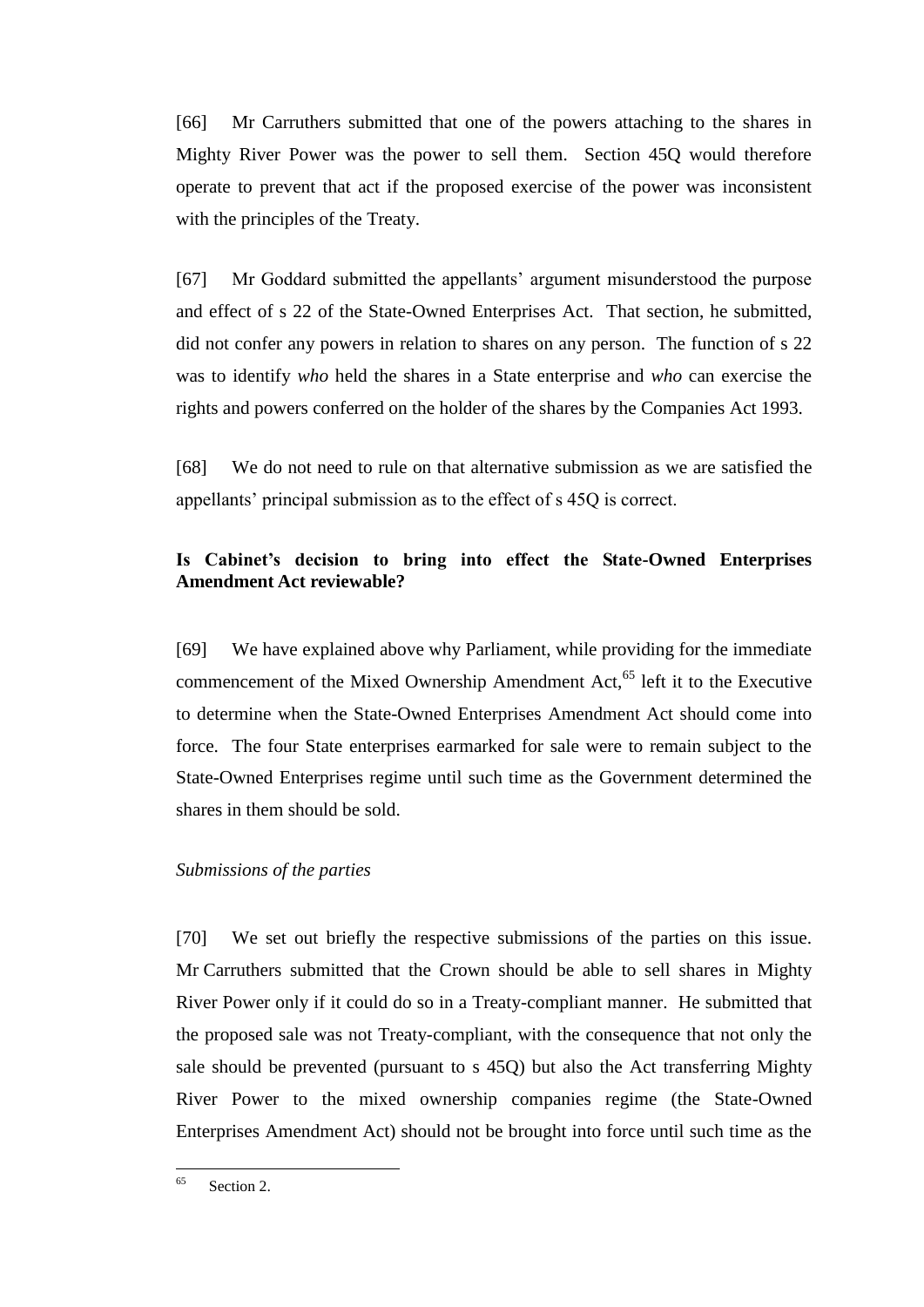Crown could demonstrate a Treaty-compliant sale programme. He further submitted that a special consideration in this case was the fact that the Crown, with respect to Mighty River Power, is already subject to Treaty obligations by s 9 of the State-Owned Enterprises Act. He developed an argument in this regard that, because 23 of the Interpretation Act 1999 provides that "an amending enactment is part of the enactment that it amends", the commencement of the State-Owned Enterprises Amendment Act is subject to the Treaty obligations contained in s 9 of the principal Act.

[71] The Crown does accept that an Order in Council providing for the commencement of primary legislation is made in the exercise of a statutory power and therefore capable of review by the courts.<sup>66</sup> However, Mr Goddard submitted (and we accept) that the courts should ensure that there is not "an unwarrantable intrusion into the function of Parliament".  $67$ 

[72] The Crown does not accept that s 9 of the State-Owned Enterprises Act applies to the commencement power contained in the State-Owned Enterprises Amendment Act and submits that the appellants' argument to the contrary is inconsistent with the purpose of s 23 of the Interpretation Act.

[73] Mr Goddard submitted that, in the absence of specific applicable legislation in the form of s 9, it cannot reasonably be argued that the principles of the Treaty must be complied with or that they are a mandatory relevant consideration when the Executive fixes a date on which primary legislation comes into force. It submits that this would be tantamount to giving the courts and the Executive the function of reviewing the substance of primary legislation, which is inconsistent with New Zealand's constitutional arrangements.

[74] The Crown further submitted that, as in the *Commercial Radio Assets case*, the underlying contention of the appellants is that the mixed ownership model legislation

<sup>66</sup> <sup>66</sup> *Commercial Radio Assets case*, above [n 53](#page-20-0) at 164.

<sup>67</sup> *Commercial Radio Assets case*, above n [53,](#page-20-0) at 165. See also *R v Secretary of State for the Home Department, ex parte Fire Brigades Union* [1995] 2 AC 513 (HL), in particular the speeches of Lord Browne-Wilkinson at 550–551 and Lord Nicholls at 574–575.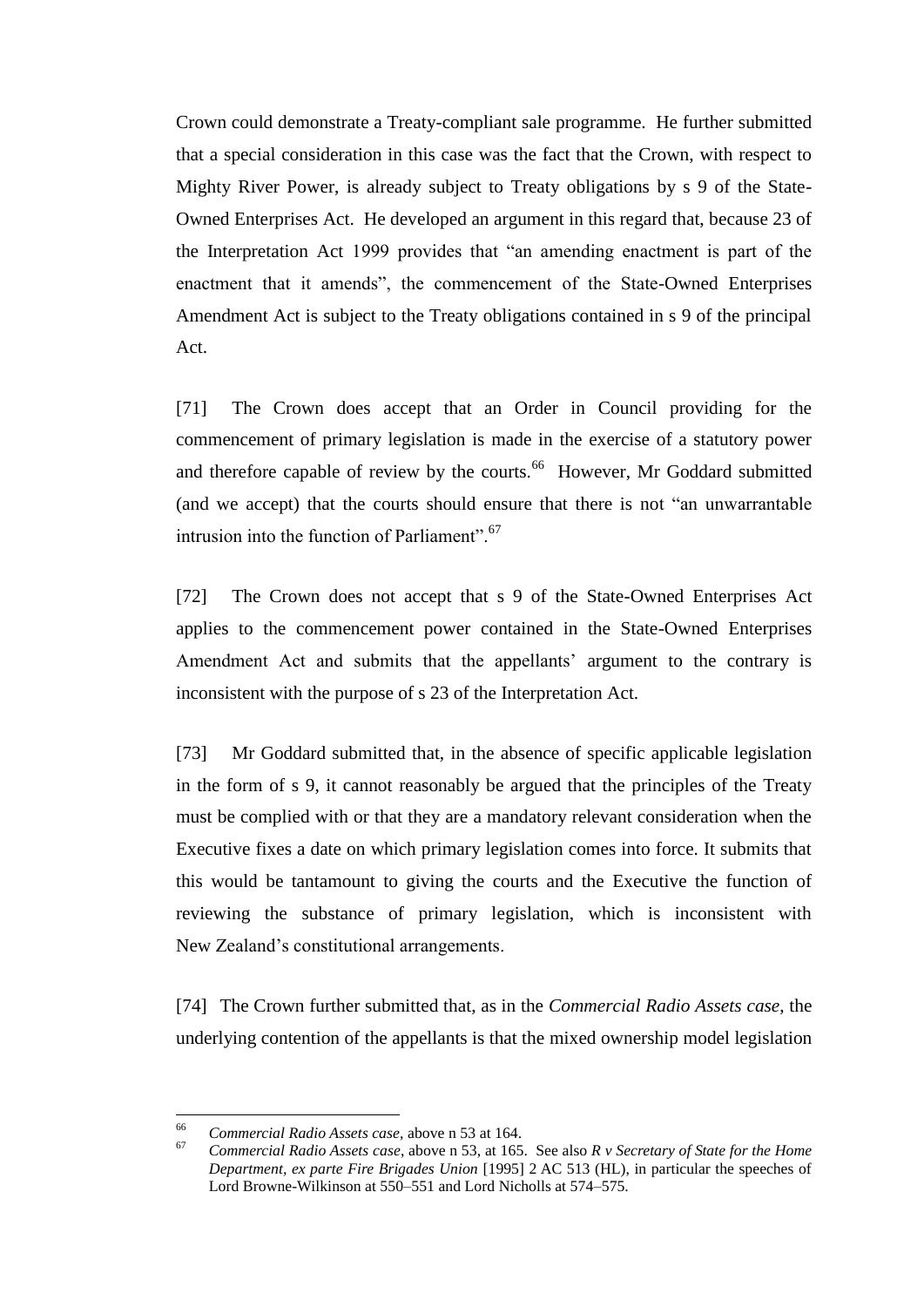itself is inconsistent with Treaty obligations.  $68$  A review of the policy of legislation is outside the function of both the Executive and the courts.

### *Our assessment on the commencement issue*

<span id="page-28-0"></span>[75] For reasons we can explain shortly, we are satisfied that the only thing that occurs on the commencement of the mixed ownership model legislation is the transfer of companies from the State enterprise regime to the mixed ownership model regime. Because of the seamless application of ss 9 and 45Q, the mere transfer of the companies from the State enterprise regime to the mixed ownership model regime does not alter the Crown's obligations to act in accordance with the Treaty.

[76] Section 9 of the State-Owned Enterprises Act applies while the companies remain State enterprises and s 45Q, which is in the same terms, applies when they become mixed ownership companies. It is true that s 45Q only applies to Crown acts and not to the acts of the company or any third party shareholders once any sale has taken place. But, for the reasons we have given, we are satisfied that s 45Q applies to the sale of shares by the Crown.<sup>69</sup> Further, if a share sale does not take place in relation to any particular company, then it can be returned to the State enterprise regime under Part 5A.<sup>70</sup>

[77] In these circumstances, the real issue in this case is whether or not the sale of shares will be Treaty-compliant. This is discussed below. We do not need to consider the commencement issue further.

# **Was the Crown in breach of s 64 of the Waikato-Tainui Raupatu Claims (Waikato River) Settlement Act 2010?**

<span id="page-28-1"></span>[78] The Settlement Act recorded a settlement with respect to the Waikato River. The overarching purpose of the settlement was to "restore and protect the health and

<sup>68</sup> <sup>68</sup> *Commercial Radio Assets case*, above [n 53,](#page-20-0) at 166.

 $\frac{69}{70}$  At [\[63\]–](#page-25-1)[\[64\]](#page-25-2) above.

See Public Finance Act 1989, s 3C.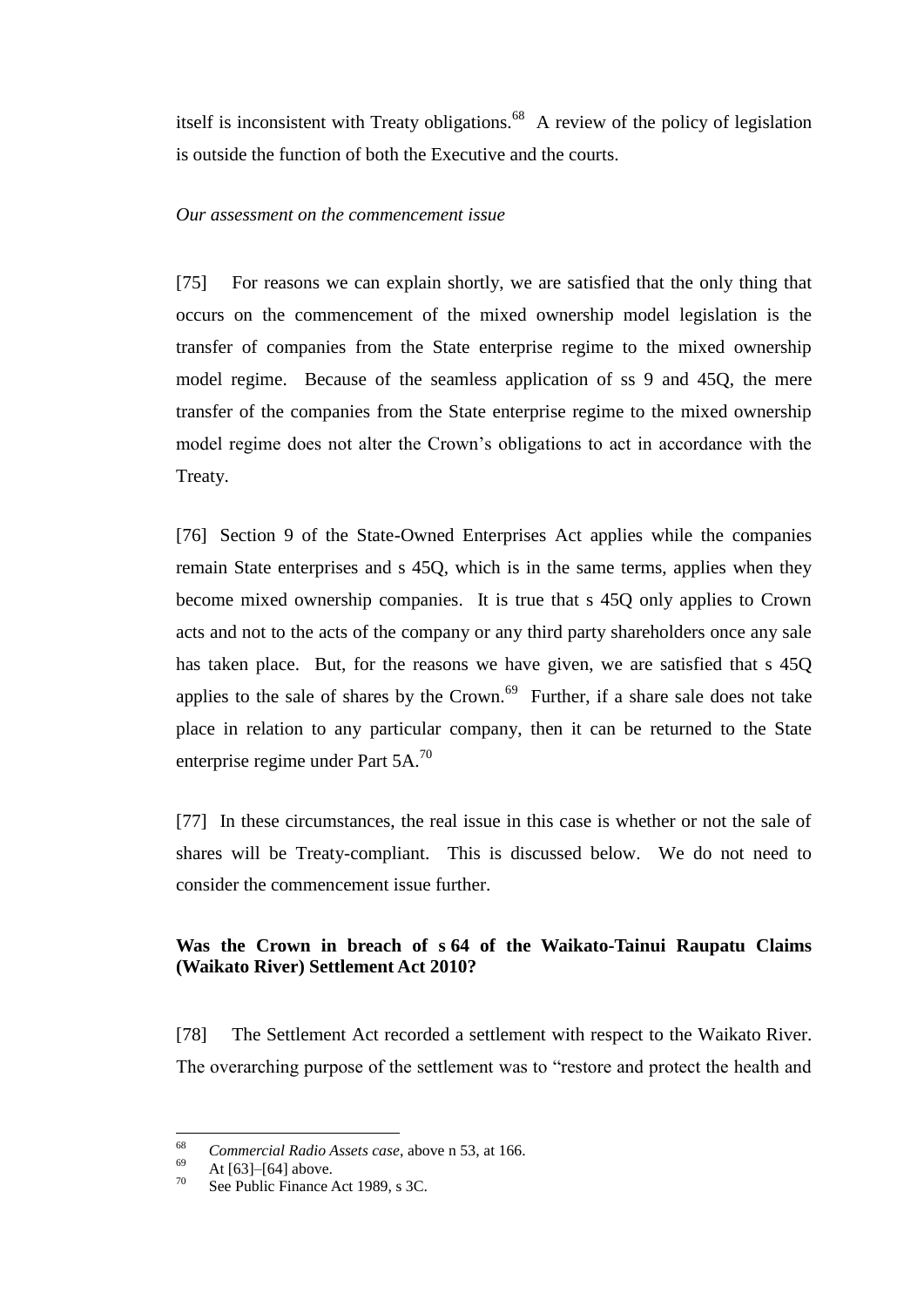wellbeing of the Waikato River for future generations".<sup>71</sup> The Act gave effect to the settlement of raupatu claims under a deed between the parties dated 17 December 2009.<sup>72</sup> It provided for co-management arrangements for the river.<sup>73</sup>

[79] It is section 64 which is in contention in this case. It reads as follows:

### **64 Creating or disposing of interests**

- (1) The Crown and Waikato-Tainui acknowledge that—
	- (a) they have different concepts and views regarding relationships with the Waikato River (which the Crown would seek to describe as including "ownership"):
	- (b) the 2009 deed and this Act are not intended to resolve those differences:
	- (c) the 2009 deed and this Act are primarily concerned with management of the Waikato River to—
		- (i) achieve the overarching purpose of the settlement:
		- (ii) recognise the special relationship of Waikato-Tainui with the Waikato River.
- (2) This section applies if the Crown, a Crown entity, a state enterprise, or a mixed ownership model company proposes doing any of the following actions in relation to a property right or interest in the Waikato River:
	- (a) creating it:
	- (b) disposing of it:
	- (c) starting a statutory or other process to create it:
	- (d) starting a statutory or other process to dispose of it.
- (3) The Crown, Crown entity, state enterprise, or mixed ownership model company must engage with Waikato-Tainui in accordance with the principles described in the Kiingitanga Accord before doing the action.
- (4) In subsection (2), **dispose of or create a property right or interest**,—
	- (a) in relation to a Crown entity or state enterprise, includes only activities—

 $71\,$ <sup>71</sup> Waikato-Tainui Raupatu Claims (Waikato River) Settlement Act 2010, s 3.<br>Section  $4\Omega$ 

 $\frac{72}{73}$  Section 4(a).

Section  $4(g)$ .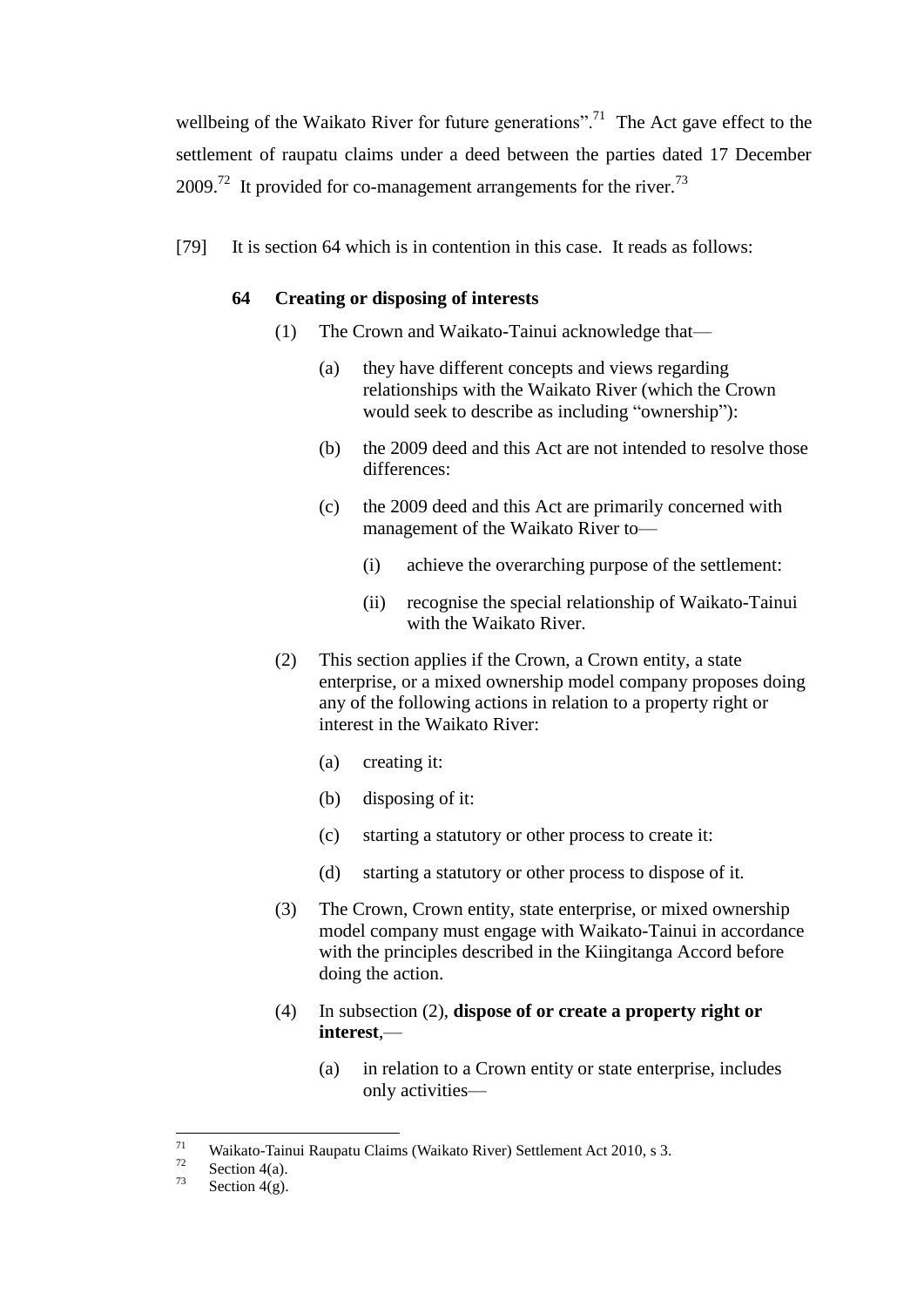- (i) that relate to an asset held by that entity or enterprise; and
- (ii) the nature of which is such that the entity or enterprise would either in the ordinary course, or as a result of a statutory requirement or under a statement of intent or otherwise, consult with the responsible Minister or the shareholding Ministers, as the case may be; and
	- (aa) in relation to a mixed ownership model company, includes only activities that relate to an asset held by that company; and
- (b) does not include—
	- (i) any decision in relation to which consideration is required to be given to the vision and strategy under [section 17;](http://www.legislation.govt.nz/act/public/2010/0024/latest/link.aspx?id=DLM1630110) or
	- (ii) any decision relating to a permit under the [Crown](http://www.legislation.govt.nz/act/public/2010/0024/latest/link.aspx?id=DLM242535)  [Minerals Act 1991.](http://www.legislation.govt.nz/act/public/2010/0024/latest/link.aspx?id=DLM242535)

[80] Mr Carruthers submitted that the Crown, before pursuing the sale, was required to engage with Waikato-Tainui in accordance with the principles described in the Kiingitanga Accord and it had failed to do so. Ronald Young J rejected this argument. He held that the Crown, by proposing to sell the shares in Mighty River Power, was not starting a "statutory process to dispose of a property right or interest in the Waikato River".<sup>74</sup> Mr Carruthers submitted that the Judge's interpretation of s 64 was "too narrow and technical".

[81] Section 64 is part of the provisions dealing with redress in relation to "certain assets".<sup>75</sup> We accept that the water permits used by Mighty River Power are properly regarded as interests in the Waikato River (differing in this from the position taken in the High Court in reliance on the fact that s 122 of the Resource Management Act provides that resource consents, of which water permits are a kind, are not property). They were "assets" within the definition of the State-Owned Enterprises Act, $76$  as the Crown acknowledged, and passed to the State enterprise that became Mighty River Power. For the purposes of the Settlement Act, they may

<sup>74</sup> <sup>74</sup> *High Court judgment*, above n [6,](#page-3-0) at [334].

<sup>&</sup>lt;sup>75</sup> A purpose of the Act identified in s 4(h).<br><sup>76</sup> State Oyuned Enterprises A at 1086 a 200

State-Owned Enterprises Act 1986, s 29(1)(e).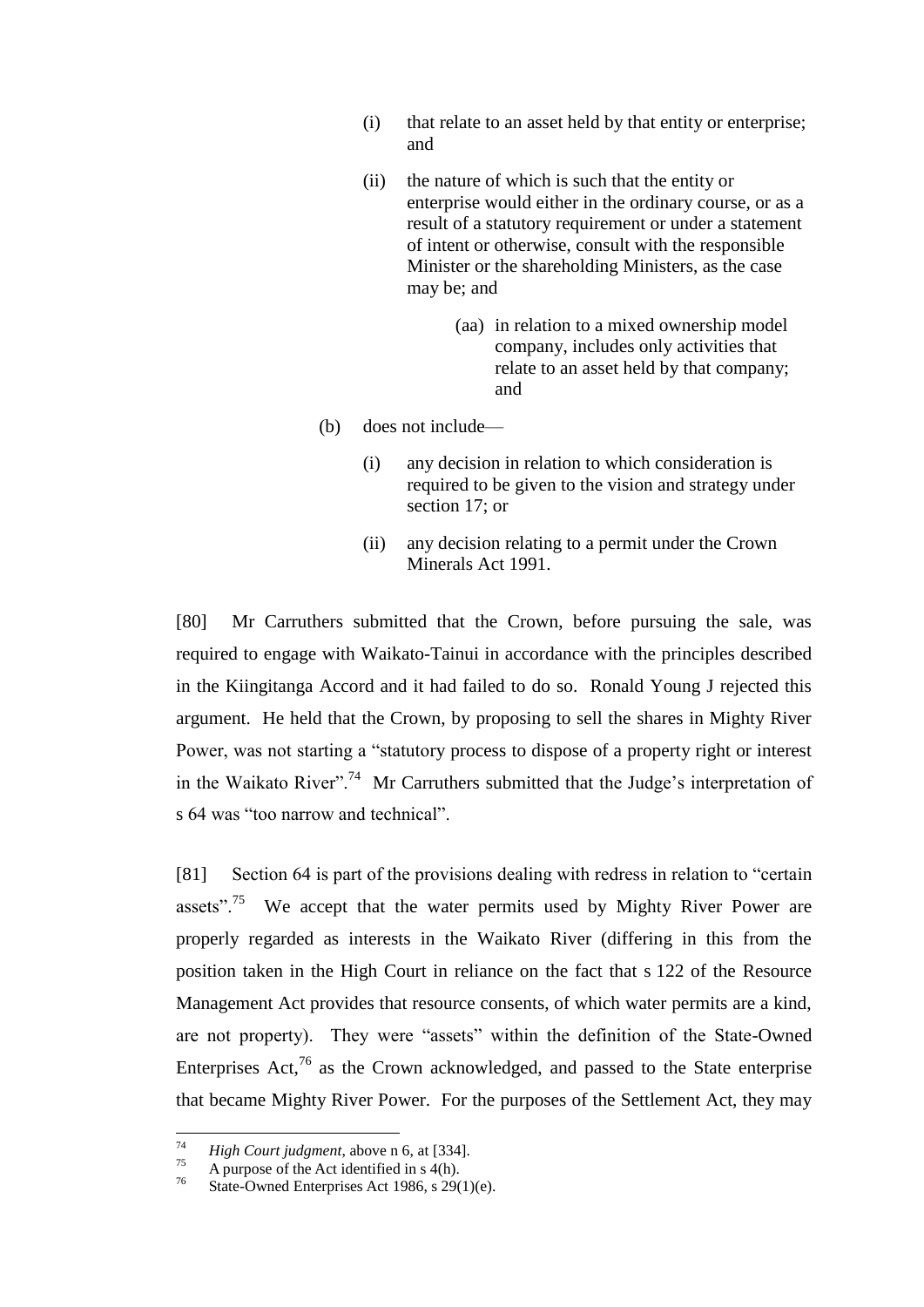well be "property" and are in our view certainly an "interest" caught by s 64. If excluded from the application of s 64, it is difficult to see what could be within the meaning of "certain assets" (in the heading to the part containing s 64) or an "interest" in the Waikato River (referred to in the text of s 64), of concern to the negotiating parties and able to be created by a statutory or other process.<sup>77</sup> The difficulty for the appellants lies not in whether or not water rights are property rights or interests in the Waikato River, but in whether the IPO constitutes a disposal by the Crown of any such property rights or interests held by it.

<span id="page-31-1"></span>[82] We are unable to accept that the partial privatisation of Mighty River Power constitutes disposal of property or interests held by the Crown in the river. The rights and the associated land in the river bed held by Mighty River Power (which are undoubtedly "property") are not being disposed of and will continue to be held by it. Should Mighty River Power wish to dispose of such interests, it is obliged to engage with Waikato-Tainui in accordance with the principles in the Kiingitanga Accord before doing so. The purpose of the settlement is not affected by the change in the ownership of Mighty River Power which, as a mixed ownership company, is bound by the provisions of s 64. It is not a technical interpretation of the legislation to accept that the holder of the interest in the river is not disposing of its interest. Nor is there any basis for treating the Crown as the owner of assets it has transferred under the provisions of the State-Owned Enterprises Act.

### **The adequacy of the consultation following the** *Freshwater Report*

<span id="page-31-0"></span>[83] It is not in contention that, following the recommendations of the Waitangi Tribunal in its interim report on *Freshwater*, it was necessary for the Crown to consult further with Maori. And that is what happened. The appellants argue that the consultation was too rushed. But that was in accordance with the Waitangi Tribunal's recommendation. The Tribunal was mindful of the urgency for the Government in implementing the privatisation and, for that reason, recommended a single national hui, urgently convened.<sup>78</sup>

<sup>77</sup> <sup>77</sup> The Waikato-Tainui Raupatu Claims (Waikato River) Settlement Act 2010, s 64(2)(c).

*Freshwater Report*, above n [11,](#page-5-2) at [3.9.4].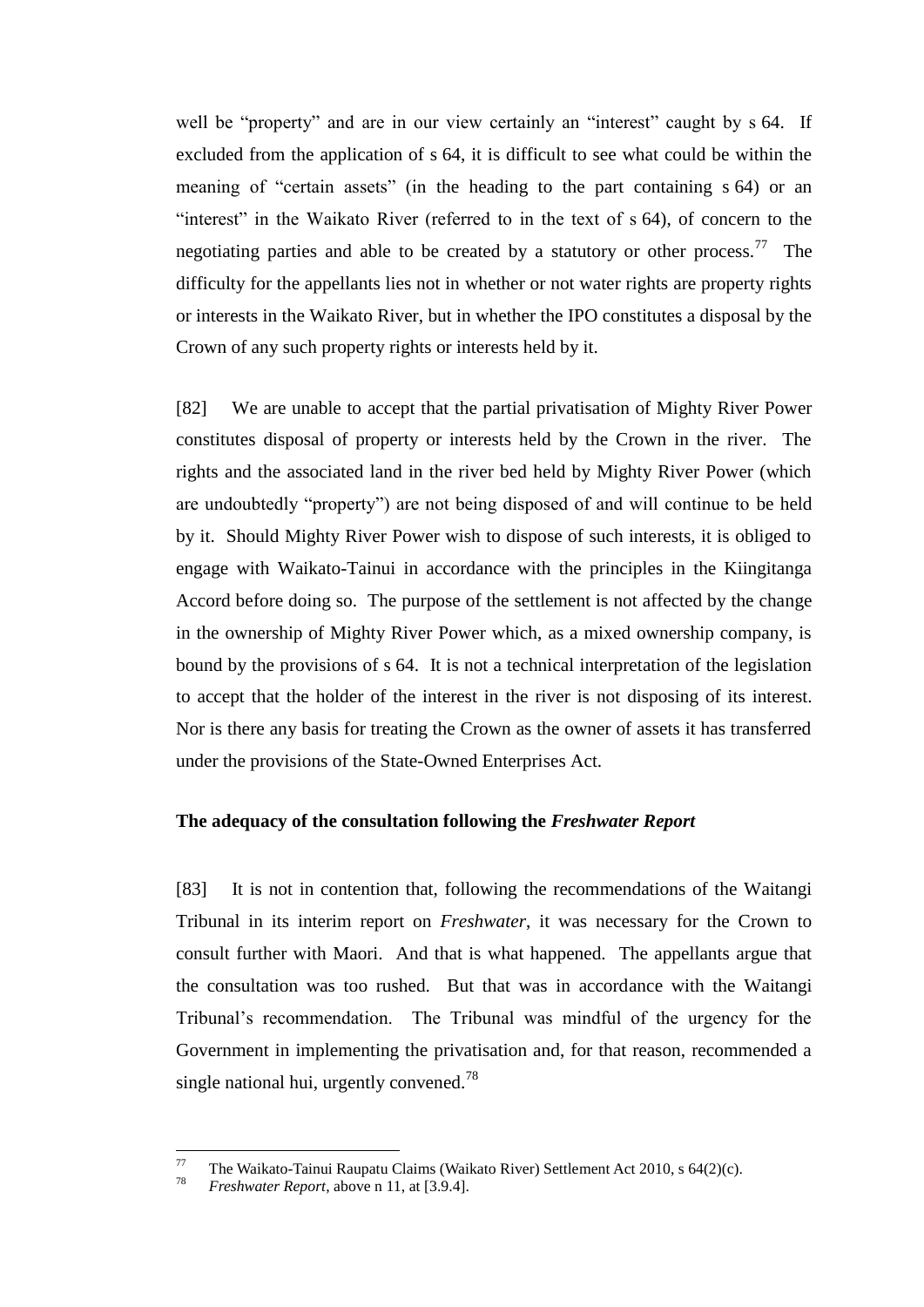[84] It was also suggested that the scope of the consultation was too narrow. But that, too, was in accordance with the Waitangi Tribunal's recommendation which, while opening up the possibility of wider engagement, was careful not to be prescriptive. While it left to Crown and Maori the option of widening the scope of the consultation, the Tribunal indicated that the narrower consultation on "shares plus" would suffice to meet its recommendation.<sup>79</sup>

[85] Although the Waitangi Tribunal is not to be criticised in the circumstances of this urgent report, it is also relevant in assessing the adequacy of the engagement that some of the ideas it floated as possibilities for the discussion raised very large questions which could not properly or responsibly have been addressed by the parties in the limited time the Tribunal acknowledged to be available. They are questions that the Tribunal will consider in the second stage of its *Freshwater*  inquiry. And the Deputy Prime Minister was well justified in the view that rushing such significant issues is not the way to lead to sustainable solutions to important matters that have vexed New Zealand society since earliest days.

[86] It has also been suggested that the consultations were an empty exercise in which the outcome was pre-determined. In considering this submission, it has to be acknowledged that the Tribunal's "shares plus" idea was a concept only. Questions of feasibility were not sufficiently ventilated in the Waitangi Tribunal processes. Indeed, the idea was not one developed by the claimants, who argued that the privatisation should not proceed until Maori interests in the waters used were ascertained and addressed. In those circumstances, it was appropriate for the Crown to consult with Maori to find out whether they indeed wanted a solution in the "shares plus" mould, and to test the feasibility of the proposal both through consultation and by obtaining advice from officials.

<span id="page-32-0"></span>[87] The fact that the Crown ultimately rejected the Waitangi Tribunal suggestion as inappropriate is not a basis from which it can be inferred that the consultation was empty or pre-determined. Indeed, this complaint is difficult to separate out from the substantive issue of Treaty compliance in the privatisation. If the Crown was justified in considering that the privatisation did not set up an impediment to

<sup>79</sup> As discussed above at [\[26\].](#page-13-0)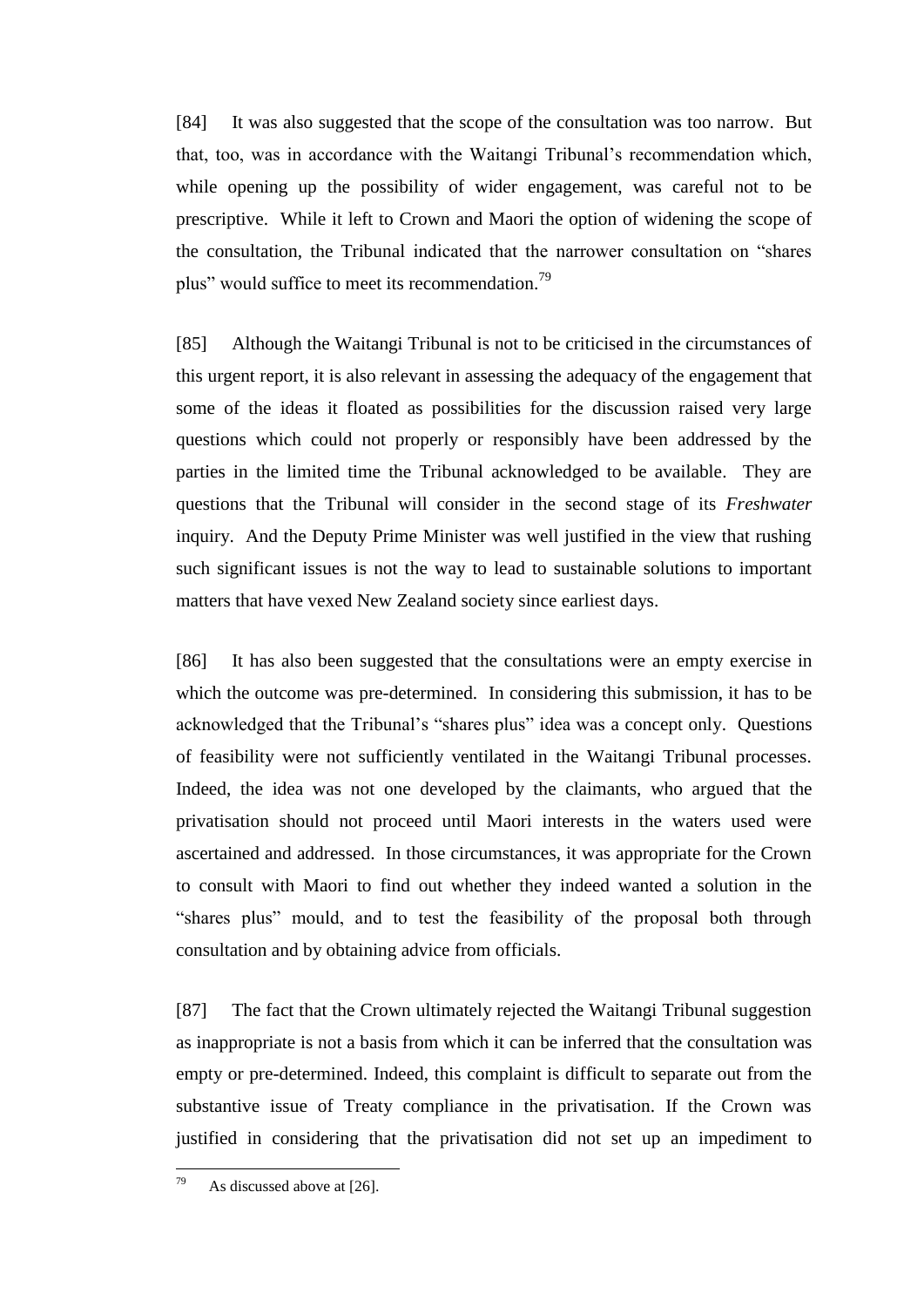recognition of Maori interests in water, it is difficult to infer that the consultation was inadequate simply from the fact that the idea of "shares plus" was rejected and there was no change in the Crown's proposal as a result. For these reasons, we consider there is nothing in the consultation point that is not resolved with the substantive issue of whether the sale of shares was consistent with the principles of the Treaty.

### **Is the proposed sale of shares in Mighty River Power consistent with the principles of the Treaty of Waitangi?**

*What is the test?*

<span id="page-33-0"></span>[88] In the *Broadcasting Assets case*,<sup>80</sup> the Privy Council identified the test to be applied for deciding whether a proposed transfer of assets to a State enterprise would breach s 9 of the State-Owned Enterprises Act:<sup>81</sup>

The answer depends on whether the transfer of the assets could now or in the foreseeable future impair, to a material extent, the Crown's ability to take the reasonable action which it is under an obligation to undertake in order to comply with the principles of the Treaty.

In the same case the Privy Council also said: $82$ 

Section 9 is not a statutory provision which requires the Crown to establish, as Miss Elias argues, as precedent fact, that the transfer would not be inconsistent with the principles of the Treaty. The decision in *Khera v Secretary of State for the Home Department* [1984] AC 74, on which she relied, was dealing with a different situation where the Crown's conduct would be unlawful except in a case of an illegal entrant so the Crown had to establish that their actions related to an illegal entrant. Here, on the other hand, the conduct of the Crown was only not permitted if it fell foul of s 9; accordingly, the onus was on the appellants to show that the transfer was not permitted in the normal manner. But, as is usually the situation, the outcome of this case does not depend on any question of onus of proof. Equally the Solicitor-General and the majority of the Court of Appeal (if this is what they were saying, which is by no means clear) were mistaken in suggesting that as the question of the manner in which the Crown chooses to fulfil its obligations under the Treaty is a matter of policy the Court has no power to intervene unless the Court is satisfied that the policy is unreasonable in a *Wednesbury* sense. The question is a matter on which the Court must form its own judgment on the evidence before the Court.

 $80$ <sup>80</sup> *Broadcasting Assets case* (PC), above n [46.](#page-16-0)<br><sup>81</sup>  $\Lambda$  + 510

 $\frac{81}{82}$  At 519.

At 524.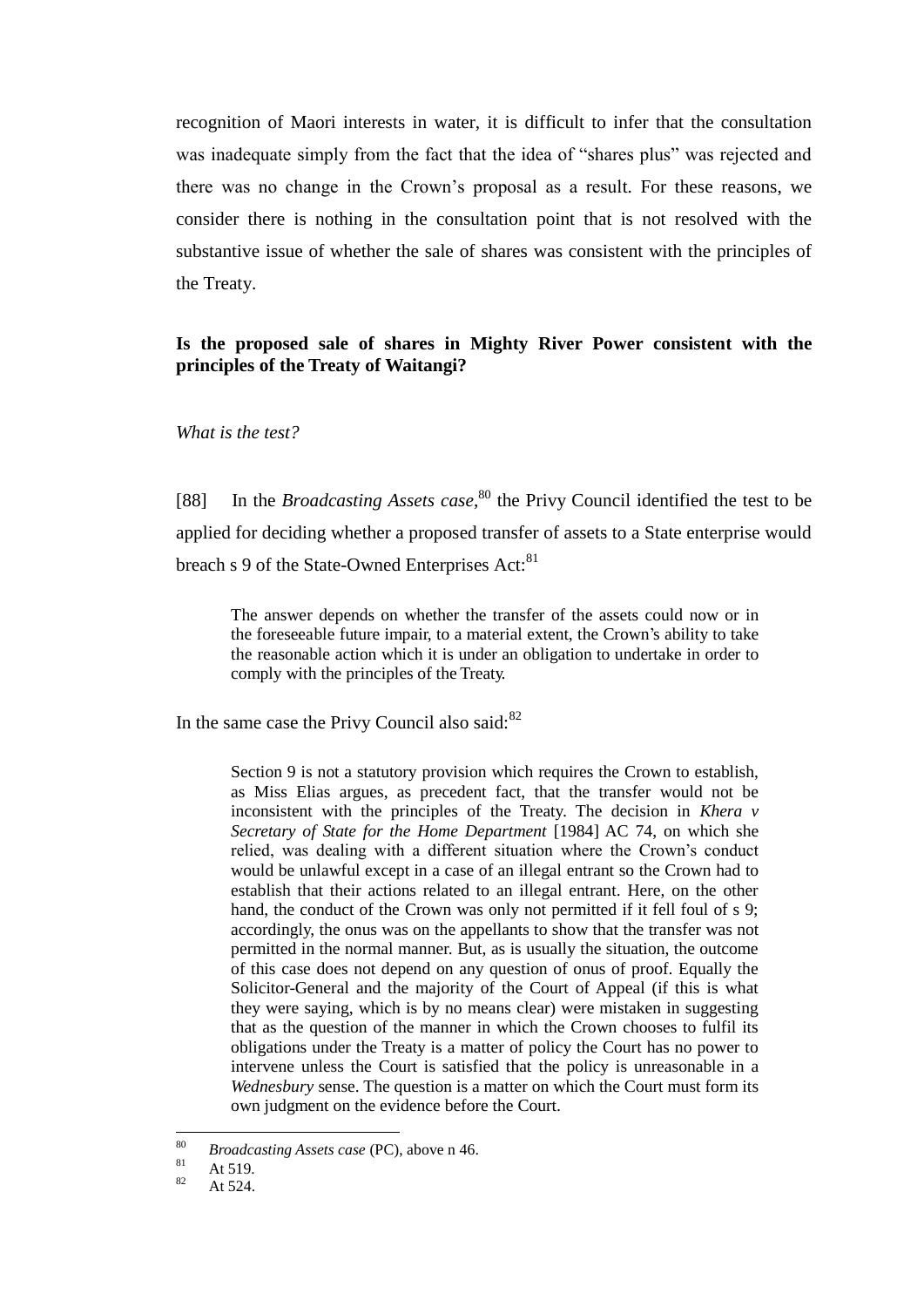<span id="page-34-0"></span>[89] In deciding whether proposed Crown action will result in "material impairment", a court must assess the difference between the ability of the Crown to act in a particular way if the proposed action does not occur and its likely post-action capacity. So impairment of an ability to provide a particular form of redress which is not in reasonable or substantial prospect, objectively evaluated, will not be relevantly material.<sup>83</sup> To decide what is reasonable requires a contextual evaluation which may require consideration of the social and economic climate. As the Privy Council pointed out:<sup>84</sup>

<span id="page-34-1"></span>While the obligation of the Crown is constant, the protective steps which it is reasonable for the Crown to take change depending on the situation which exists at any particular time. For example in times of recession the Crown may be regarded as acting reasonably in not becoming involved in heavy expenditure in order to fulfil its obligations although this would not be acceptable at a time when the economy was buoyant.

As well, where the capacity to provide a particular form of redress will be materially impaired, the courts must also consider whether the Crown will nonetheless have the capacity to provide other forms of redress which are equally effective.

[90] On this basis:

- (a) Before intervening, the Court must be brought to the conclusion that the proposed privatisation is inconsistent with Treaty principles;
- (b) There will be inconsistency, if the proposed privatisation would "impair, to a material extent, the Crown's ability to take the reasonable action which it is under an obligation to undertake in order to comply with the principles of the Treaty"; and
- (c) The Court must address this issue directly and form its own judgment, along the lines discussed in [\[89\].](#page-34-0)

<sup>83</sup> <sup>83</sup> The expression, "substantial prospect", comes from the judgment of Cooke P in *Te Runanganui o Te Ika Whenua Inc Society v Attorney-General* [1994] 2 NZLR 20 (CA) [*Te Ika Whenua*] at 27. <sup>84</sup> *Broadcasting Assets case* (PC), above n [46,](#page-16-0) at 517.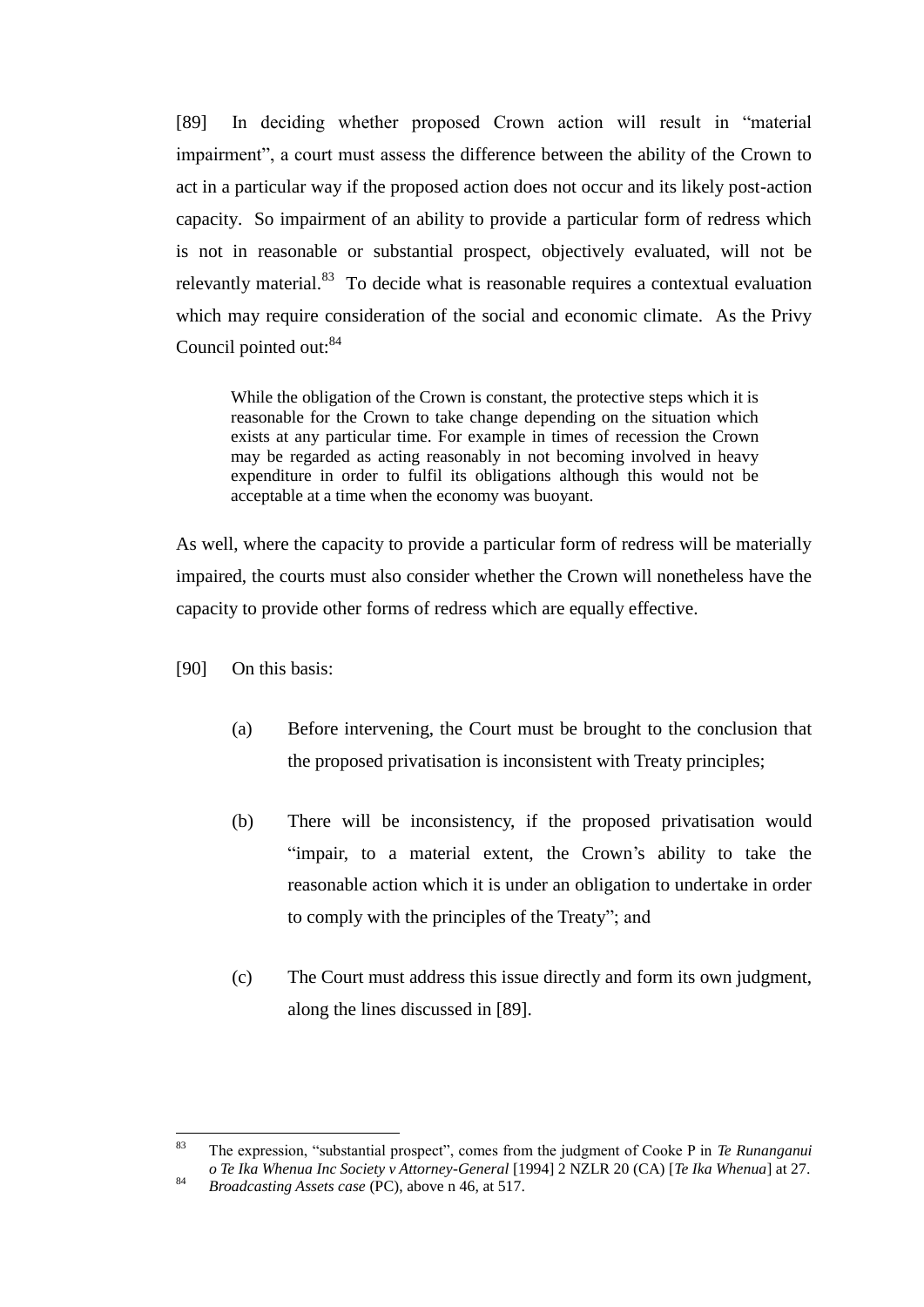[91] We also mention at this stage the United Nations Declaration on the Rights of Indigenous Peoples, $85$  which was affirmed by New Zealand in April 2010.<sup>86</sup> Mr Carruthers relied on art 28(1) of the Declaration, which reads as follows:

Indigenous peoples have the right to redress, by means that can include restitution or, when this is not possible, just, fair and equitable compensation, for the lands, territories and resources which they have traditionally owned or otherwise occupied or used, and which have been confiscated, taken, occupied, used or damaged without their free, prior and informed consent.

[92] We do not find it necessary to consider the Declaration further. We doubt if the Declaration adds significantly to the principles of the Treaty statutorily recognised under the State-Owned Enterprises Act and Part 5A of the Public Finance Act. We accept, however, that the Declaration provides some support for the view that those principles should be construed broadly. In particular, it supports the claim for commercial redress as part of the right to development there recognised.

#### *The underlying claims*

<span id="page-35-0"></span>[93] The appellants maintain that there are a number of claims to the Waitangi Tribunal of Treaty breach in respect of waters (some already the subject of Waitangi Tribunal reports that they are well-founded, others still to be heard) which may be affected adversely by the proposed privatisation. These claims have been reviewed at length by the Tribunal in its *Freshwater Report*<sup>87</sup> and in the High Court judgment of Ronald Young J.<sup>88</sup> They have also been discussed earlier in this judgment. Most claims invoke the jurisdiction of the Waitangi Tribunal to recommend to the Crown how its Treaty obligations may be discharged, including by reparation. These claims

<sup>85</sup> <sup>85</sup> *United Nations Declaration on the Rights of Indigenous Peoples* GA Res 61/295, A/Res/61/295, (2007).

 $^{86}$  (20 April 2010) 662 NZPD 10229-10240.

<sup>87</sup> *Freshwater Report*, above n [11.](#page-5-2)

<sup>88</sup> *High Court judgment*, above n [6.](#page-3-0)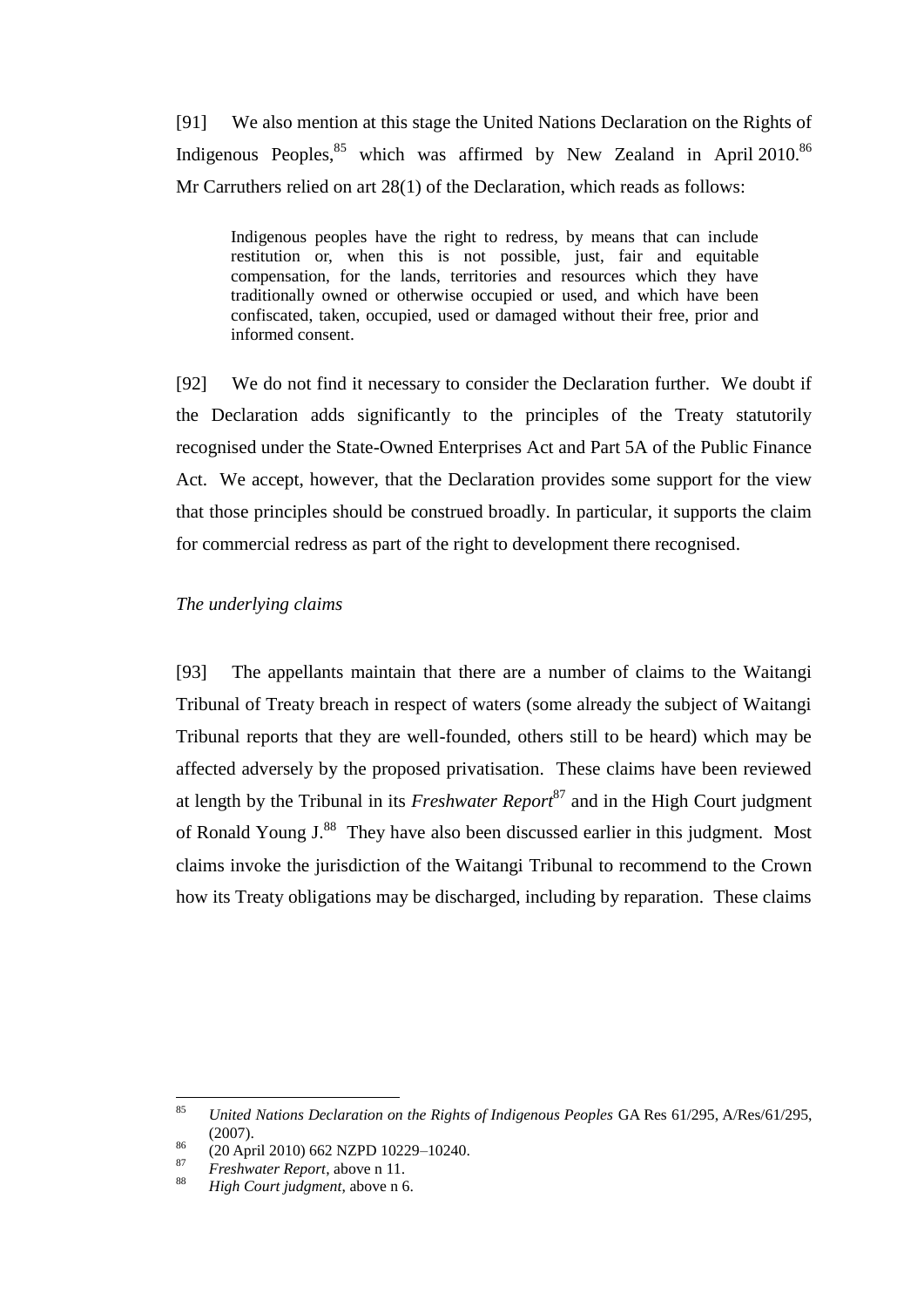under the statutory jurisdiction of the Tribunal are the most significant<sup>89</sup> for present purposes.<sup>90</sup> In addition to the claims which invoke the statutory jurisdiction of the Waitangi Tribunal, existing or foreshadowed claims to waters include claims of right addressed to the courts based on aboriginal title and breach of fiduciary duty.

[94] All Waitangi Tribunal claims relate to one or more of the following complaints: (a) the wrongful use of the claimants' waters, and associated land, (b) the circumstances and manner in which the claimants were dispossessed of waters and associated land, (c) the effect of Crown action (or inaction) on the waters and the surrounding environment, and (d) past and future management of geothermal resources and, in the case of rivers, the exclusion of Maori from their development, governance and management by legislation and Crown actions including the Waterpower Act 1903, the Water and Soil Conservation Act 1967 and the Resource Management Act.

# *Evolution of statutory regimes controlling the use of water*

<span id="page-36-0"></span>[95] From 1903, the sole right to use water to generate electricity was vested by legislation in the Crown.<sup>91</sup> The Water-power Act made provision for delegation of the right to local authorities.<sup>92</sup> The Water and Soil Conservation Act extended the vesting in the Crown of the right to take natural water or dam rivers or streams for all purposes, except for domestic and stock consumption and for fire-fighting.<sup>93</sup> The power to grant consents was exercised by Regional Water Boards. The legislation made no mention of Maori interests in water or connections with waters of significance to Maori. $94$  Only in 1983 was the legislation amended to provide that one member of the National Water and Soil Conservation Authority was to be

<sup>89</sup> <sup>89</sup> *Freshwater Report*, above n [11,](#page-5-2) at  $[1.2]$  and  $[2.2]$ .

In most cases, the function of the Tribunal is recommendatory only and the Crown can decide whether or not to accept the recommendations. Under s 27B of the State-Owned Enterprises Act, however, land which has passed to state enterprises must be compulsorily returned to Maori if the Tribunal so recommends. Claims to waters often include associated claims to land in respect of which the powers under s 27B are available.

<sup>91</sup> Water-power Act 1903, s 2(1).

 $\frac{92}{93}$  Section 3.

Water and Soil Conservation Act 1967, s 21(1).

<sup>94</sup> *Huakina Development Trust v Waikato Valley Authority* [1987] 2 NZLR 188 (HC).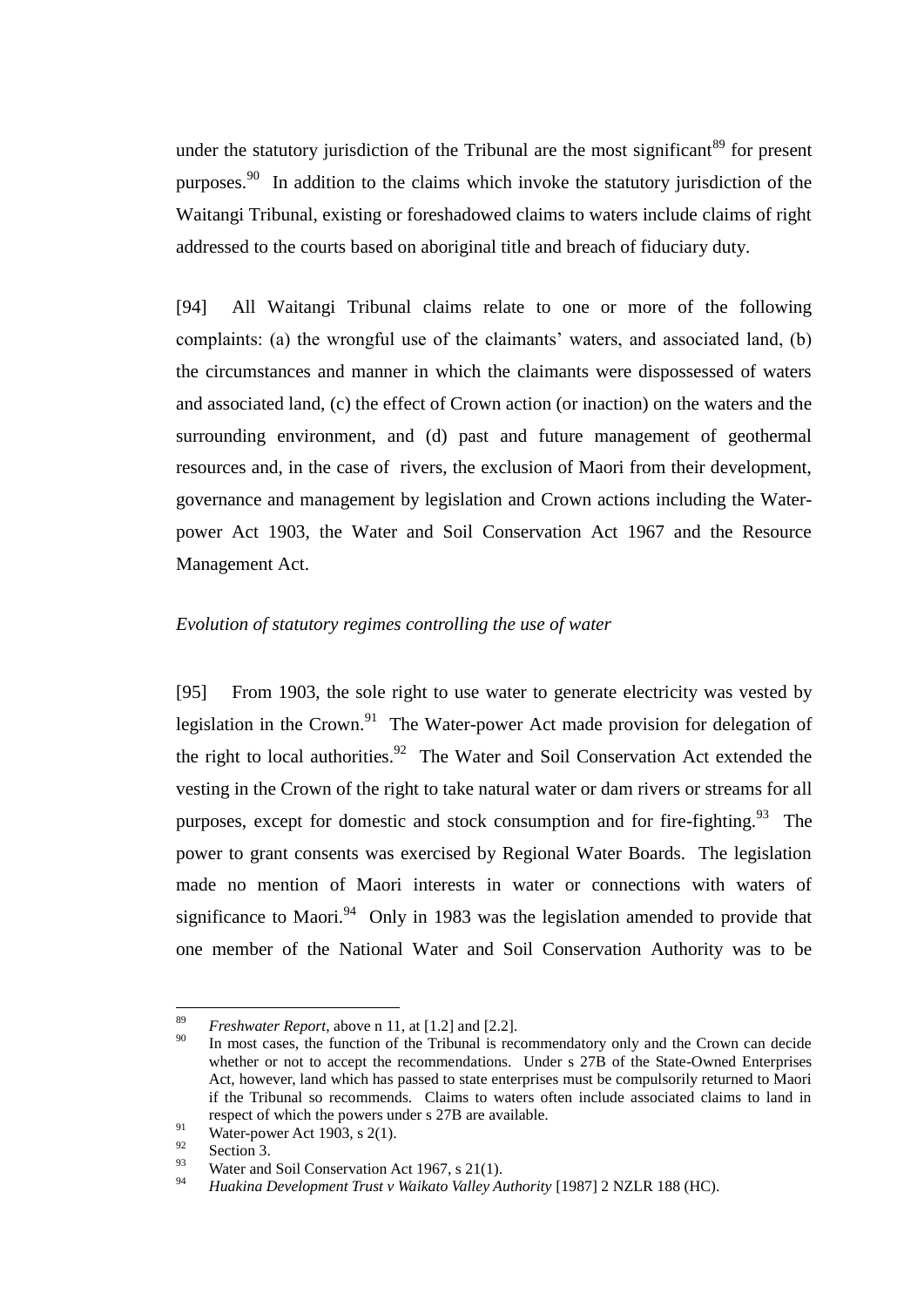appointed following consultation with the Minister of Maori Affairs "to represent the interests of the Maori people in relation to natural water".<sup>95</sup>

[96] The Water and Soil Conservation Act has been the subject of claims of breach to the Waitangi Tribunal since it was set up in  $1975.^{96}$  It was the legislation in effect in 1987 when the *SOE case* was decided.

<span id="page-37-0"></span>[97] The Resource Management Act provides that the maximum term for which a water right can be granted is  $35$  years.<sup>97</sup> In addition, the Act provides important recognition for Maori connection to waters and to lands of significance to them in decision-making under the Act. Section 6 of the Act lists "matters of national importance" which all persons exercising powers and functions under the Act are to "recognise and provide for". The list includes "the relationship of Maori and their culture and traditions with their ancestral lands, water, sites, waahi tapu, and other taonga". Under s 7 all those exercising powers and functions under the Act are required to have "particular regard" to kaitiakitanga.<sup>98</sup> By s 8 of the Act all persons exercising powers and functions under it are required to "take into account the principles of the Treaty of Waitangi (Te Tiriti o Waitangi)". This Act substantially improved the recognition of Maori in relation to the management of waters.

<span id="page-37-1"></span>[98] The Act was amended in 2005 to strengthen the role for Maori by creating an obligation to consult with tangata whenua in the preparation of a proposed policy statement or plan if they may be affected by the policy statement or plan.<sup>99</sup> A further amendment provided for public authorities and iwi to enter into joint management agreements under which decisions taken have the legal effect of a decision of the local authority.<sup>100</sup> In addition, local authorities now must have regard to planning documents of iwi authorities in the preparation of their own plans and policy statements.<sup>101</sup> Regional policy statements must set out the resource management

 $\overline{a}$ 

<sup>&</sup>lt;sup>95</sup> Water and Soil Conversation Act 1967, s  $5(1)(c)(iv)$ .

<sup>96</sup> See, for example, *The Whanganui River Report*, above n [10,](#page-5-1) at 255.

Resource Management Act 1991, s 123(d).

<sup>98</sup> Defined as "the exercise of guardianship by the tangata whenua of an area in accordance with tikanga Maori in relation to natural and physical resources; and includ[ing] the ethic of stewardship": Resource Management Act 1991, s 2, definition of "kaitiakitanga".

<sup>99</sup> Schedule 1, cl  $3(1)(d)$ .

<sup>&</sup>lt;sup>100</sup> See s 2, definition of "joint management agreement", and ss 36B–36E.<br>
Soctions 61(2A), 66(2A), and 74(2A).

Sections 61(2A), 66(2A) and 74(2A).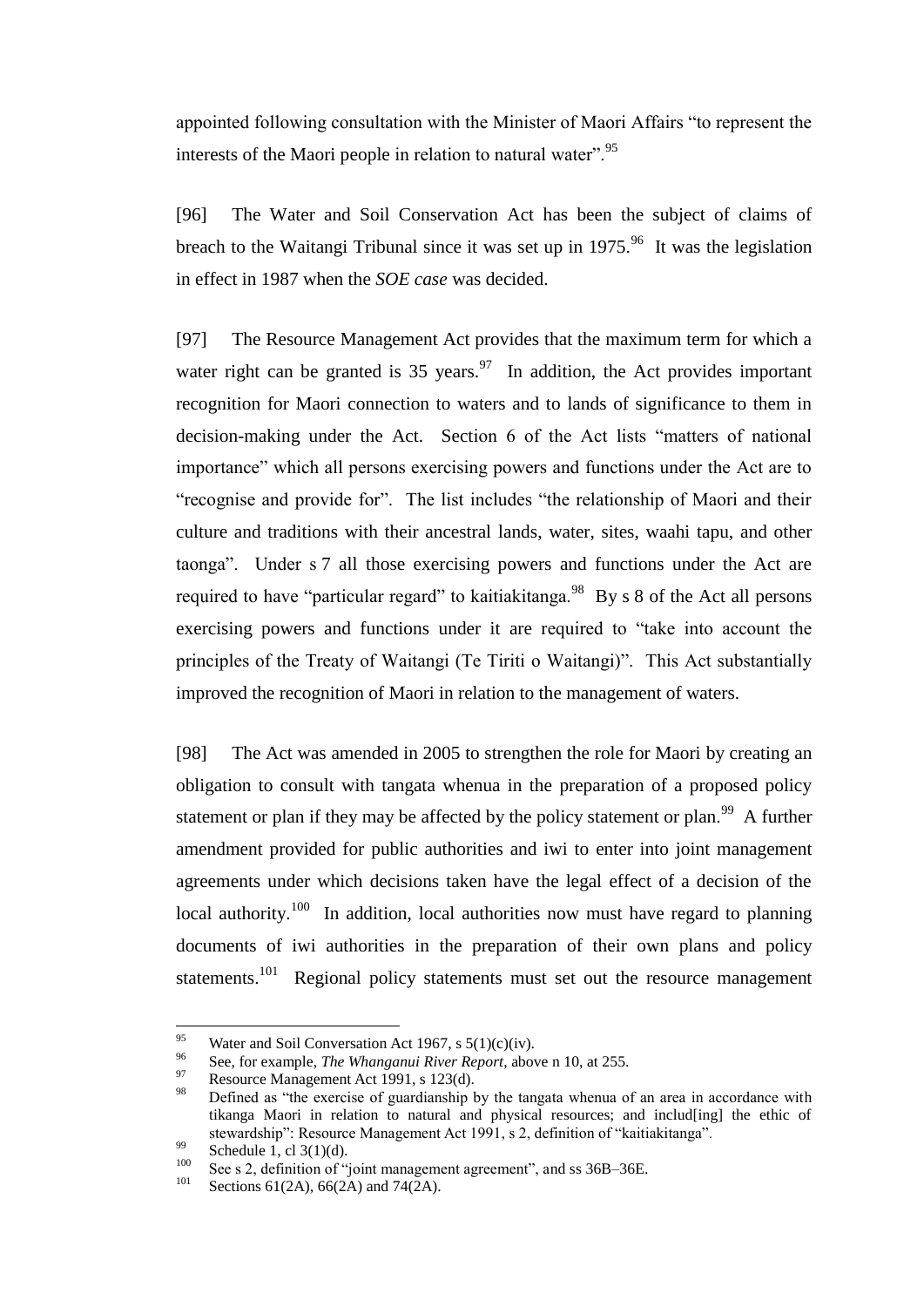issues of significance to the region's iwi authorities.<sup>102</sup> There is also provision under the Act for local authorities to transfer functions to iwi authorities after following a requirement of special consultation under the Local Government Act  $2002$ <sup>103</sup> In addition to enhanced direct authority under the Act, the recognition of the special place of iwi enables Maori to participate from a position of some strength when waters of significance to them are affected. Whether this is sufficient to discharge the Treaty obligations in modern circumstances will no doubt be the subject of consideration by the Waitangi Tribunal in the second stage of its *Freshwater* inquiry*.*

#### *Positions of the parties as to ownership interests in water*

<span id="page-38-0"></span>[99] The Crown's general negotiating stance has been set out in what is known as the "Red Book", a publication to inform Maori about the settlement process. To date the Crown has not been willing to negotiate for recognition of Maori property in water or for commercial redress in relation to any interference with it in the development of generating capacity. The relevant passage in the Red Book is as follows:<sup>104</sup>

### *New Zealand law does not provide for ownership of water in rivers and lakes*

As noted earlier, the Crown acknowledges that Maori have traditionally viewed a river or lake as a single entity, and have not separated it into bed, banks and water. As a result, Maori consider that the river or lake as a whole can be owned by iwi or hapu, in the sense of having tribal authority over it. However, while under New Zealand law the banks and bed of a river can be legally owned, the water cannot. This reflects the common law position that water, until contained (for example, put in a tank or bottled), cannot be owned by anybody. For this reason, it is not possible for the Crown to offer claimant groups legal ownership of an entire river or lake – including the water – in a settlement.

The Crown also considers that the benefits of hydro-electricity generation belong to all New Zealanders and it does not provide compensation for any past interference with rivers for these purposes. However, negotiations can explore redress options for specific grievances relating to rivers or lakes such as the flooding or destruction of wahi tapu or effects on traditional fisheries that arise from Crown actions.

<sup>102</sup>  $\frac{102}{103}$  Section 62(1)(b).

 $^{103}$  Local Government Act 2002, s 83.

<sup>104</sup> Office of Treaty Settlements *Settlement Redress* at 111.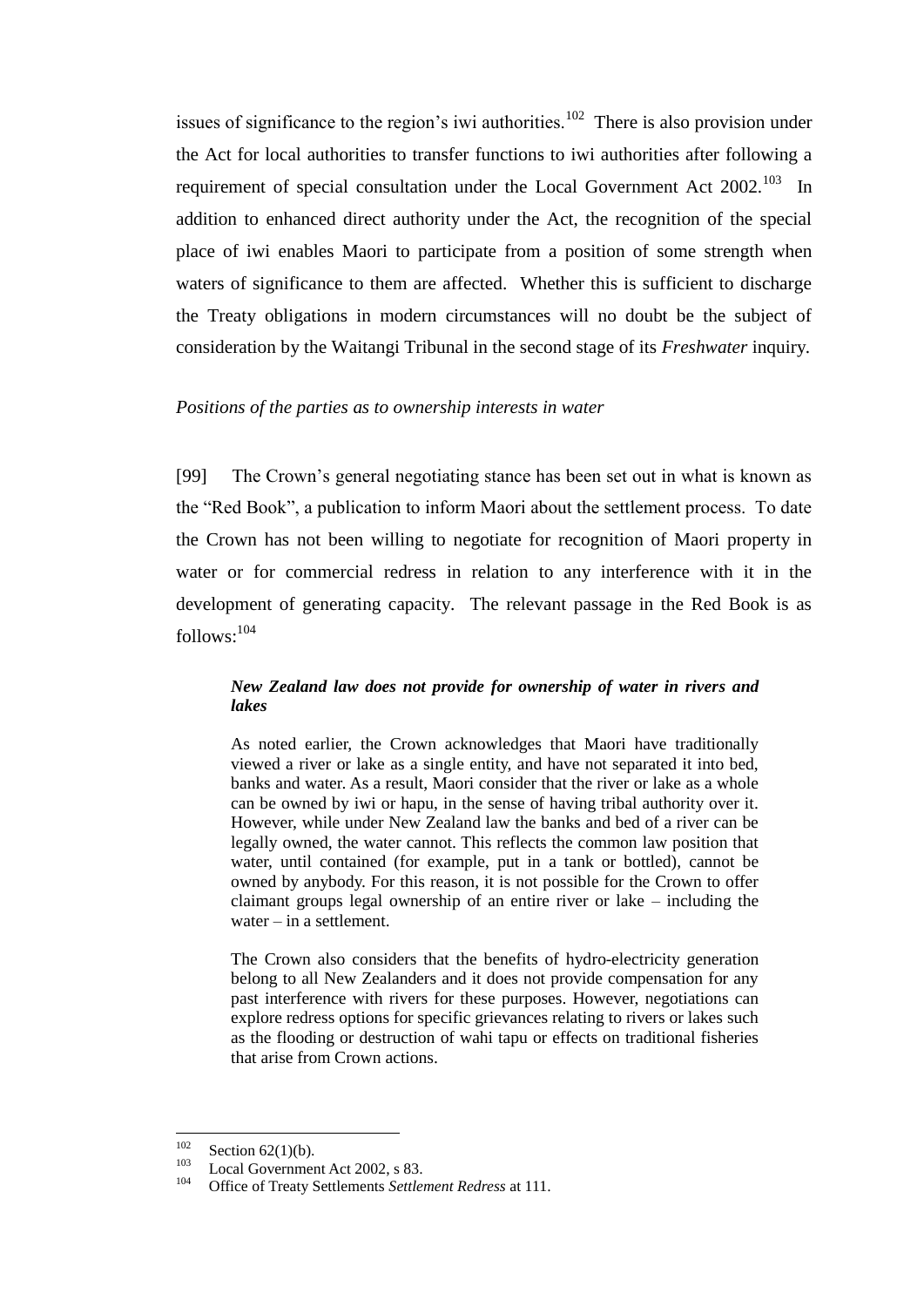[100] The stance set out in the second of the two cited paragraphs is consistent with the approach taken in the judgment of the Court of Appeal in *Te Ika Whenua*, 105 which diverges somewhat from that taken by the Waitangi Tribunal.<sup>106</sup> The Tribunal's position is that claimants may be entitled to commercial redress for the use of rivers for electricity generation and that this might be in the form of both compensation for past losses<sup>107</sup> and royalties for future use.<sup>108</sup> It takes the same view in respect of geothermal resources.<sup>109</sup>

[101] In submissions to the Waitangi Tribunal and in the course of the hearings in the High Court and this Court, the Crown accepts that some hapu will have interests in particular waters and that their interests are protected by art 2 of the Treaty.<sup>110</sup> Counsel confirmed the position taken by the Crown before the Tribunal (in what may be a development of the view expressed in the Red Book and adopted in the historic settlements) that it is "open to discussing the possibility of Maori proprietary rights in water, short of full ownership". Such interests are however unascertained, including as to their nature and extent. How they may be given effect in modern conditions consistently with Treaty responsibilities and other government obligations is also far from clear. For their part, the appellants accept that use patterns established since 1840 and modification of particular waters through development (especially since the development of hydro-electricity generating capacity from the beginning of the 20th century) necessarily impacts upon what interests can reasonably be available to them by way of reparation for Treaty breach.

#### *An overview of the competing positions as to the extent of available Treaty claims*

<span id="page-39-0"></span>[102] The appellants' position before us, corresponding to that of the claimants before the Tribunal in the *Freshwater Report*, is as follows. As at 1840, they had rights in relation to waters (including lakes and rivers) and geothermal energy which

<sup>105</sup> Te Ika Whenua, above n [83.](#page-34-1) At 26, the judgment also refers to the view of Maori that a river is "a whole and indivisible entity, not separated into bed, banks and waters" but does not discuss common law rules as to the ownership of water.

<sup>106</sup> See in particular *Freshwater Report*, above n [11,](#page-5-2) and *Te Ika Whenua Rivers Report*, above [n 10.](#page-5-1)

<sup>107</sup> *Freshwater Report*, above n [11,](#page-5-2) at [3.9.1] and *Te Ika Whenua Rivers Report*, above n [10,](#page-5-1) at [10.4].

<sup>108</sup> *Freshwater Report*, above n [11,](#page-5-2) at [3.8.3(1)].

<sup>&</sup>lt;sup>109</sup> *He Maunga Rongo: Report on Central North Island Claims*, above [n 11,](#page-5-2) at 1590 and following.

See *Freshwater Report*, above n [11,](#page-5-2) at [2.3].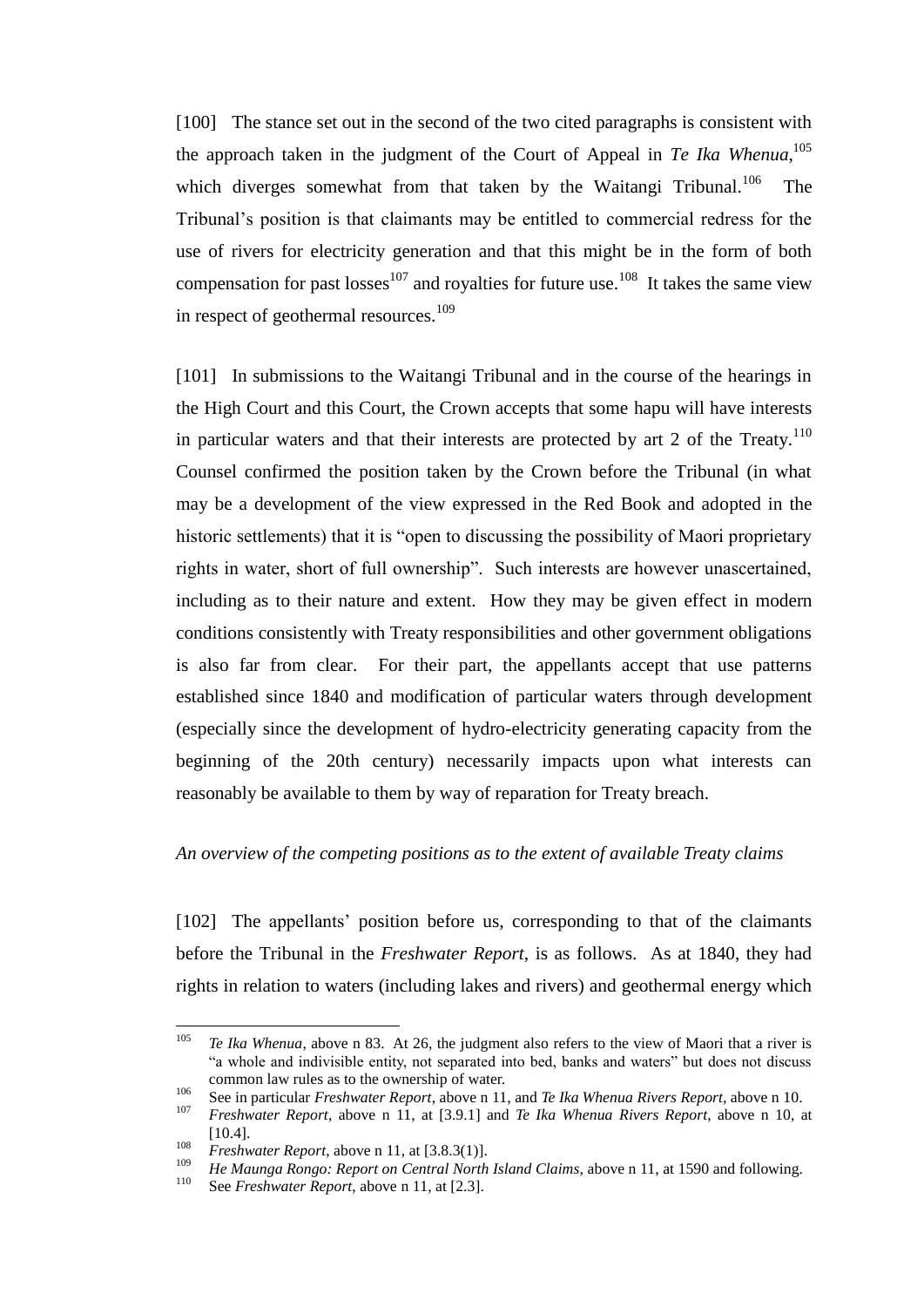were guaranteed under art 2 of the Treaty and were broadly equivalent to ownership. In breach of the Treaty, the Crown, via the Water-power Act, the Water and Soil Conservation Act and the Resource Management Act, has exercised control and management of rivers and lakes without their consent. As a result, their waters have not only been significantly affected to their detriment (involving environmental degradation and loss of, or interference with, customary uses), but the appellants have also been deprived of the ability to develop them for their own purposes and they have not derived any direct financial benefit from their exploitation. Broadly similar claims are made in relation to geothermal waters. Claims to share in the economic benefits from use of waters are part only of the claims. They include claims for cultural and spiritual deprivation, as we have already explained.<sup>111</sup>

[103] The Crown acknowledges that Maori have interests and rights in relation to particular waters. It has not been prepared, so far, to negotiate for recognition of Maori property in waters or for their participation in the economic benefits obtained from the use of waters (as through royalties paid to them).<sup>112</sup> It is, however, prepared to encourage and facilitate joint ventures in the generation of electricity using waters in which Maori are interested in the future. It is also prepared to negotiate co-governance and co-management arrangements under which Maori have a substantial say in the control of particular rivers through Treaty settlements.<sup>113</sup> As well, the future of freshwater management (and thus the Resource Management Act) has been under active review pursuant to a process known as *Fresh Start For Fresh Water* conducted by the Land and Water Forum. This has included extensive consultation with Maori. There are also parallel discussions between government ministers and the Freshwater Iwi Leaders Group.

[104] Although the Crown's general negotiating stance is against the recognition of ownership interests or the provision of commercial redress in respect of existing generating capacity and its future use, the Crown has undertaken that it will not rely on the privatisation of the generating companies so as to diminish any claimed

 $111$  $\frac{111}{112}$  See above a[t \[10\].](#page-5-0)

See *Freshwater Report*, above n [11,](#page-5-2) at [3.6.2(2)] where the Crown witness is recorded as saying that such royalties are not "on the table".

<sup>&</sup>lt;sup>113</sup> For instance in relation to the Waikato River through the Waikato River Authority, and in relation to the Rangitaiki River through the Rangitaiki River Forum.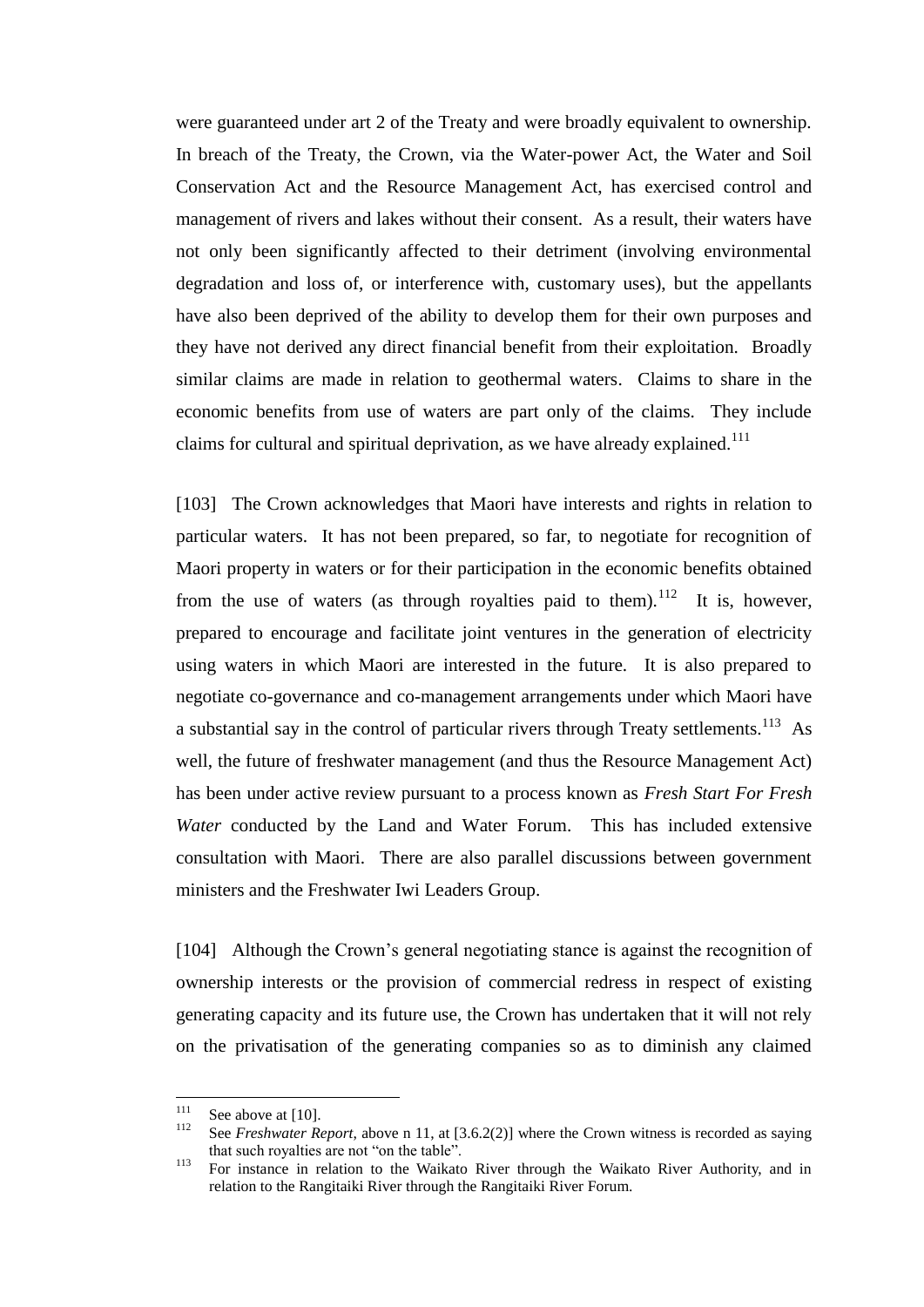rights. This position was set out in a letter of 21 February 2012 from Ministers to the Tribunal:

The Crown wishes to acknowledge and confirm to the Waitangi Tribunal and to iwi and Maori that the sale of the shares is not intended to prejudice the rights of either iwi or Maori, or the Crown, in the natural resources used by those mixed ownership companies. Government does not consider the legislation will affect any rights or interest in water or other natural resources used in the generation of electricity or affected by such use, including lakes, rivers, and the associated waters, beds and other parts, or geothermal resources.

Government confirms here that in relation to claims to the Crown about such rights and interests, Government will not seek to rely on the changed status from SOE to mixed ownership [to suggest] any diminution in the claimed rights.

The Crown also confirms that as the majority shareholder in the mixed ownership companies, it will continue to exercise its Treaty obligations to iwi. The Government is intending that the legislation to implement the mixed ownership model include a provision which reflects the concepts of section 9 of the State-Owned Enterprises Act.

…

…

[105] The Deputy Prime Minister and the Attorney-General have given additional assurances in the affidavits filed in these proceedings. In the case of the Deputy Prime Minister these assurances include expressions of confidence that the mixed ownership companies programme will not compromise the Government's "work to achieve recognition of and redress for Maori rights and interests in water and geothermal resources<sup> $114$ </sup> and confirmation that the programme (including any potential sale to foreign investors) will not have any "chilling effect" on the willingness of the Crown to provide appropriate rights recognition and redress.<sup>115</sup> The Attorney-General, in his affidavit stated: $116$ 

<span id="page-41-0"></span>I have been satisfied that, however the rights and interests of Maori in water and geothermal resources may be defined …, the sale of minority shareholdings in the [mixed ownership] companies will not compromise the Crown's ability to recognise those rights and interests, will not compromise the Crown's ability to respond appropriately to the outcomes of the Waitangi Tribunal's work in this area, and will not change my commitment as Minister, and the Crown's commitment, to make provision for past actions

<sup>114</sup> <sup>114</sup> As contained at [44] of the affidavit of the Deputy Prime Minister of 7 November 2012.

<sup>&</sup>lt;sup>115</sup> At [50] of the same affidavit.

At [4] of the affidavit of the Attorney-General of 7 November 2012.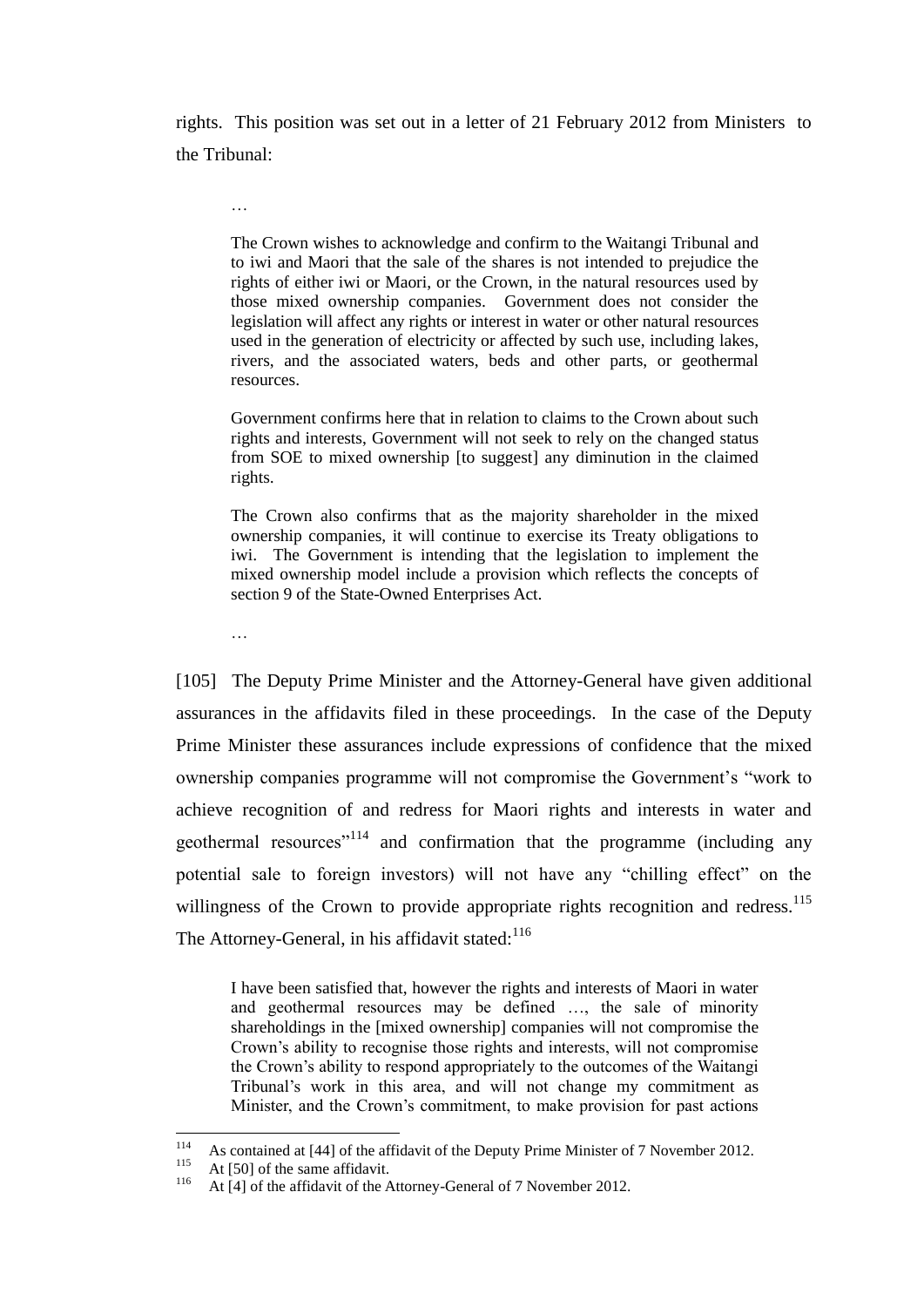that are inconsistent with those rights and interests through redress provided in Treaty settlements.

#### *Treaty settlements involving water*

<span id="page-42-0"></span>[106] Despite what may seem to be differences between the negotiating stances on ownership issues of the Treaty partners, a number of settlements of historic grievances with iwi have addressed their connections with specific waters. Such settlements in recent years have included legislative and Crown acknowledgement of specific Maori relationships to waterways, lakes, and springs, and by specific provision for Maori participation in management of such features.

[107] Of particular importance in relation to Mighty River Power, the longstanding Waikato-Tainui Raupatu Treaty claims in respect of the Waikato River have received substantial redress under the terms of the Settlement Act, to which we have referred. Although the water rights held by Mighty River Power are not confined to the part of the river affected by the Act, the Act illustrates the extent to which the Crown has so far recognised and provided for Maori interests in waters of significance. It also illustrates the range of mechanisms available to the Office of Treaty Settlements under present policies to address historical Treaty breaches.

[108] Of importance in relation to the present litigation is the position recorded in s 64 of the Act, reflecting an approach to date consistently maintained by the Crown in respect of dealings with other iwi and hapu, that Crown and Waikato-Tainui:<sup>117</sup>

have different concepts and views regarding relationships with the Waikato River (which the Crown would seek to describe as including "ownership"): …

[109] The Act is "not intended to resolve those differences" but is, rather, "primarily concerned with management of the Waikato River to achieve the overarching purpose of the settlement and recognise the special relationship of Waikato-Tainui with the Waikato River".<sup>118</sup> The "overarching purpose of the settlement" is defined in s 3 as being "to restore and protect the health and wellbeing of the Waikato River for future generations".

<sup>117</sup> <sup>117</sup> Waikato-Tainui Raupatu Claims (Waikato River) Settlement Act 2010, s 64(1)(a).<br><sup>118</sup> Section 64(1)(b) (c)

Section  $64(1)(b)$ –(c).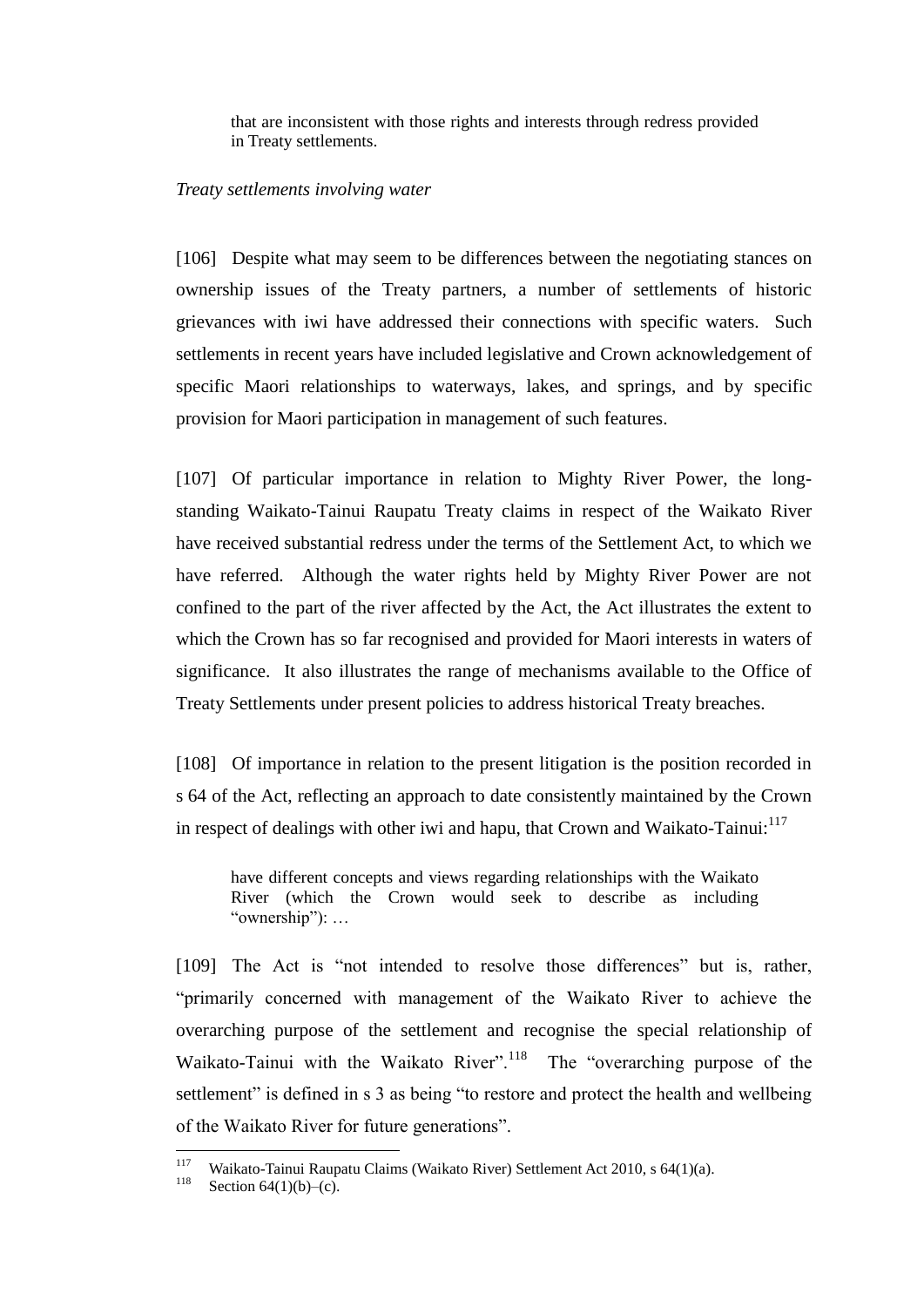[110] In the Act, the Crown undertakes to work for "a settlement that will recognise and sustain the special relationship of Waikato-Tainui with the Waikato River",<sup>119</sup> which is defined to include the "body of water" itself.<sup>120</sup> The Act provides a "vision and strategy" statement<sup>121</sup> for the river, which is deemed to be part of the Waikato Regional Policy Statement and which prevails in cases of inconsistency before the Regional Policy Statement can be amended, as it must be to ensure conformity.<sup>122</sup> Under the Act, any person exercising powers or carrying out functions in relation to the Waikato River or its catchment is obliged to have "particular regard" to the vision and strategy framework.<sup>123</sup> Under s 64 of the Act, whenever a mixed ownership company proposes, in relation to an asset held by the company, to create or dispose of an interest in the Waikato River (including by "starting a statutory or other process"), it is required to "engage with Waikato-Tainui in accordance with the principles described in the Kiingitanga accord".<sup>124</sup> The Act also contains obligations of co-management of sites of particular significance such as wahi tapu.

[111] Comparable settlements and legislation have been entered into with other iwi and hapu. They include settlements with Ngati Manawa (2012), Ngai Tamanuhiri (2012), Raukawa (2012), Ngati Pahauwera (2010) and in respect of Tapuika (2012). In none is there Crown agreement on Maori claims of ownership interests in water. All concern management of use and access to waters and recognition of the special connection of Maori.

[112] In explanation of the mechanisms available to the Office of Treaty Settlements (and which are manifested in the Settlement Act), the Deputy Prime Minister explained that the framework includes "acknowledgment of mana, rangatiratanga, and kaitiakitanga" and "[t]he provision of redress that, despite being in settlement of historical claims, is contemporary in nature, forward looking and [providing for] on-going rights and interests".<sup>125</sup>

<sup>119</sup>  $^{119}$  Preamble, cl (17)(n).

<sup>&</sup>lt;sup>120</sup> Section 6, definition of "Waikato River".

 $\frac{121}{122}$  Section 9.

 $\frac{122}{123}$  Section 11.

 $\frac{123}{124}$  Section 17(3).

<sup>&</sup>lt;sup>124</sup> Section 64(3).

Affidavit of the Deputy Prime Minister, above n [114,](#page-41-0) at [42].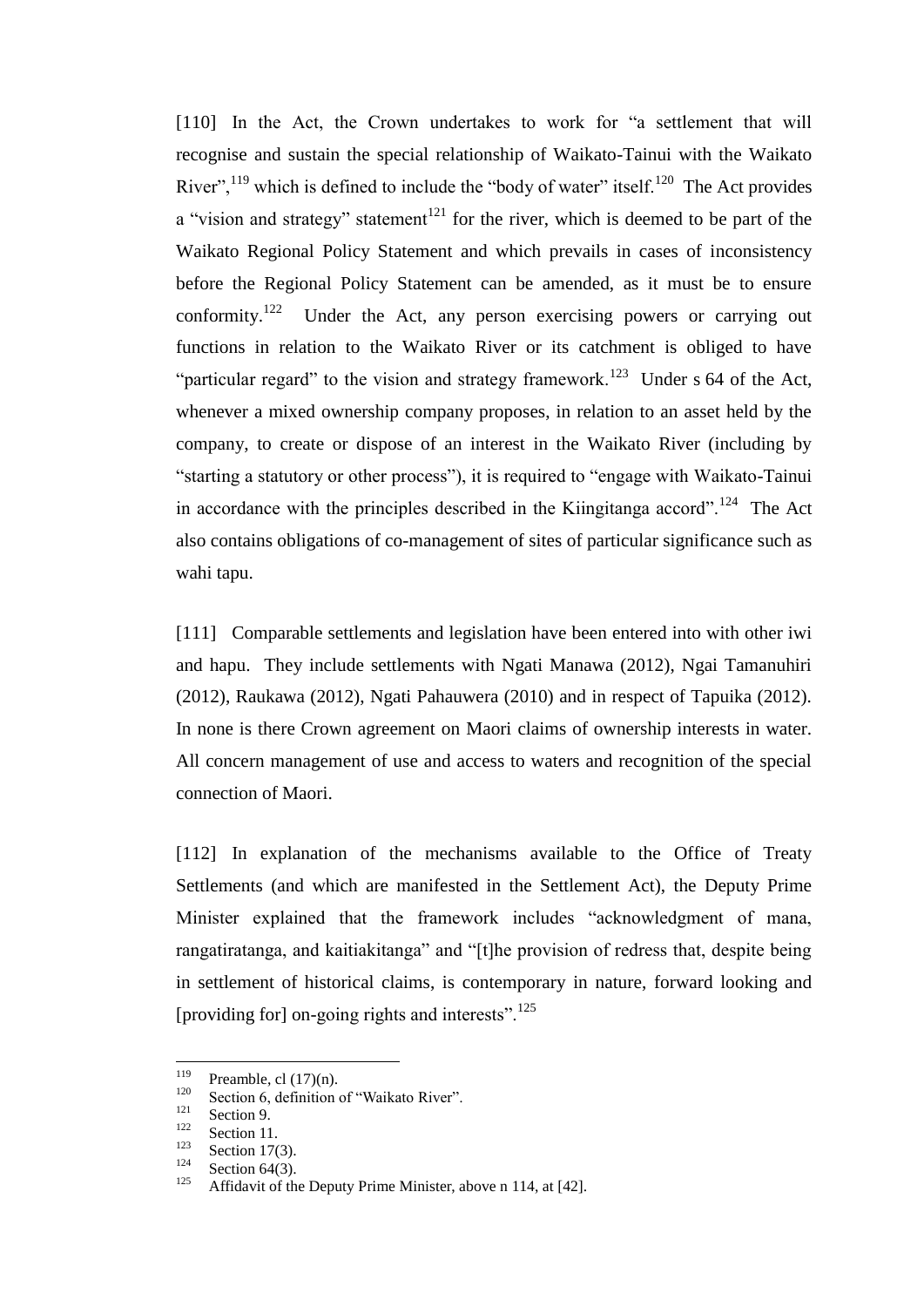[113] Recognition of Maori interests in water is clearly still a work in progress.In his evidence to the High Court, the Deputy Prime Minister relied on the existing framework for Treaty settlements and the initiatives underway to review the regulation of freshwater (including through the Waitangi Tribunal inquiry) as part of the Crown's overall and ongoing response to Treaty claims. That process, which has clearly accelerated in recent years, is the context in which the materiality of the change in ownership of Mighty River Power must be assessed.

#### *Treaty principles and the* SOE case

<span id="page-44-0"></span>[114] The appellants relied heavily on the *SOE case*.<sup>126</sup> They say that the Crown is to be treated as the owner of the assets transferred to the State enterprises, despite the corporate form adopted. They maintain that the sale of up to 49 per cent of the shares in the generating companies would fundamentally change the relationship between the Crown and the generating companies, and in particular limit the Crown's ability to provide appropriate redress for Maori through providing for their participation in the State enterprise or distribution to them of the assets under claim. Accordingly, on the appellants' argument, we should treat the *SOE case* as directly applicable.

[115] Assessment of "material impairment" (the test later used by the Privy Council, as set out above at  $[88]^{127}$ ) was relatively easy to infer when the proposed Crown action clearly had the potential to put beyond Maori claim particular or substituted land which they wished to resume. It is not quite so easy where what is to be sold is a minority stake in Mighty River Power rather than the assets which are primarily subject to Treaty claims. The Crown will retain substantial capacity to provide redress in the form of shares, if that is seen as appropriate. The Crown will retain at least 51 per cent of the shares and therefore majority control over the company. And, to the extent that the generating assets include land, they remain subject to the resumption regime. As well, and to anticipate a point which will shortly be made, in the current legal and social environment, Maori can be confident

<sup>126</sup>  $^{126}$  *SOE case*, above n [25.](#page-8-1)

<sup>127</sup> *Broadcasting Assets case* (PC), above n [46,](#page-16-0) at 519. Their Lordships referred to impairment "to a material extent".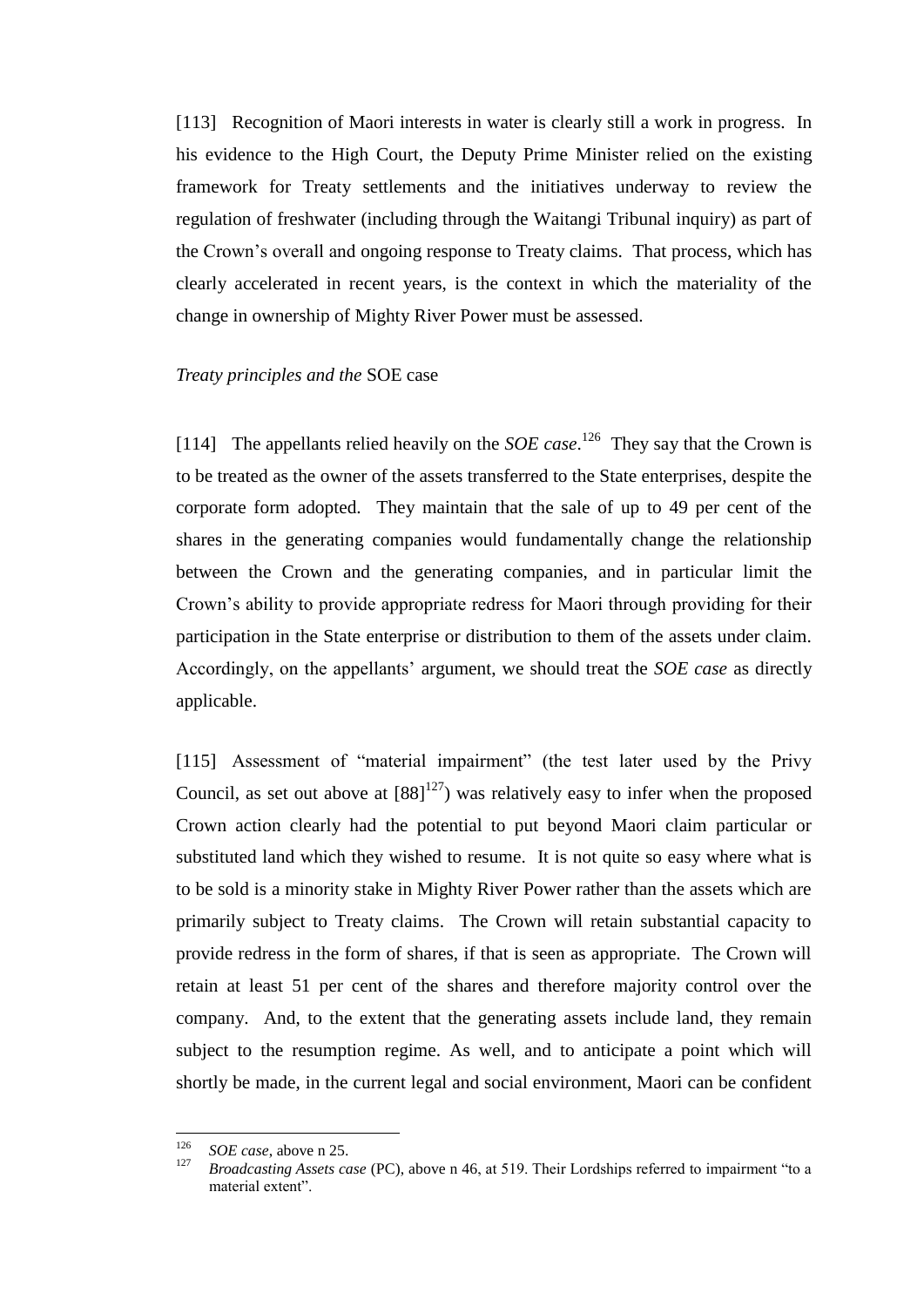that their claims will be addressed, something which was not as clear in 1987 as it is now.

# *How the privatisation of the power-generating companies might impair the ability of the Crown to respond to claims – the contentions of the parties*

<span id="page-45-0"></span>[116] The position of the appellants is that the power-generating companies have acquired their wealth by using taonga (water resources) in which Maori claim proprietary interests, in some cases extending to claims of outright ownership. They see the existence and operation of those companies as directly resulting from breaches of Treaty principles.

[117] The appellants maintain that, before considering issues of compensation, the Crown must, to the greatest extent possible, strive to recognise the mana (authority), take noho (use) and kaitiakitanga (care) of the respective hapu and iwi in their water resources. This involves recognising the cultural and spiritual relationship between local Maori and the specific water resource, as well as recognising the economic aspects of that relationship, including development and exploitation rights in relation to those water resources. The appellants say that mana endowed the holder with authority over the water resource, including the right to charge for the use of it. They consider that the introduction of such charges (or other recognition of their mana) would face an impossible hurdle once third parties become shareholders in the generating companies.

[118] The appellants argue that, in the absence of the outright return of the water resources, proper redress must involve some utilisation of the power-generating companies themselves or their assets (and, in particular, use rights to water). Without such utilisation, Maori claims will be able to be met only through financial compensation which will continue the alienation from their tupuna awa and other waters. They say that financial compensation would be an inadequate recognition of their Treaty rights and the right to development implicit in the guarantee of their property as recognised by the United Nations Declaration of the Rights of Indigenous Peoples. So they say that until their claims are ascertained by the Waitangi Tribunal in its *Freshwater* inquiry and the Crown has made any reparation,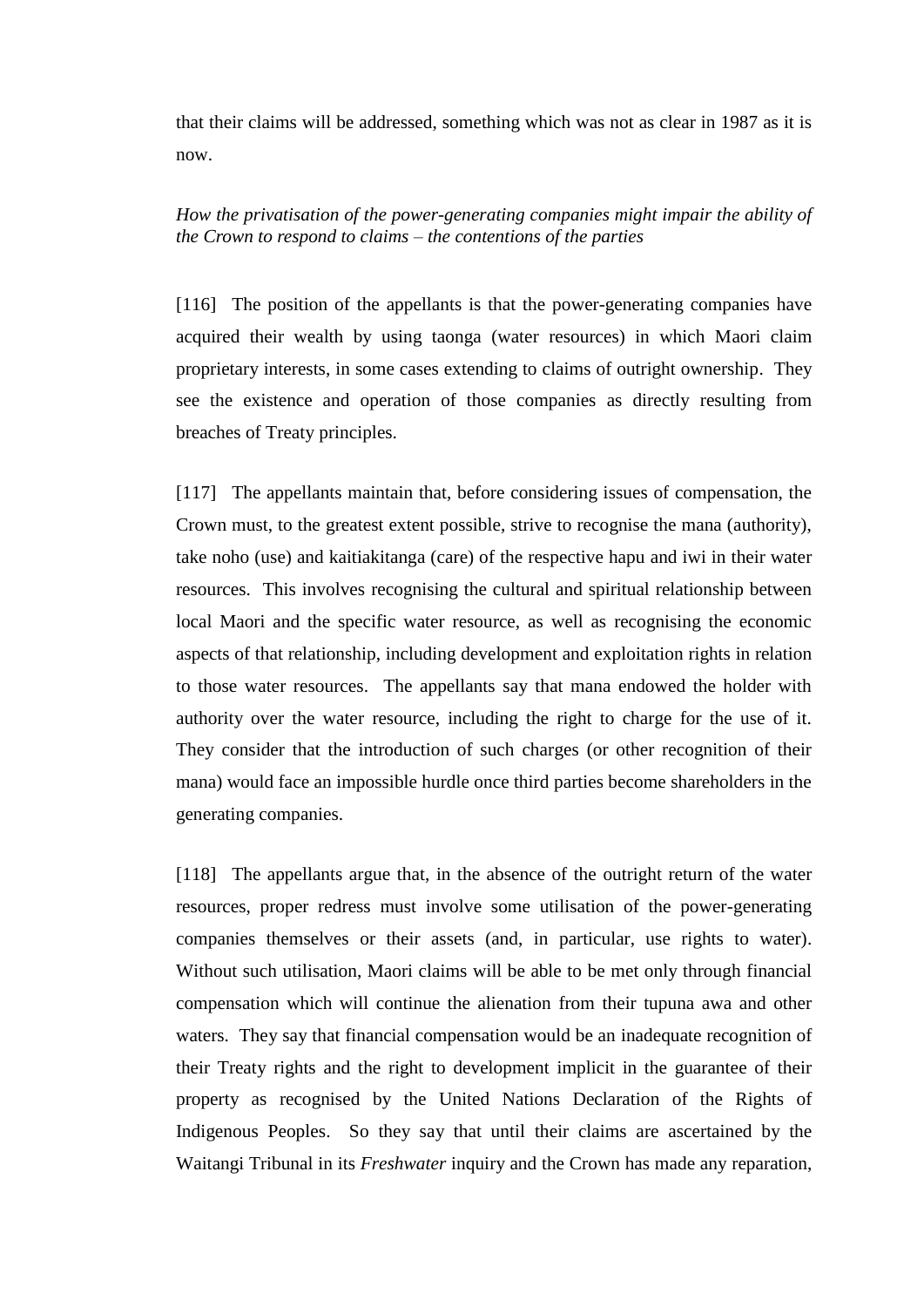the Crown should retain the capacity to allow them to obtain redress through participation in the ownership of the developments that have been imposed upon them.

[119] The appellants also suggest that the power-generating companies provide a mechanism by which compensation might be provided for Treaty breaches with regard to water resources, even where such breaches are not directly associated with power-generating capacity. As well, the appellants have a broader concern. They say that partial privatisation of the power companies will make it more difficult to implement general reform in relation to the management of water resources. Requiring users of water to pay for its use is likely to be opposed by those users. The partial privatisation of the power-generating companies will substantially increase the number of those who could be expected to voice such opposition.

[120] The appellants argue that the shares should not be sold until a system of protection is introduced, which is comparable to the memorials and resumption provisions in respect of lands that followed the *SOE case*.

[121] The Crown contends that privatisation is neutral in its effect on the Treaty claims and will not prevent the Crown responding appropriately to remedy breaches of established interests in water. As well, counsel for the Crown in oral argument maintained that the existing regulation of water (which includes the use regime established by legislation and the limit on duration of water rights imposed following the *SOE case*) was indeed comparable to the protection through memorialisation of land.

### *The views of the Waitangi Tribunal*

<span id="page-46-0"></span>[122] We have already discussed the interim report of the Waitangi Tribunal in the *Freshwater Report*,<sup>128</sup> but there are aspects of the report which warrant particular reference in the present context.

<sup>128</sup> See above at  $[21]$ – $[26]$ .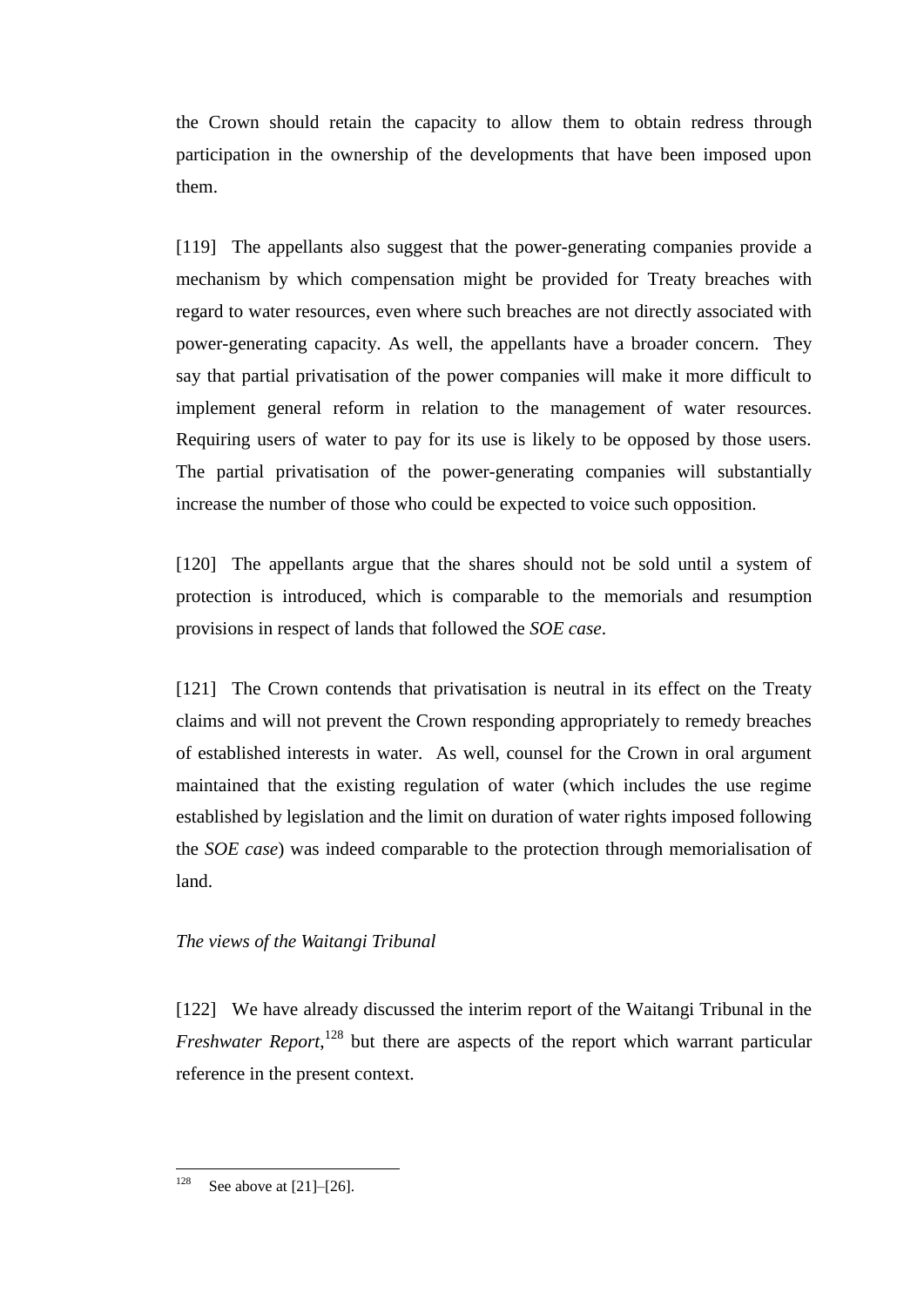<span id="page-47-2"></span>[123] The first is the summary which the Tribunal provided of the framework for rights recognition advanced by the claimants. This involved three components:<sup>129</sup>

- (a) Shares in the generating companies, involving either (i) a "swap" of ownership rights in the rivers for shares in the companies, or (ii) a "shares plus" arrangement giving successful claimants shares with enhanced rights of control.
- (b) "Modern water rights" meaning the establishment of a new water control regime under which Maori have power to issue water permits (becoming in effect the consent authorities) or may be allocated water permits which they could lease on to power-generating companies.
- (c) A royalty regime under which Maori were paid royalties for the use of water.

<span id="page-47-1"></span>[124] Secondly, some of the claimants' assertions as to impairment were rejected, most relevantly the contention that privatisation should be halted because it would materially impair the ability of the Crown to remedy Treaty breaches which were not related to the activities of the generating companies. This argument proceeded on the basis that the assets of generating companies should be seen as available to meet unrelated claims, say for instance for degradation to rivers caused by farming. In this respect, the Tribunal considered that there was an insufficient nexus between the underlying claims and the assets being sold.<sup>130</sup>

<span id="page-47-0"></span>[125] Thirdly, the Tribunal noted that "a commercial option for rights recognition or redress (where recognition is not possible) is essential" and then went on:<sup>131</sup>

In our view, the Crown is correct that it will still be able to provide many such options after the sale of shares in the MOM companies. We think that the claimants' evidence has shown that it will be significantly more difficult for the Crown to do so once it has introduced thousands of 'mum and dad' investors into the political mix. We suspect that the Crown's evidence underestimated the political obstacle that these new interests will put in the way of a tax, levy, royalty, or resource rental for the use of water to generate

<sup>129</sup> <sup>129</sup> *Freshwater Report*, above n [11,](#page-5-2) at [3.6.1].<br><sup>130</sup> **At** [3.7.4]

 $130 \text{ At } [3.7.4].$ 

At  $[3.9.2]$ .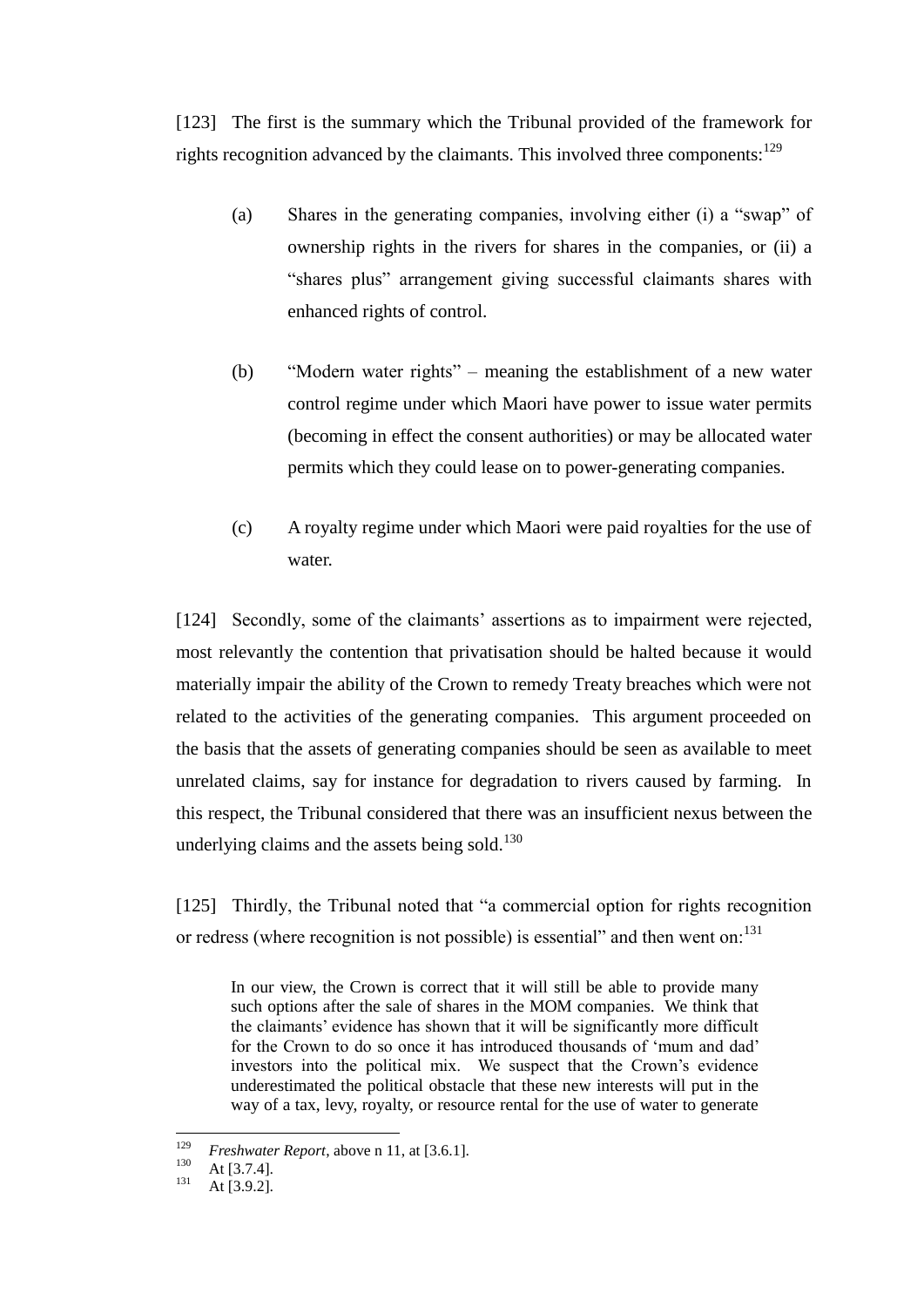electricity. We note ... evidence ... that, as with the emissions trading scheme, a new regime could be introduced sector by sector. The Crown could start with hydroelectricity (it is already empowered to charge royalties for geothermal energy), and it would surely be much easier to do so before there are private interests in the companies which command three-quarters of New Zealand's hydro generation capacity. But it will not be impossible for the Crown to introduce this kind of rights recognition or redress after the partial privatisation of the MOM companies. As the Crown says, it will have to balance the interests concerned (including the possibility of consumer price rises) in a Treaty-compliant manner. But we note the Crown's own evidence and submissions that it may be possible to provide a commercial option that does not affect profit or result in price rises. We also note the fact that the 'zero cost for water' may be about to disappear in any case, if charges for water permits are introduced to help increase efficiency. As we said earlier, such charges might be paid to or shared with Maori.

We accept the Crown's assurances, given as part of our inquiry, that it is open to discussing the possibility of Maori proprietary rights (short of full ownership), that it will not be 'chilled' by the possibility of overseas investors' claims, and that the MOM policy will not prevent it from providing appropriate rights recognition once the rights have been clarified. We trust that our report has now clarified the rights for the Crown.

[126] The Waitangi Tribunal had earlier in its report discussed the concept of "shares plus", involving the creation of a special class of share with special voting or other rights, which could be vested in Maori claimants. As it recognised, the creation of special classes of shares for this purpose would have to be attended to before, rather than after, privatisation. It then returned to this topic immediately after the passage we have just cited: $132$ 

But there is one area in which the Crown will not be able to provide appropriate rights recognition or redress after the partial privatisation, and that is in the area that we have termed 'shares plus': the provision of shares or special classes of shares which, in conjunction with amended company constitutions and shareholders' agreements, could provide Maori with a meaningful form of commercial rights recognition. As we have found, 'shares plus' are not 'fungible' and company law would in practical terms prevent the Crown from providing this form of rights recognition after the introduction of private shareholders, certainly after the sale of more than 25 per cent of shares and arguably before that too. The detailed analysis of company law and of the parties' evidence and submissions that supports this finding is set out above in sections 3.7.3 and 3.8.2.

We conclude therefore that the sale of up to 49 per cent of shares in powergenerating SOE companies will affect the Crown's ability to recognise Maori rights and remedy their breach, where such breach is proven.

<sup>132</sup> At [3.9.2].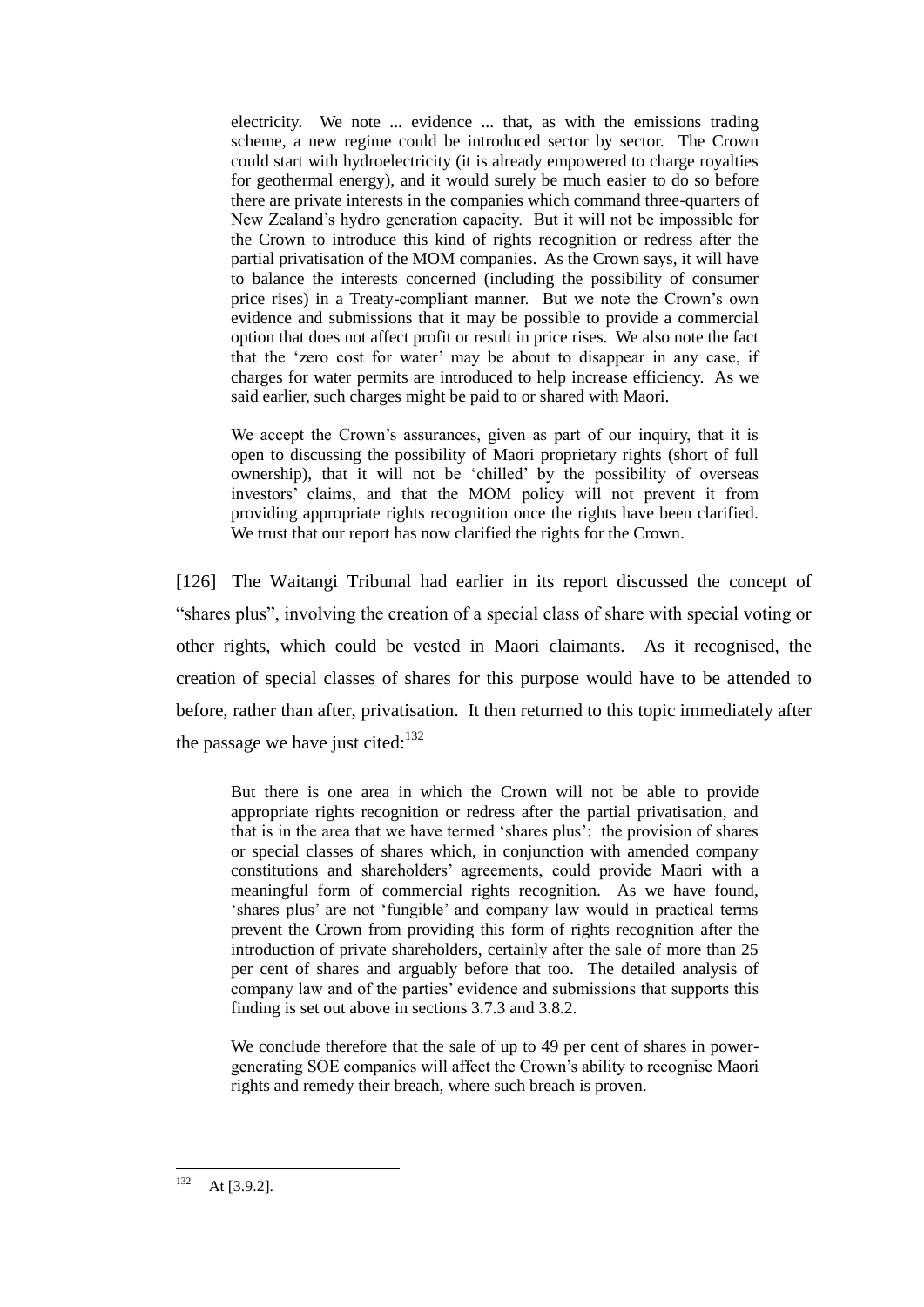[127] There is one point we should make about the passage cited at [\[125\]](#page-47-0) from the *Freshwater Report*. In that passage the Tribunal seems to have concluded that because certain forms of redress would not be impossible after privatisation, the material impairment test was not satisfied. We agree with Mr Carruthers, for the appellants, that material impairment may be demonstrated in relation to a particular form of redress even if, after the privatisation in question, such redress is not impossible.

#### *The approach of Ronald Young J in the High Court*

<span id="page-49-0"></span>[128] In rejecting the contention that the privatisation of the power-generating companies would materially impair the ability of the claimants to secure redress, Ronald Young J concluded that legislative change to provide redress would be as possible after privatisation as it is now. He saw little connection between shares in a power-generating company (even shares with enhanced rights) and the rights which the claimants were asserting.<sup>133</sup> He considered that the "shares plus" proposal was not consistent with Part 5A of the Public Finance Act and, in particular, the requirement that the Crown have a 51 per cent interest in every class of shares.<sup>134</sup> As well, if implemented, the "shares plus" proposal would not provide an effective mechanism for Maori to obtain control over water resources and a commercial return associated with their exploitation.<sup>135</sup> On the other hand, such implementation would seriously prejudice the ability of the Crown to realise full value for the 49 per cent of the shares which are to be sold.<sup>136</sup> He stressed that the obligation of the Crown was to take "reasonable" action and he had no difficulty in concluding that this did not extend to implementing the "shares plus" proposal.<sup>137</sup>

[129] Ronald Young J also rejected the argument that the privatisation of the power-generating companies would make it more difficult to introduce a royalty payment system for the use of water:

<sup>133</sup> <sup>133</sup> *High Court judgment,* above n [6,](#page-3-0) at [188].

 $\frac{134}{135}$  At [194]–[195].

 $135$  At [195].

 $\frac{136}{137}$  At [199].

At [208]-[209].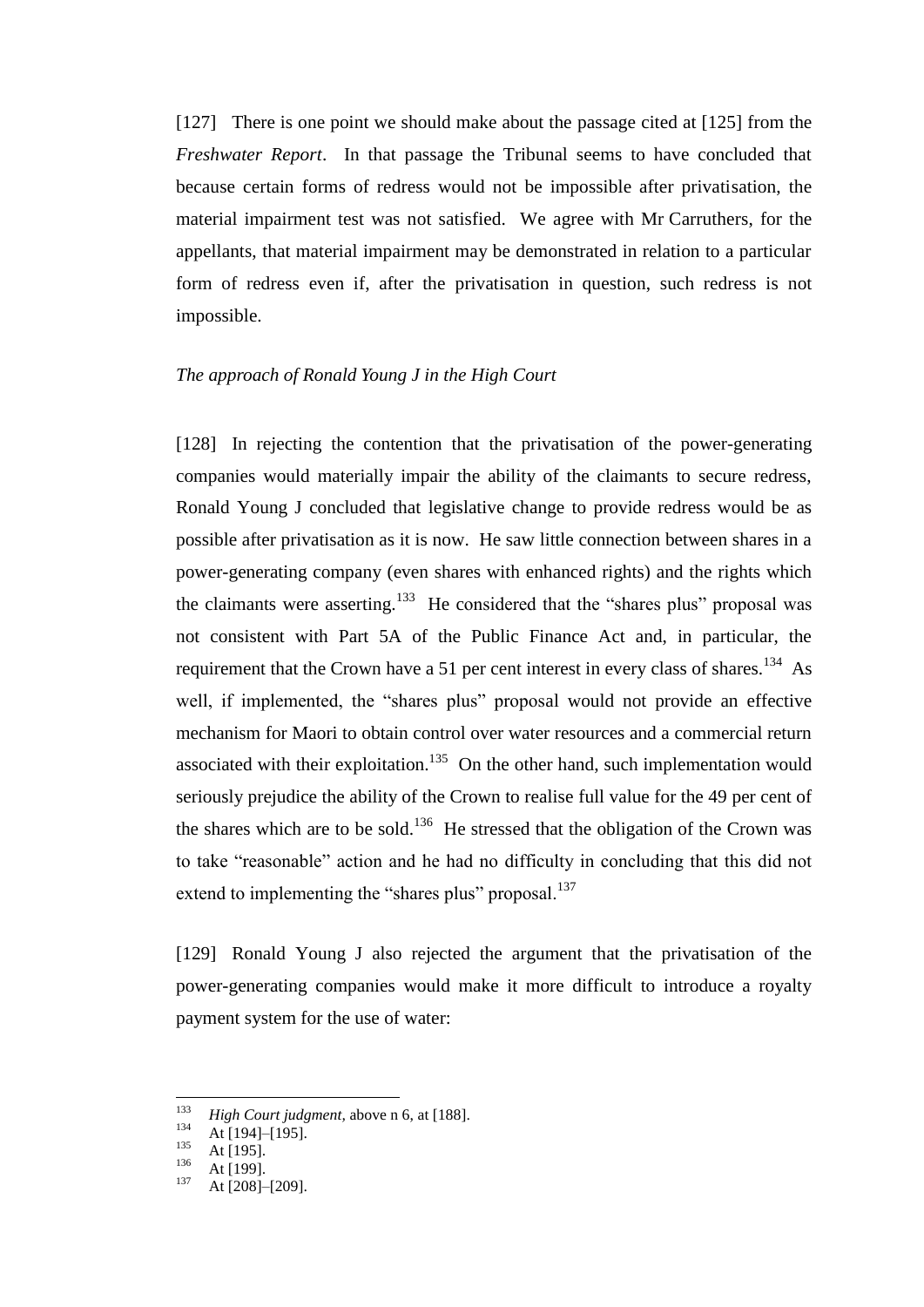- [227] ... In my view there is nothing to suggest that it will be any more difficult to institute a rental (or royalty) payment system for water after the sale of shares in [Mighty River Power]. Such a rental system would likely relate to most, if not all, commercial use of water. It could hardly be introduced for [Mighty River Power's] use only. It would likely require amendment to the Resource Management Act 1991.
- [228] Parliament is free to introduce such changes to the water use regime as it chooses. There would be no unfairness to investors in MOMs or indeed any entity currently using water for free to be faced with a change for the resource. While this may be a change to the commercial basis on which such entities operate, investors will no doubt be aware of such potential changes. Commercial entities are subject to regulatory change which can affect commercial profitability (see, for example, the Emissions Trading Scheme and the Resource Management Act).

[130] The Judge also concluded that if shares in the power-generating companies were eventually seen as an appropriate mechanism for providing relief, the Crown could, if necessary, buy on the open market such shares as were necessary.<sup>138</sup>

*Our approach – a preliminary comment*

- <span id="page-50-0"></span>[131] Two aspects of the case can be dealt with briefly:
	- (a) Mr Carruthers did not seek to argue that the viability of aboriginal title claims at common law to the assets of the power-generating companies would be affected by whether the power-generating companies remain State enterprises or become mixed ownership companies. So we propose to proceed on the basis that the proposed privatisation will not have any effect on such claims.
	- (b) We consider that the Tribunal was correct in rejecting the contention that privatisation should be halted on the basis that that it would diminish the capacity of the Crown to provide redress for Treaty claims unconnected with the development and use of the powergenerating capacity of Mighty River Power.<sup>139</sup> The Crown has capacity to meet such claims and there is no logical reason why it

<sup>138</sup>  $\frac{138}{139}$  At [239].

See above a[t \[124\].](#page-47-1)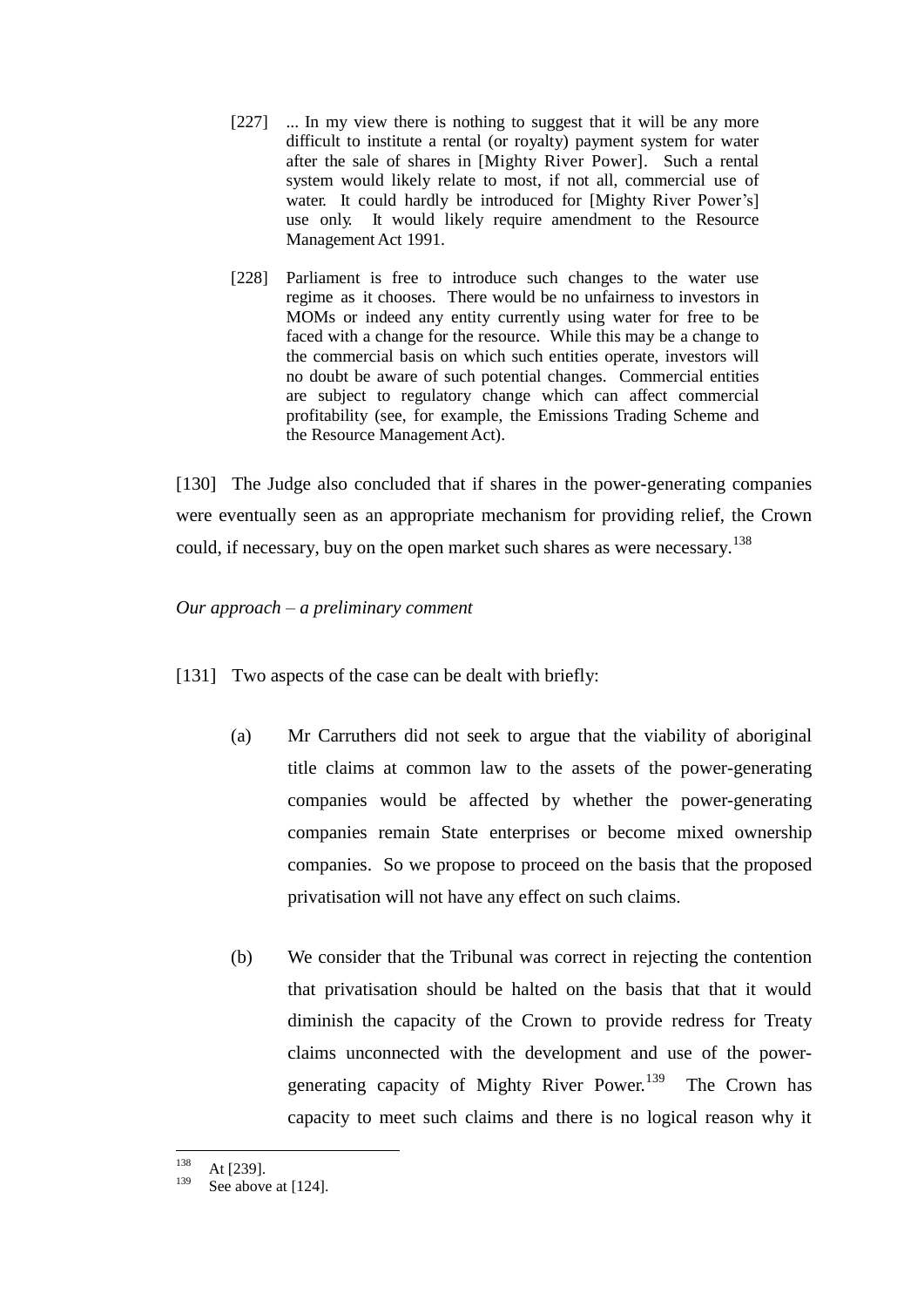should be required to retain, against its will, particular assets (in this case the shares in the generating companies), which are unconnected in any meaningful way to the underlying Treaty claims.

[132] While asserting generally that privatisation would materially impair their rights to redress for Treaty breaches, the appellants were not very specific as to the particular respects in which this was said to be so  $-$  that is, by identifying specific relief which is substantially in prospect and would become materially harder to obtain post-privatisation. It is not easy to identify such prejudice except by careful analysis of particular claims and the waters to which they relate and the case was not conducted at that level of specificity. So the comment we have just made is not a criticism of the appellants. Nonetheless, in a case where we are asked to infer material impairment (a matter not easily susceptible to evidential proof) the lack of specificity makes assessment more difficult.

[133] We have already referred to the framework for relief advanced by the claimants in the Waitangi Tribunal.<sup>140</sup> In the succeeding sections of this part of these reasons we will evaluate the competing arguments by reference to the impact of privatisation on (a) land claims (b) ownership and control of the power-generating companies and (c) more general reform of the law relating to the governance and management of water. A final contextual consideration which we will also address is the current social and legislative environment in relation to Treaty rights.

# *The effect of privatisation on direct claims against the lands of the State enterprise power-generating companies*

<span id="page-51-0"></span>[134] The memorial regime under s 27A of the State-Owned Enterprises Act and the continuing operation in relation to mixed ownership companies of the resumption procedures provided for under s 27B of that Act is significant protection for land interests.<sup>141</sup> The practical effect of the continued operation of the resumption procedures is that outstanding claims<sup>142</sup> for resumption in relation to the dams (and

<sup>140</sup>  $^{140}$  Above at [\[123\].](#page-47-2)

 $141$  Above at [\[18\].](#page-9-0)

We were told that a number of claims in relation to dams have been settled and that the memorials in relation to those dams have been removed.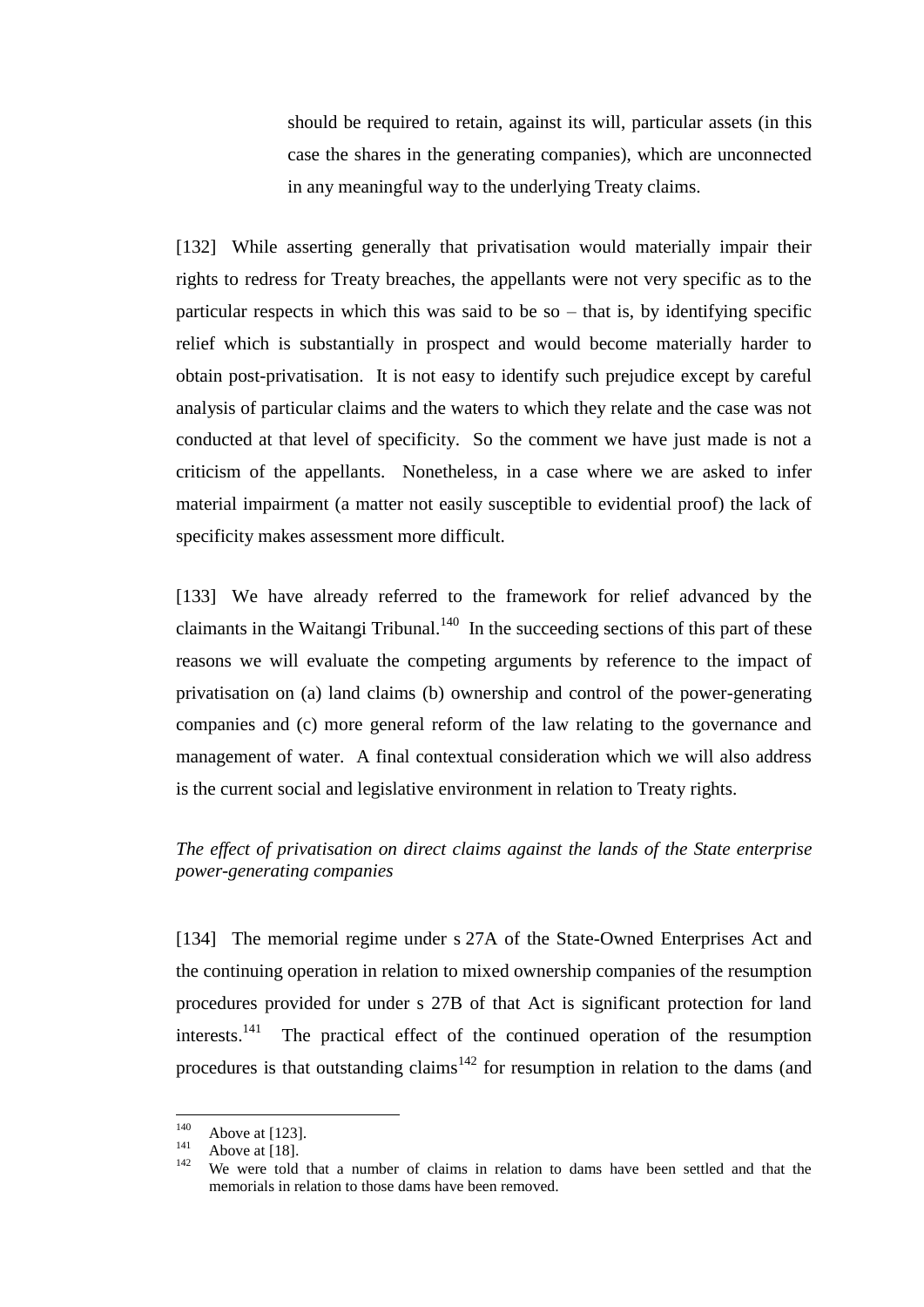any other memorialised property) of the mixed ownership companies will be unaffected by privatisation.

*The significance of privatisation in relation to the ownership and control of the power-generating companies*

<span id="page-52-0"></span>[135] Crown ownership and control of the power-generating companies will undoubtedly be diminished by privatisation. Once the power-generating companies become mixed ownership companies and have private shareholders, they will have to be run in a way which is consistent with the rights of the minority shareholders and directors will be required to act in a manner which is in the best interests of the company concerned. The important features of the way in which State enterprises operate, including their relationship with shareholding Ministers,  $143$  were stressed by the Privy Council in the *Broadcasting Assets case*.<sup>144</sup> They will no longer be present. This means that privatisation might preclude or limit the possibility of some options for redress which would otherwise be possible: for instance, the "shares plus" proposal, or royalty regimes which are particular to the State enterprise powergenerating companies, or reparation out of the water assets of the State enterprise.

[136] In assessing the materiality of this, certain considerations must be kept in mind:

- (a) Irrespective of whether privatisation occurs, the current powergenerating infrastructure and its significance for the wider New Zealand economy are facts on the ground which will not be ignored. The appellants are not seeking, and in any event the Crown could not agree to, settlements which would be inconsistent with the continuing efficient operation of the current power-generating capacity.
- (b) Given the vast public expenditure associated with the construction of the power-generating infrastructure, the courts should be slow to insist on protective measures which would prevent the Crown from

 $143$ <sup>143</sup> See above a[t \[33\]](#page-15-3) and [\[36\].](#page-16-1)

<sup>144</sup> *Broadcasting Assets case* (PC), above n [46,](#page-16-0) at 520.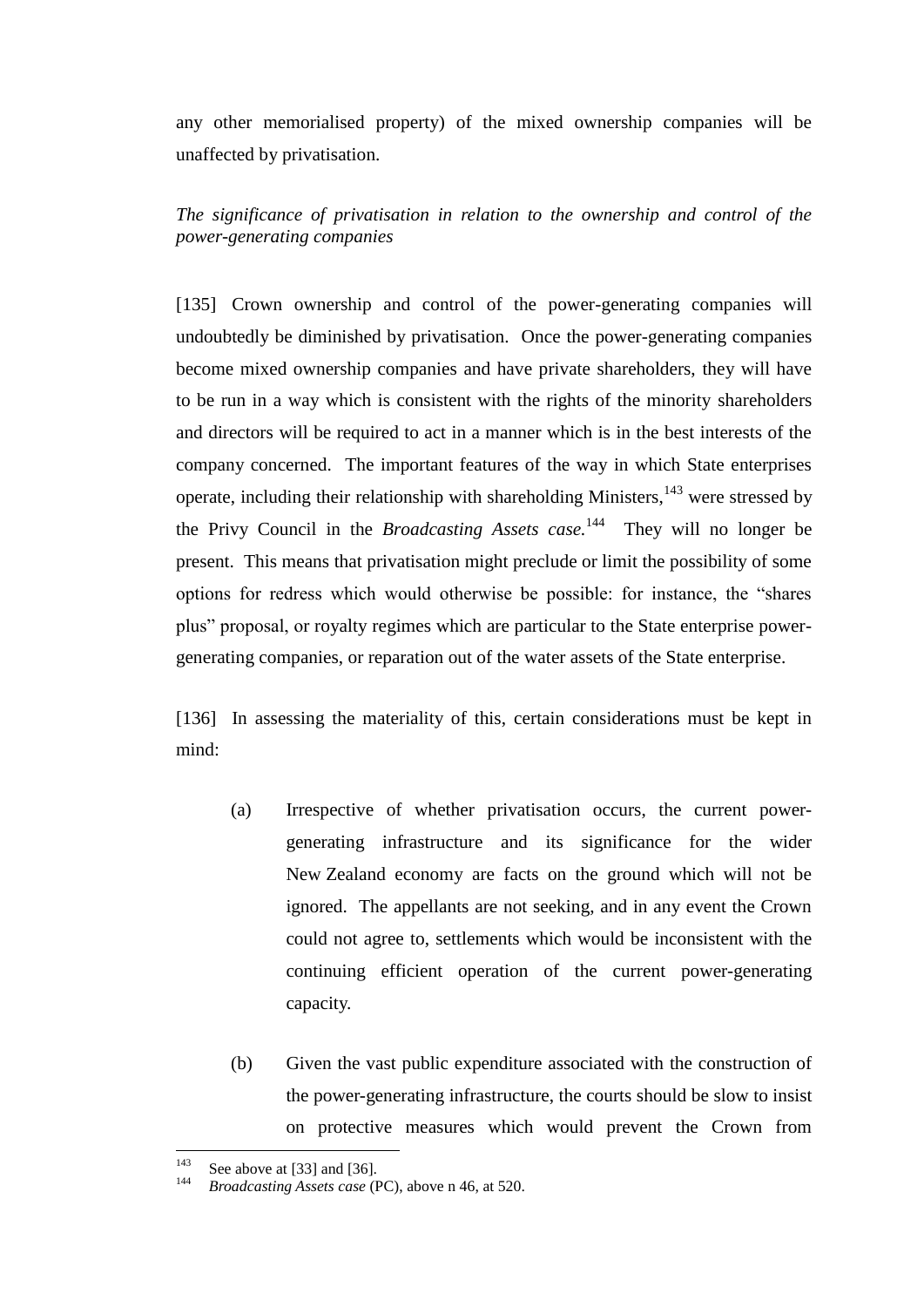obtaining full value – for the benefit of the country as a whole – when the shares in the mixed ownership companies come to be sold. A clear purpose of the mixed ownership model legislation is that the Crown should obtain full value and it would be a strong step for the courts to insist on protective measures which were inconsistent with that end.

- (c) The Waitangi Tribunal described the ownership interest guaranteed by the Treaty in terms of use and control.<sup>145</sup> In large part, this may be more directly delivered through changes to the regulatory system, augmented by specific settlements, as Crown policy proposes. Regulation of water use and control is under review by the Crown and the settlements have indicated the willingness of the Crown to consider extension of Maori authority in connection with specific waters. There may be some ownership interest insufficiently addressed by regulatory reform, but the significance of the interest needs to be assessed against the opportunities under consideration for real authority in relation to waters of significance. That is the context in which the materiality of the sale of a minority interest in a company using the waters must be considered.
- (d) In assessing the significance of shares as redress, it is important to recognise that they can only be a proxy for the underlying claims (as the Waitangi Tribunal has recognised) and this is particularly so where such shares could be sold once received. So the significance of shares as a means of redress should not be overstated.
- (e) Water rights, unlike the ownership of land, are limited to 35 year terms. Although in reality such rights are likely to be renewed while used for electricity generation, the terms of renewal remain under review. Indeed, under the current permits for Mighty River Power, the terms must be reviewed to conform with any Treaty settlement.<sup>146</sup>

<sup>145</sup> <sup>145</sup> *Freshwater Report*, above n [11,](#page-5-2) at [3.6.1(3)].

See above a[t \[14\].](#page-7-0)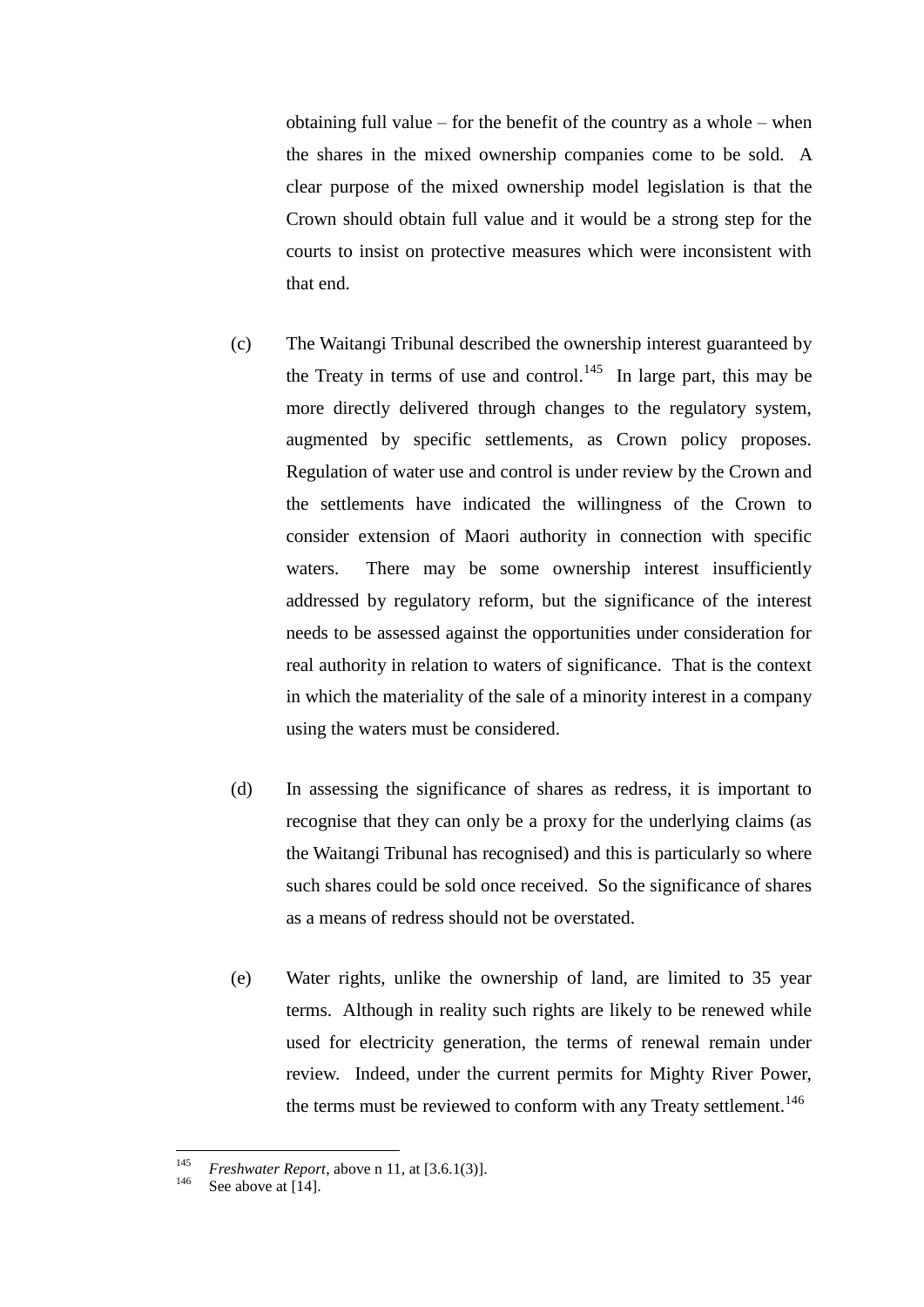[137] The Crown claims that, if required to settle claims with shares, it would be able to do so by buying them back. We agree. There is no reason to think that the Crown will lack the capacity to do so. It follows that following privatisation, the Crown will retain an appropriate level of capacity to offer Maori shares and, associated with this, a commensurate measure of influence.

[138] As we have explained, Part 5A of the Public Finance Act requires the Crown to hold a 51 per cent interest in every class of shares. The "shares plus" proposal is not really compatible with this requirement and is thus inconsistent with the mixed ownership model provided for in the legislation.<sup>147</sup> More importantly, it is difficult to see that "shares plus" would produce reparation that would be more beneficial to Maori aspirations in relation to water $148$  than can be achieved by regulatory reform and associated settlements. As noted too, it is plainly a purpose of the legislation that the Crown should obtain full value and insistence on a "shares plus" arrangement would have the effect of defeating that purpose.

[139] It is not entirely easy to envisage the imposition of a royalty regime on the generation of electricity which was confined to the State enterprise power-generating companies, and there are currently two substantial private power-generating companies, Contact Energy Ltd and Trust Power Ltd. Any proposal to impose royalties on electricity generation would be likely to attract opposition from those companies and their shareholders, as well as the Crown (which has so far refused to contemplate such arrangements) and the public at large, who would be affected by likely consequential increases in power costs. The introduction of private shareholders in mixed ownership companies would thus not have a material effect on the level of opposition. As well, as Mr Goddard pointed out, a targeted levy on

<sup>147</sup> There is scope for debate as to the significance of this inconsistency as Treaty settlements are often implemented by statute. Thus the settlement of the *SOE case* involved amendments to the State-Owned Enterprises Act. On the other hand, the orders made by the Court of Appeal in the *SOE case*, above n [25,](#page-8-1) at 666 did not address statutory amendments and there is nothing in the judgments to suggest that the State-Owned Enterprises Act could not be implemented consistently with Treaty principles. It might be thought a bold step for a court to conclude that a recent statute could not, as enacted, be implemented consistently with Treaty principles.

<sup>&</sup>lt;sup>148</sup> Given that the duties of directors are to the company rather than to particular shareholder groups, special voting rights, for instance, would give Maori no direct, and little indirect, influence (let alone control) over the governance or management of a mixed ownership company. Any attempt to impose special rules in relation to mixed ownership companies which had the effect of giving a particular shareholder group direct influence over its governance would be problematic and would significantly impair what would otherwise be the realisable value of the shares to be sold.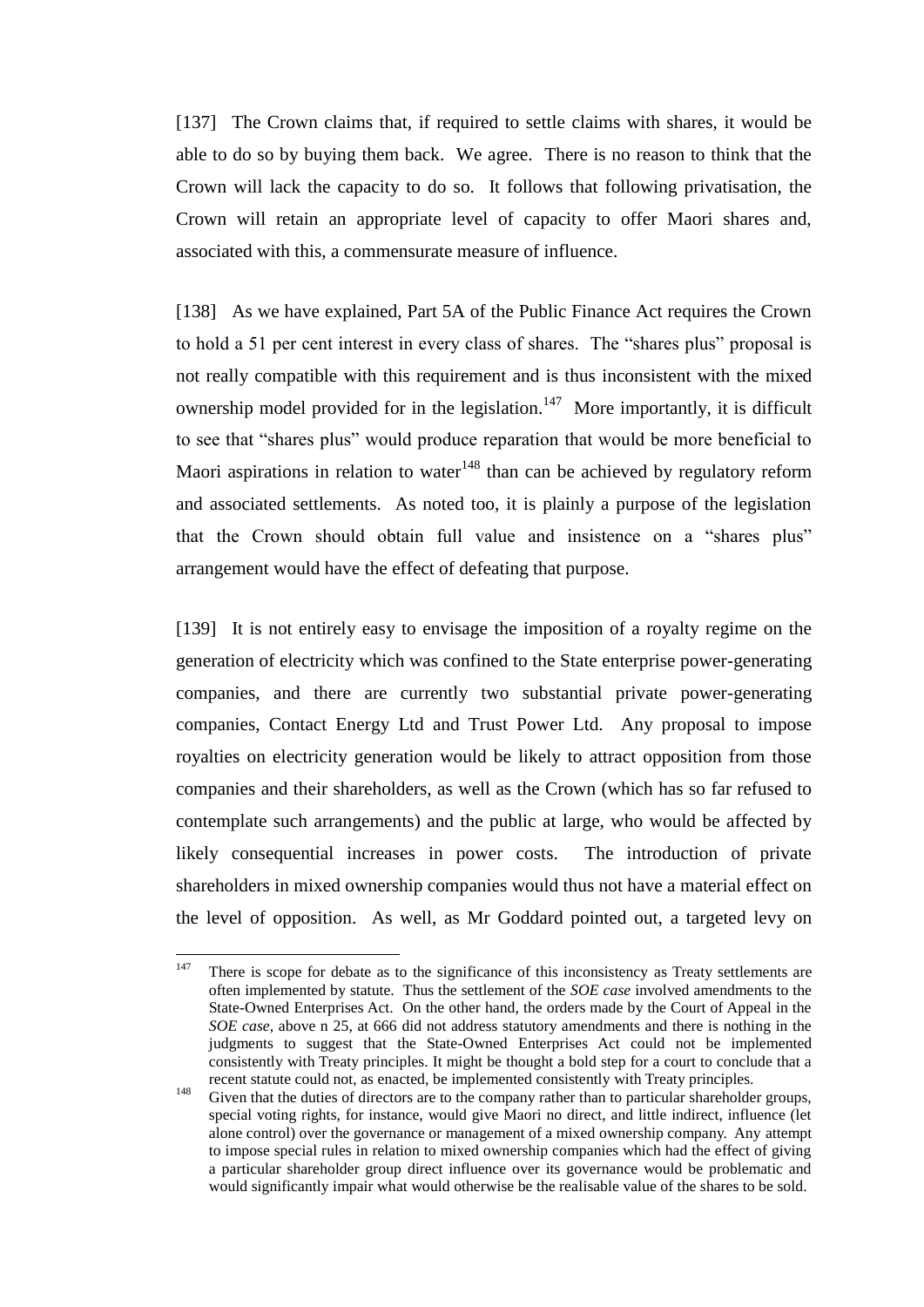Mighty River Power would distort competition among electricity suppliers. It must also be remembered that the corollary of the retention of a 51 per cent stake in the power-generating companies is that the Crown will derive what will almost certainly be a substantial dividend revenue which would be available, should this ever prove to be necessary, to provide redress in respect of the continuing operation of the dams.

[140] It can be accepted that reparation by transfer of the water permits themselves to Maori will not be in realistic prospect after privatisation because it would expropriate value in the company from private minority shareholders. Since it is however implausible to suggest that the use of the water could be withheld from the generation of electricity through the significant assets owned and maintained by Mighty River Power, in effect proprietary recognition through the water permits is likely to be of value as reparation only to provide a basis for payment to Maori of royalties in respect of the particular waters used (rather than under a royalty system imposed more generally on all users). It is difficult, in substance, to distinguish such remedy from compensation, which the Crown is able to supply directly should it be appropriate.

[141] In addition, the 35 year term of the permits gives opportunity for review on their renewal. In addition, the terms of the water permits held by Mighty River Power allow review should they be affected by a Treaty settlement, as has already been described.<sup>149</sup> Given these circumstances and the wider context now provided in legislation for recognition of Maori authority in relation to waters (discussed in what follows), we consider that the Crown was justified in suggesting that protection of Maori in the waters comes close to the memorialisation protection put in place for land.

*The effect of privatisation on more general reform of the law relating to the governance and management of water*

<span id="page-55-0"></span>[142] A primary concern of the appellants is the way in which water is managed under the Resource Management Act. There are two aspects to this concern – one

<sup>149</sup> See above at [14].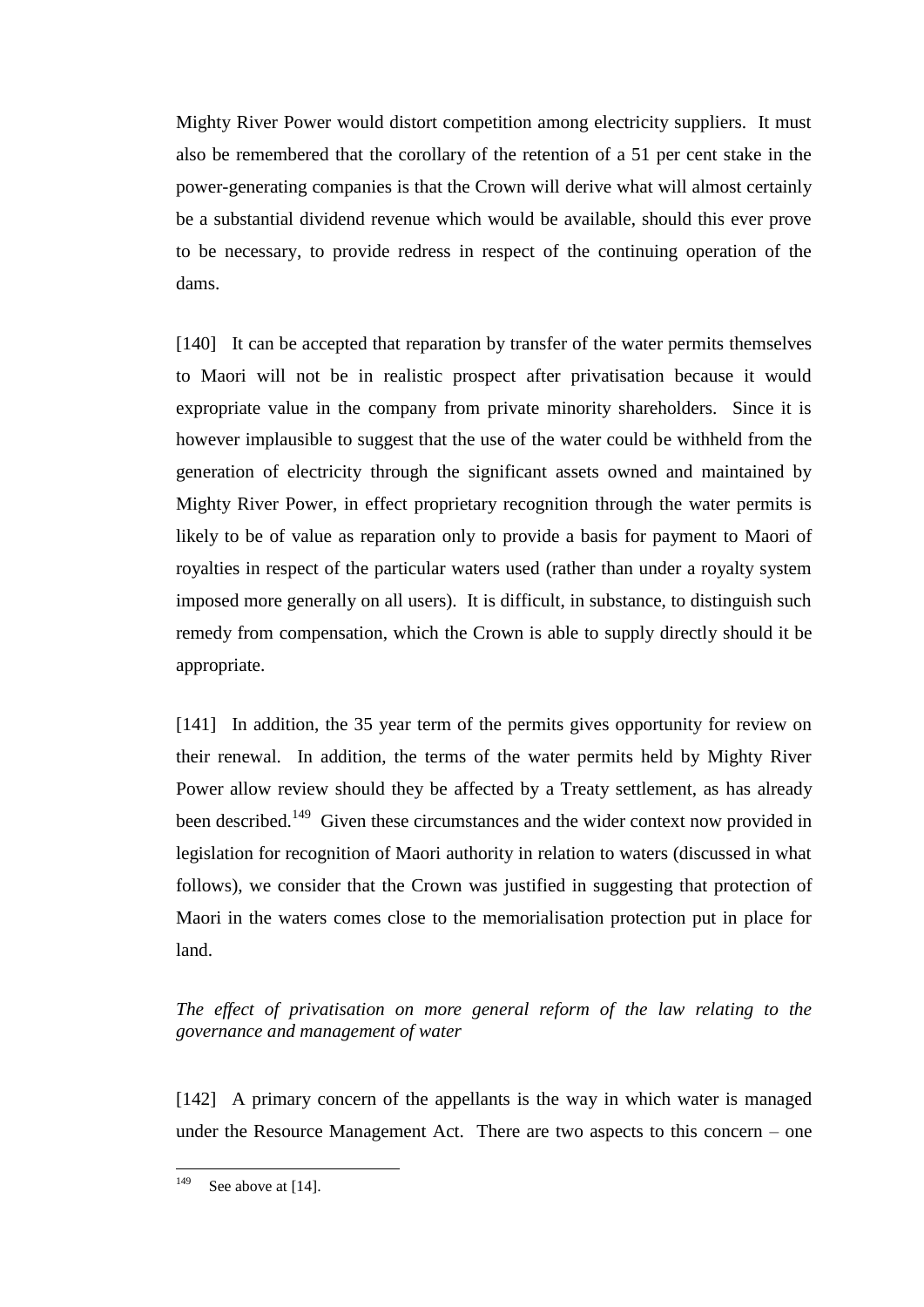addressed to the general governance and management (currently largely vested in regional councils) and the other to their lack of ability to derive income from the exploitation of what they see as their water resources. Addressing these issues would involve changes to the Resource Management Act. The concern is that privatisation will increase the number of commercial stakeholders in the current water control regime and in this way tend to limit the likelihood of more general recognition of Maori interests in water.

[143] In assessing these arguments, it must be remembered that the Resource Management Act currently provides substantial recognition of Maori interests.<sup>150</sup> We have already discussed the relevant provisions of that Act and the current water permits held by Mighty River Power which are able to reviewed following any relevant Treaty settlement.

[144] Also material is the current *Fresh Start for Fresh Water* process, which is being conducted against agreements that no disposition or creation of property rights in water will be undertaken by the Crown without first engaging with iwi and that iwi will be involved in the second stage of reviewing the Resource Management Act, a long-term and difficult project needed to bring about sustainable change. The Deputy Prime Minister explained in his evidence that engagement with Maori in relation to the *Fresh Start for Fresh Water* programme is being conducted in three ways: through direct engagement between iwi and the Crown through the Freshwater Iwi Leaders Group and Ministers; through Maori membership of the nongovernmental Land and Water Forum; and by engagement by officials in developing policy with the Iwi Advisers Group (which advises the Iwi Leaders Group).

[145] Mr English summarised the Crown position as being that it acknowledges that Maori have "rights and interests in water and geothermal resources". Identifying those interests is being addressed through the "ongoing Waitangi Tribunal Inquiry" and a number of "parallel mechanisms".<sup>151</sup> The Crown position is that any recognition must "involve mechanisms that relate to the on-going use of those resources, and may include decision-making roles in relation to care,

<sup>150</sup> <sup>150</sup> See above a[t \[97\]–](#page-37-0)[\[98\].](#page-37-1)

Affidavit of the Deputy Prime Minister, above n [114,](#page-41-0) at [29].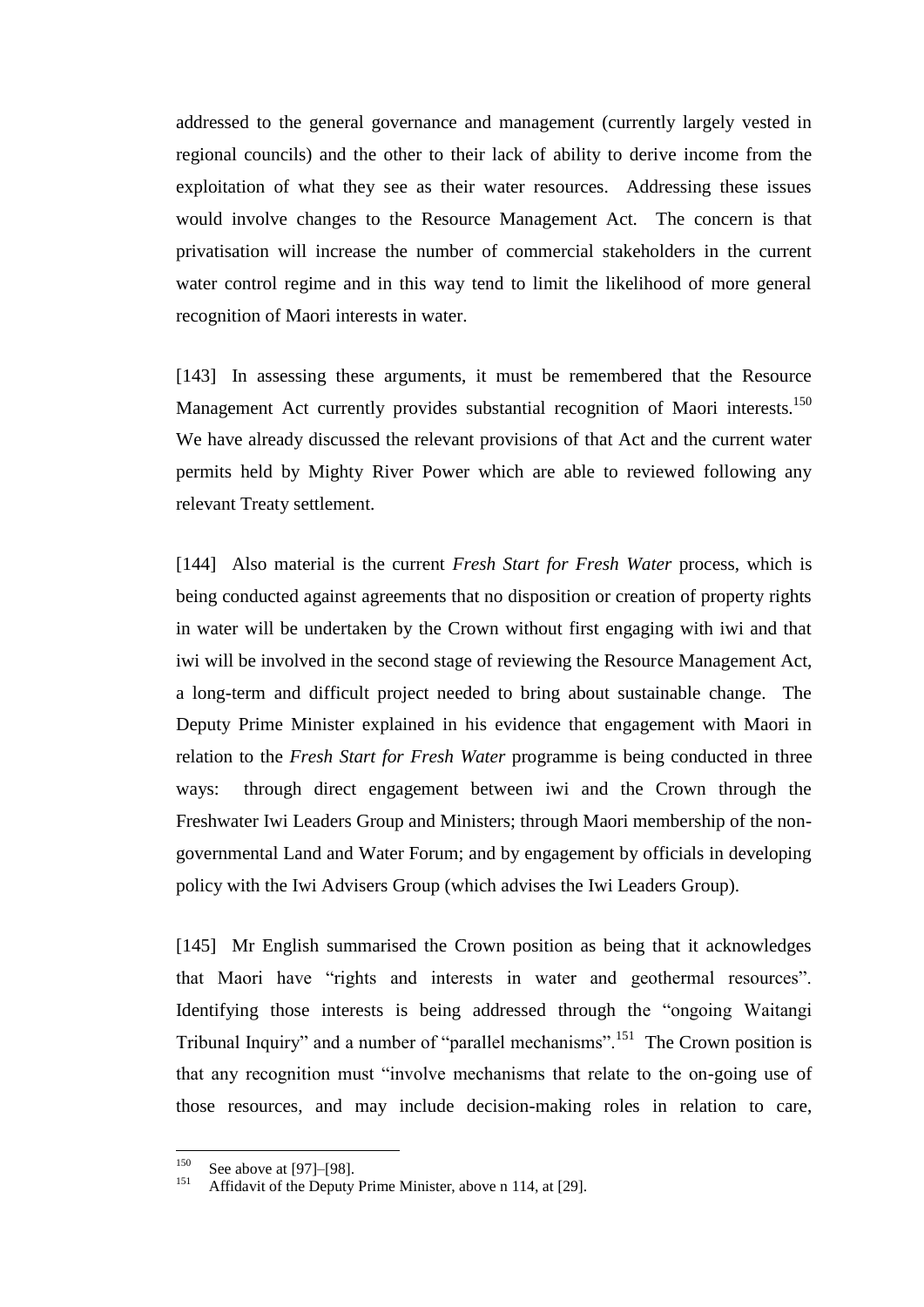protection, use, access and allocation, and/or charges or rentals for use. Currently the Ministry for the Environment has responsibility for progressing policy development around these issues."<sup>152</sup> The Court should accept that it is not an empty exercise.

[146] It is against this background that the Court must assess the concerns of the appellants that the introduction of private shareholders into the mixed ownership companies will increase the number of people with a stake in the current regime and thus impede reform which would be beneficial to Maori. While these concerns are understandable, it is difficult to see how privatisation will make a material difference to the ultimate outcome. The Crown sees general reform as being necessary, a view that does not appear to be substantially in dispute. And the interest which shareholders in the mixed ownership companies can be expected to take in the reform process will not be materially different from that of commercial users of water (including the two privately-owned power-generating companies).

### *The current social and legislative environment in relation to Treaty rights*

<span id="page-57-0"></span>[147] The changes in the social and legislative context since the *SOE case* was decided have already been described. They are reinforced by the explanations given by Ministers in the course of these proceedings and are further evolving under the initiatives to address freshwater more generally and the recognition of Maori interests specifically.

[148] The Waitangi Tribunal will, in due course, conclude its *Freshwater* inquiry and the Crown will be required to respond to its recommendations. It is, of course, uncertain what the ultimate outcome will be, but the trend since the *SOE case* should provide reassurance that Maori claims are not being ignored. Sustainable settlements need time to work out, as the Deputy Prime Minister has pointed out. This means that taking advantage of what the Waitangi Tribunal saw as a "here and

<sup>152</sup> <sup>152</sup> At [29]. See also Land and Water Forum *Second Report of the Land and Water Forum: Setting Limits for Water Quality and Quantity, and Freshwater Policy- and Plan-Making Through Collaboration* (2012) and Land and Water Forum *Third Report of the Land and Water Forum: Managing Water Quality and Allocating Water* (2012).